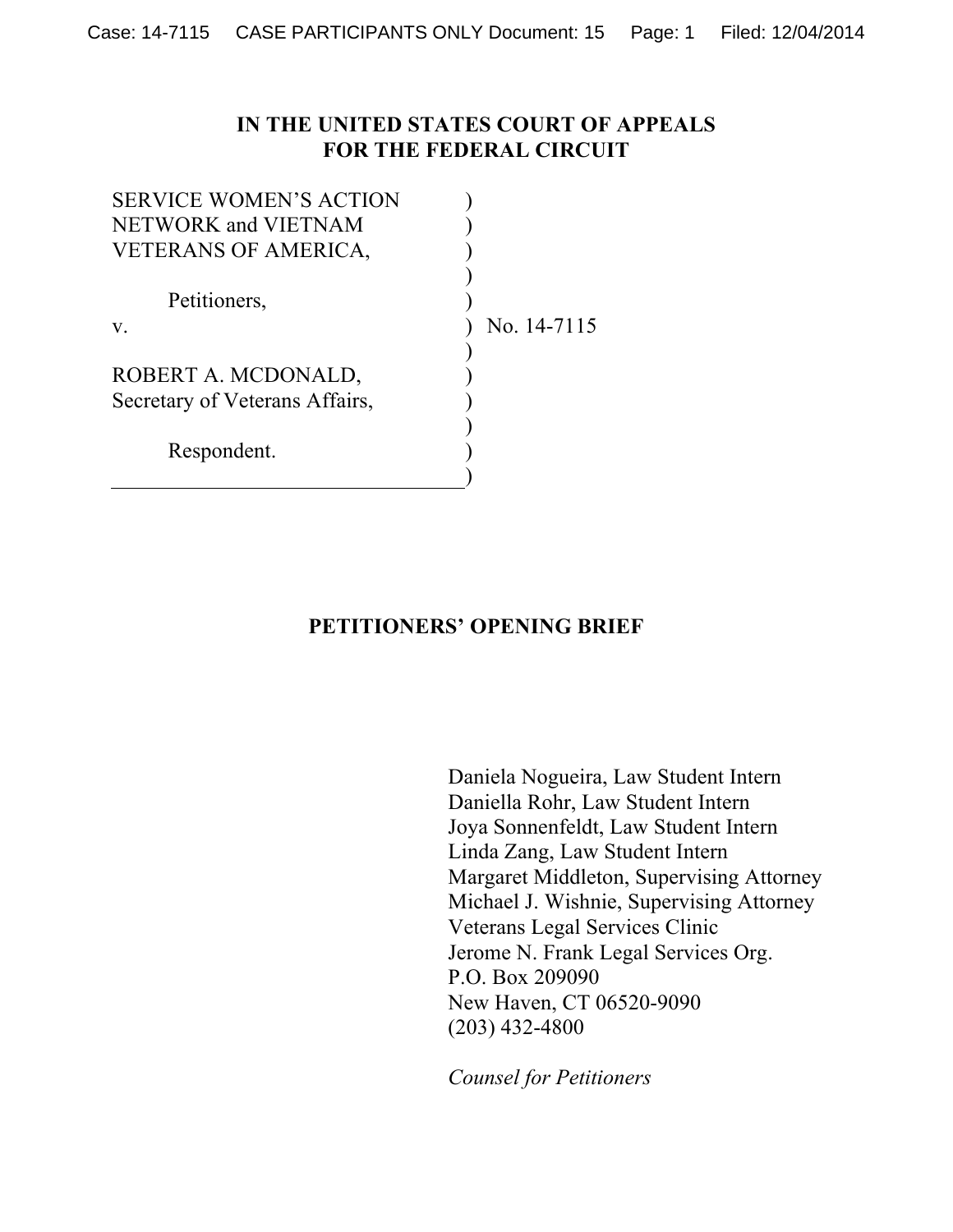### **CERTIFICATE OF INTEREST**

Counsel for the Petitioners certifies the following:

1. The full name of every party or amicus represented by me is:

Service Women's Action Network Vietnam Veterans of America

2. The name of the real party in interest (if the party named in the caption is not the real party in interest) represented by me is:

The real interest parties are named.

3. All parent corporations and any publicly held corporations that own 10 percent or more of the stock the party or amicus curiae represented by me are:

None. No publicly-held corporation owns 10 percent or more of Service Women's Action Network or Vietnam Veterans of America.

4. The names of all law firms and the partners or associates that appeared for the party or amicus now represented by me in the trial court or agency or are expected to appear in this court are:

Jerome N. Frank Legal Services Organization: Michael Wishnie and Margaret Middleton, Supervising Attorneys; Daniela Nogueira, Daniella Rohr, Joya Sonnenfeldt, and Linda Zang, Law Student Interns.

/s/ Michael J. Wishnie

December 4, 2014 Michael J. Wishnie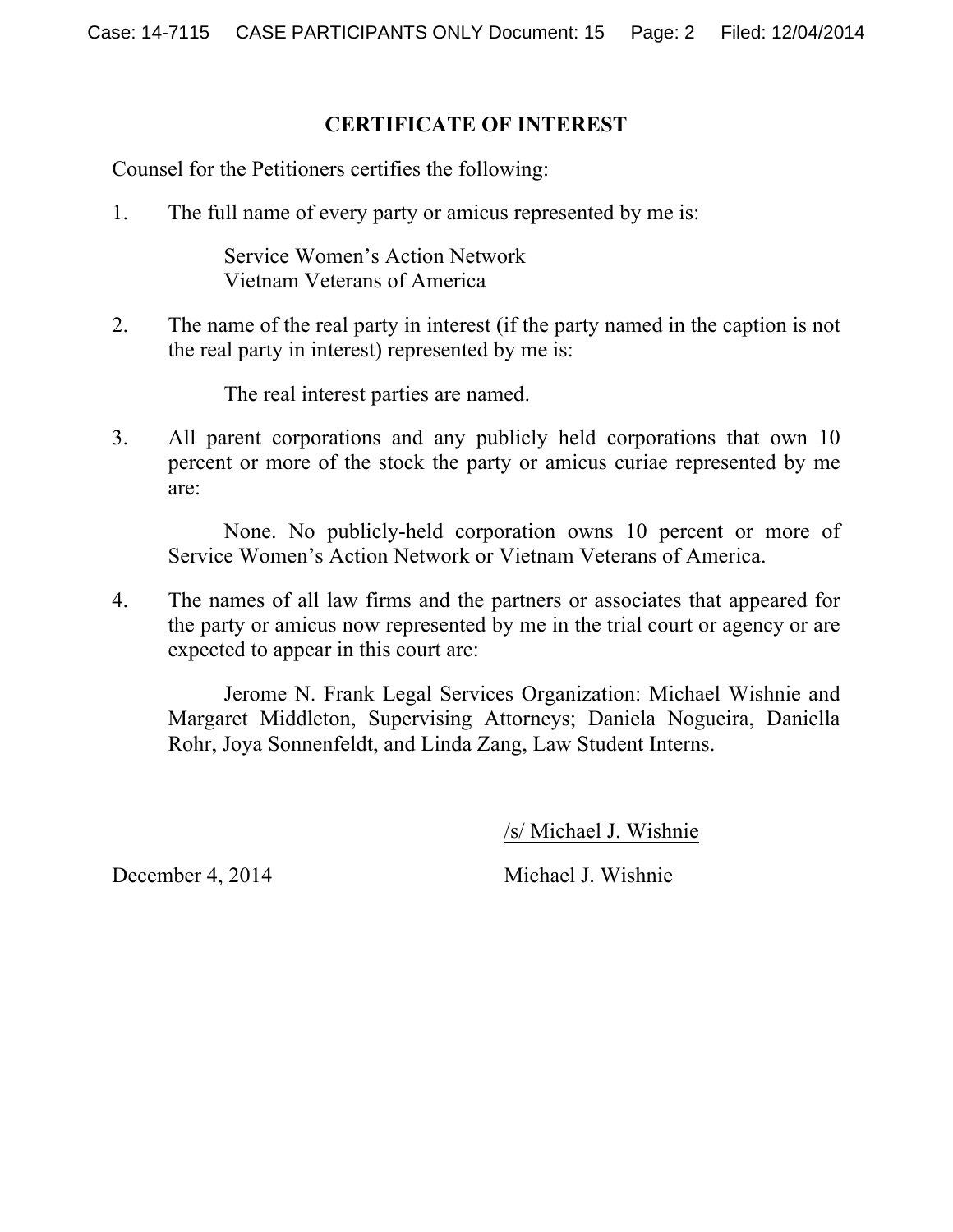# **TABLE OF CONTENTS**

|          | Ш.        | VA Treats MST Survivors Differently than Other Veterans, Creating                                                                    |  |
|----------|-----------|--------------------------------------------------------------------------------------------------------------------------------------|--|
|          |           | III. For Years, VA Has Rejected Requests to Amend Its MST Regulations 12                                                             |  |
|          |           |                                                                                                                                      |  |
|          |           |                                                                                                                                      |  |
| $\rm{L}$ |           | VA'S DENIAL OF THE RULEMAKING PETITION IS ARBITRARY                                                                                  |  |
|          | A.        |                                                                                                                                      |  |
|          | <b>B.</b> |                                                                                                                                      |  |
|          |           | VA Fails to Provide Even A Single Reasoned Explanation for Its<br>Departure from Past Practice for Hard-to-Prove Claims 24           |  |
|          |           | The Failure to Give Reasoned Consideration to Important Factors is                                                                   |  |
|          | D.        | VA's Failure to Address Wide Variation in Grant Rates Across the<br>Country Further Evidences the Unreasonableness of its Denial  31 |  |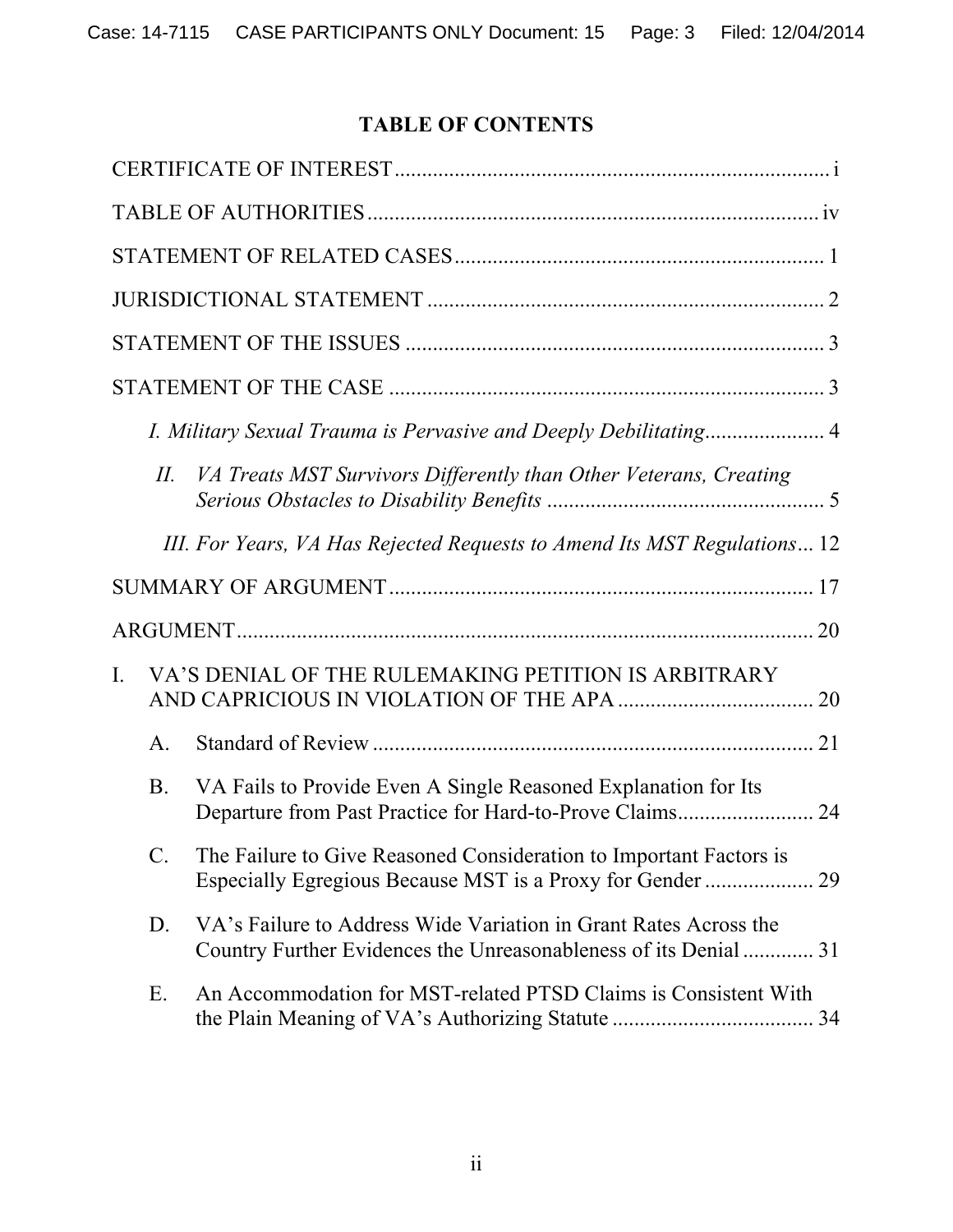|    | II. VA'S DENIAL IS DISCRIMINATORY IN VIOLATION OF THE               |  |
|----|---------------------------------------------------------------------|--|
|    | EQUAL PROTECTION COMPONENT OF THE FIFTH AMENDMENT37                 |  |
|    | A. VA's Denial is Subject to Heightened Scrutiny, Which It Fails 38 |  |
| B. |                                                                     |  |
|    |                                                                     |  |
|    |                                                                     |  |
|    |                                                                     |  |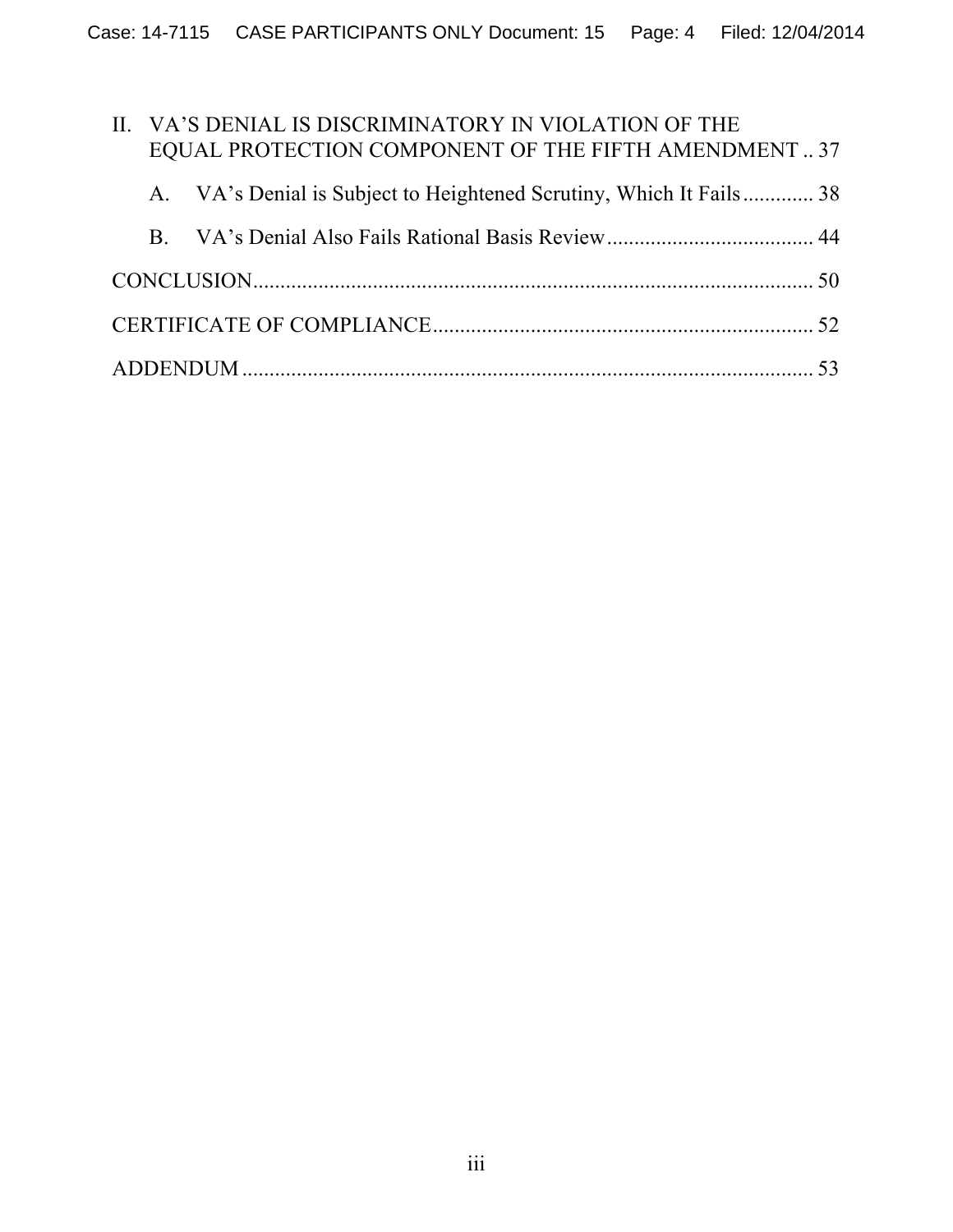# **TABLE OF AUTHORITIES**

## **CASES**

| Am. Horse Prot. Ass'n, Inc. v. Lyng,                     |    |
|----------------------------------------------------------|----|
| Animal Legal Def. Fund v. Madigan,                       |    |
| Atchison, T. & Santa Fe Ry. Co. v. Wichita Bd. of Trade, | 22 |
| Berkley v. United States,                                |    |
| Bolling v. Sharpe,                                       |    |
| Burlington N. & Santa Fe Ry. Co. v. Surface Transp. Bd., |    |
| Chevron v. NRDC, Inc.,                                   |    |
| City of Cleburne, Tex. v. Cleburne Living Ctr.,          |    |
| Dailey v. City of Lawton,                                |    |
| Dothard v. Rawlinson,                                    |    |
| Eagleston v. Guido,                                      |    |
| Frontiero v. Richardson,                                 |    |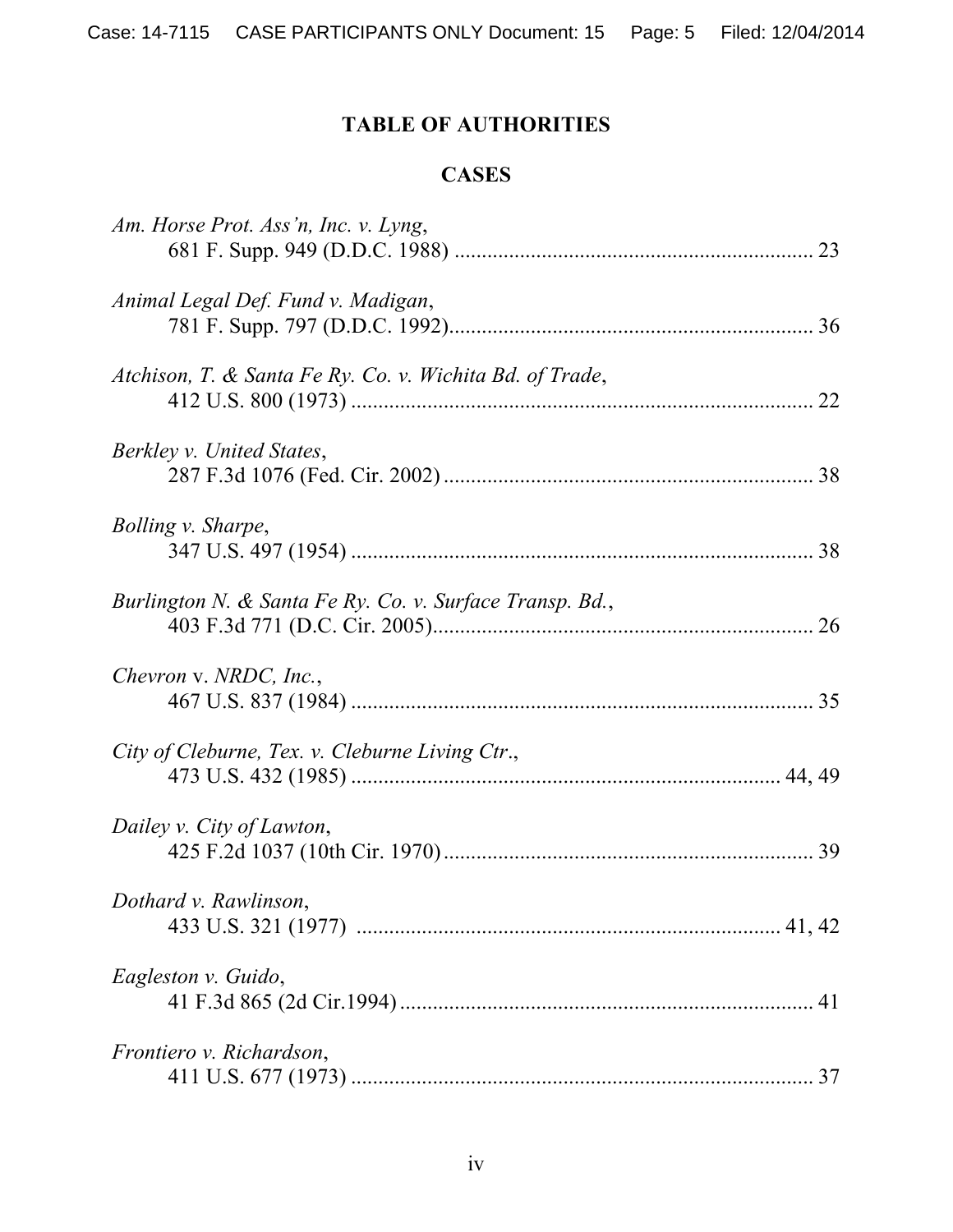| Greater Boston Television Corp., v. F.C.C.,                                                 |  |
|---------------------------------------------------------------------------------------------|--|
| Islander E. Pipeline Co., LLC v. Connecticut Dep't of Envtl. Prot.,                         |  |
| Judulang v. Holder,                                                                         |  |
| Lawrence v. Texas,                                                                          |  |
| Lilliputian Sys., Inc. v. Pipeline & Hazardous Materials Safety Admin.,                     |  |
| Mem'l Hosp. v. Maricopa Cnty.,                                                              |  |
| Motor Vehicle Mfrs. Assn. of United States, Inc. v. State Farm Mut.<br>Automobile Ins. Co., |  |
| Nat'l Ass'n of Home Builders v. Defenders of Wildlife,                                      |  |
| N.L.R.B. v. Food Store Employees Union, Local 347,                                          |  |
| NMB Singapore Ltd. v. United States,                                                        |  |
| Patton v. West,                                                                             |  |
| Pers. Adm'r of Massachusetts v. Feeney,                                                     |  |
| Plyler v. Doe,                                                                              |  |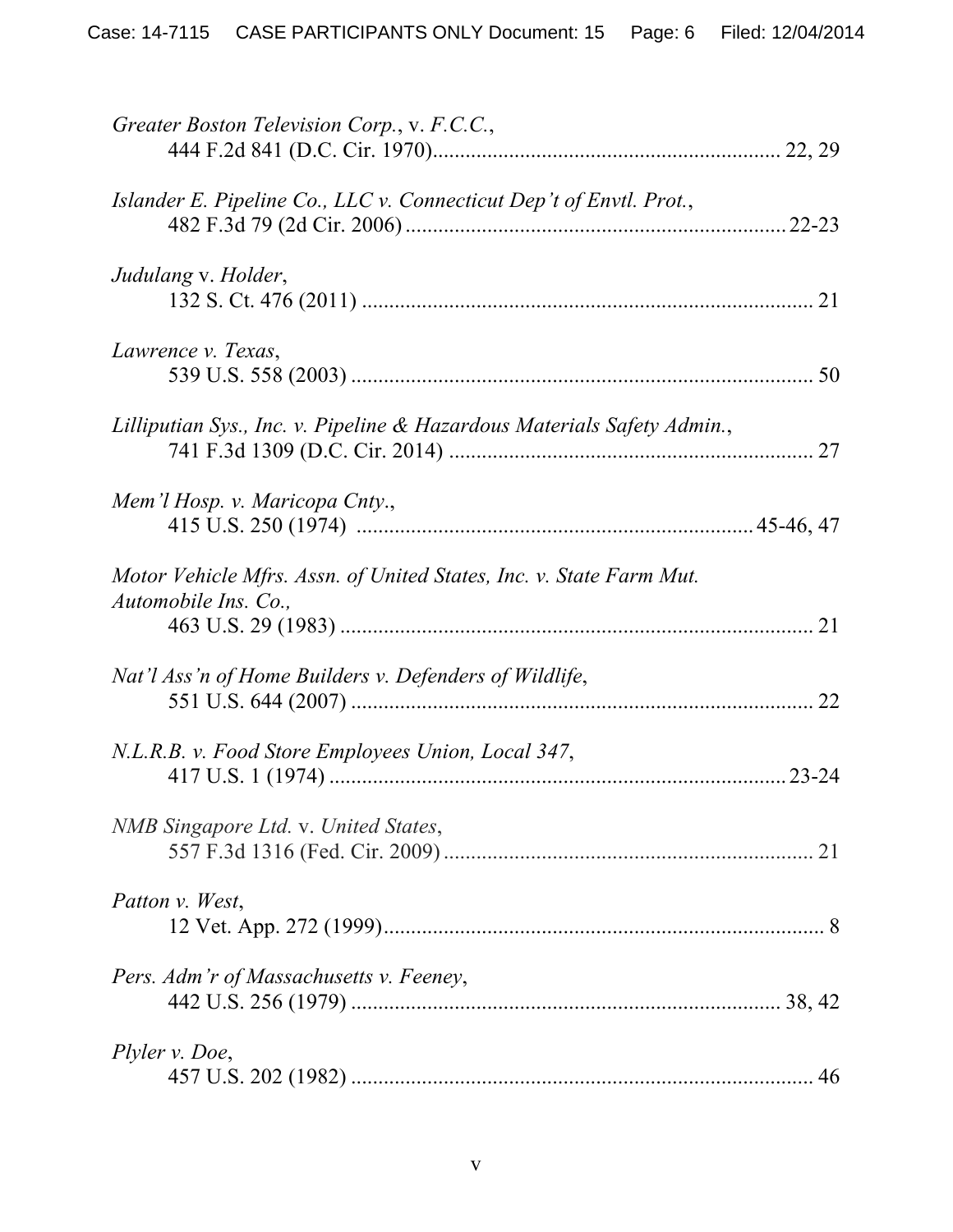| Preminger v. Sec'y of Veterans Affairs,                                |  |
|------------------------------------------------------------------------|--|
| Ricketts v. City of Columbia,                                          |  |
| Romer v. Evans,                                                        |  |
| Sec. & Exch. Comm'n v. Chenery Corp.,                                  |  |
| Sec. & Exch. Comm'n v. Chenery Corp.,                                  |  |
| Shays v. Fed. Election Comm'n,                                         |  |
| SKF USA Inc. v. United States,                                         |  |
| Soto v. Flores,                                                        |  |
| U.S. Dep't of Agric. v. Moreno,                                        |  |
| United States v. Virginia,                                             |  |
| United States v. Windsor,                                              |  |
| Vermont Yankee Nuclear Power Corp. v. Natural Res. Def. Council, Inc., |  |
| Vill. of Arlington Heights v. Metro. Hous. Dev. Corp.,                 |  |
|                                                                        |  |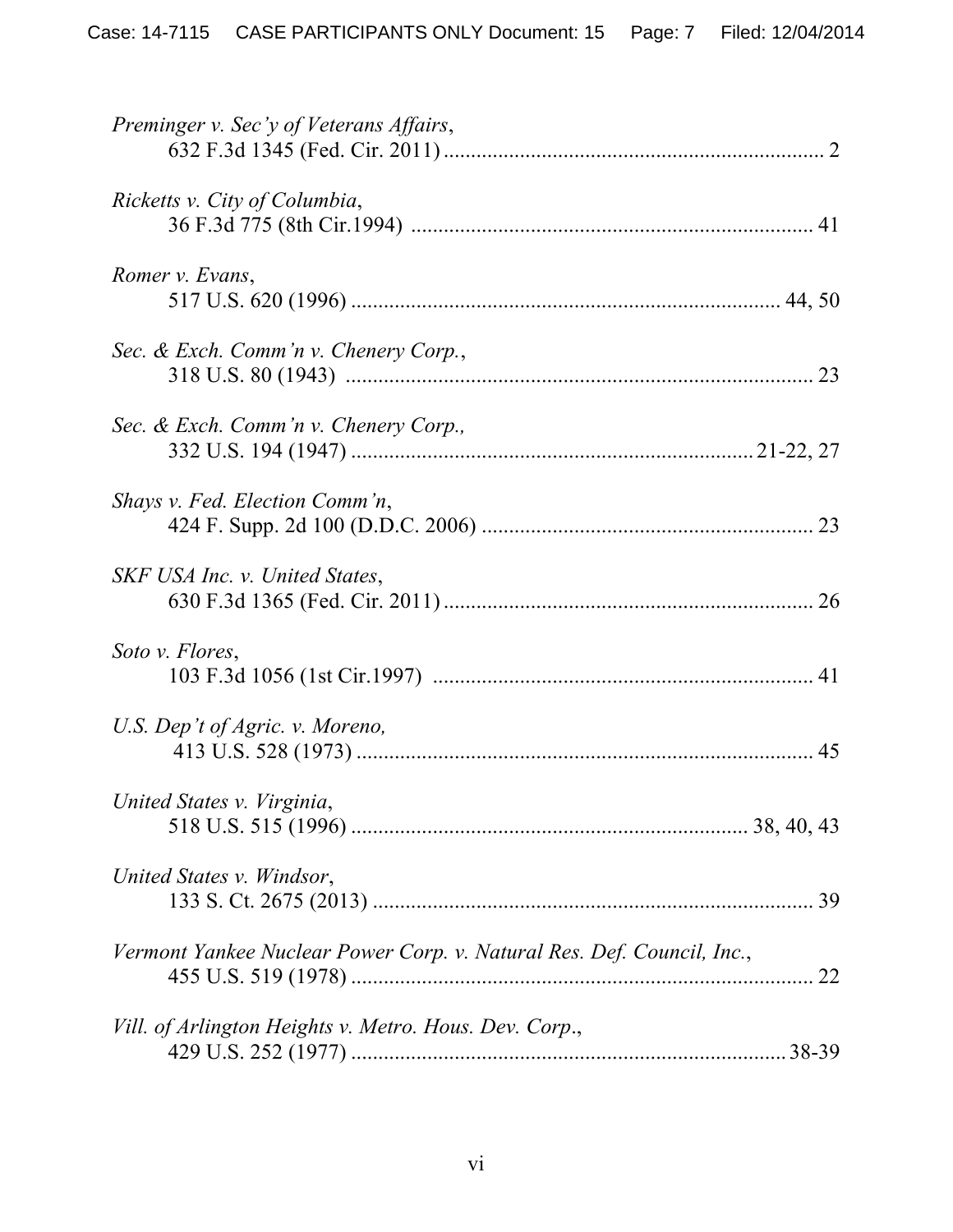| <i>Washington v. Davis,</i> |  |
|-----------------------------|--|
|                             |  |

## **STATUTES**

## REGULATIONS AND ADMINISTRATIVE MATERIALS

| 41 |
|----|
|    |
|    |
|    |
|    |
|    |
|    |
|    |
|    |
|    |
|    |
|    |
|    |
|    |
|    |
|    |
|    |
|    |
|    |
|    |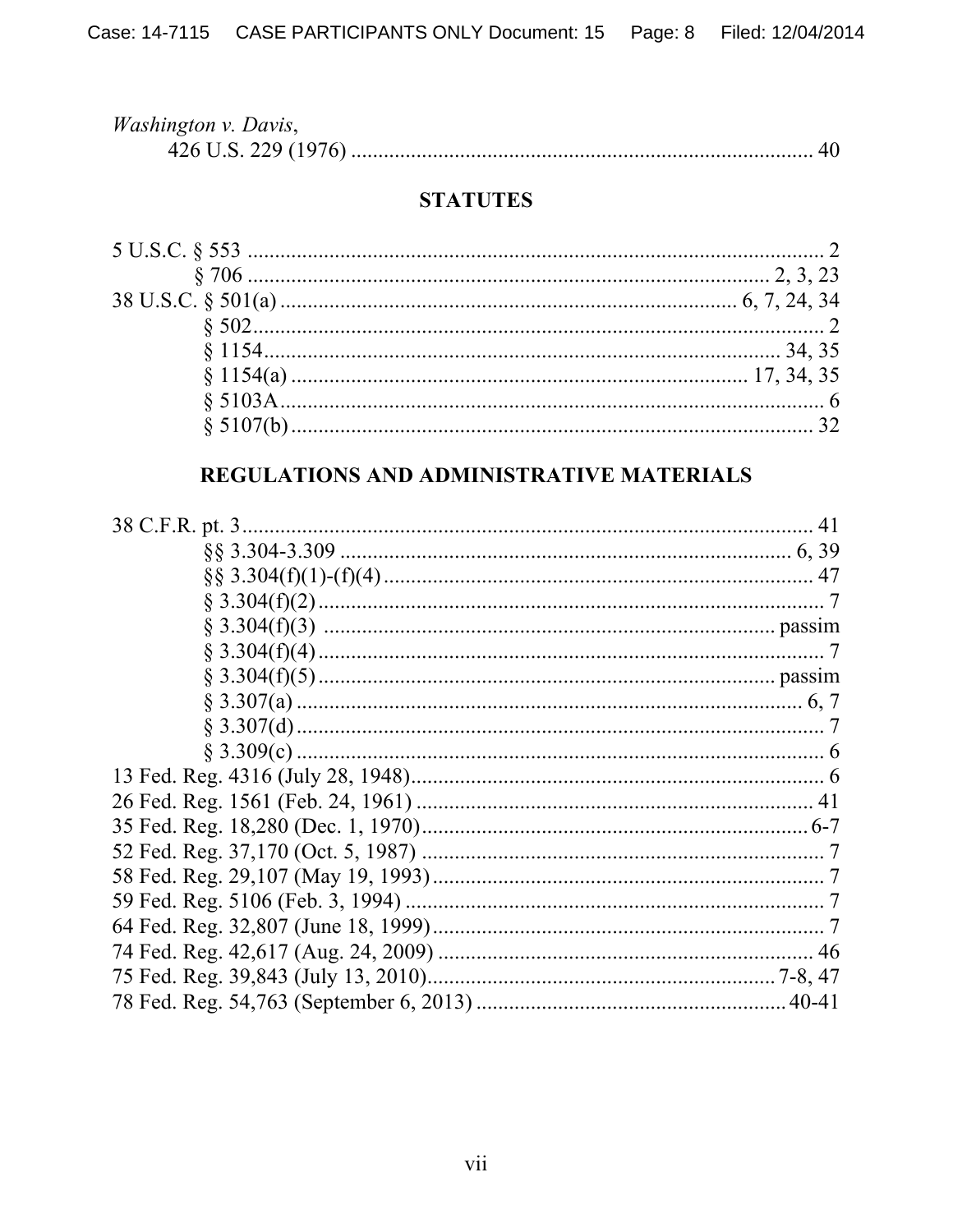### **STATEMENT OF RELATED CASES**

The Secretary initially ignored Petitioners' rulemaking petition. Accordingly, Petitioners filed suit in this Court to compel the agency to adjudicate their pending rulemaking petition. *Service Women's Action Network, et al. v. Shinseki*, No. 14-7079 (Fed. Cir. filed May 6, 2014). Respondent thereafter adjudicated the rulemaking petition by denying it. Petitioners voluntarily dismissed their suit to compel adjudication as moot, without prejudice and without fees or costs to either side.

Petitioners are unaware of any other appeals stemming from this action that were previously before this Court or any other appellate court. In the opinion of Petitioners' counsel, there are no pending cases that may be directly affected by this Court's decision in the pending appeal.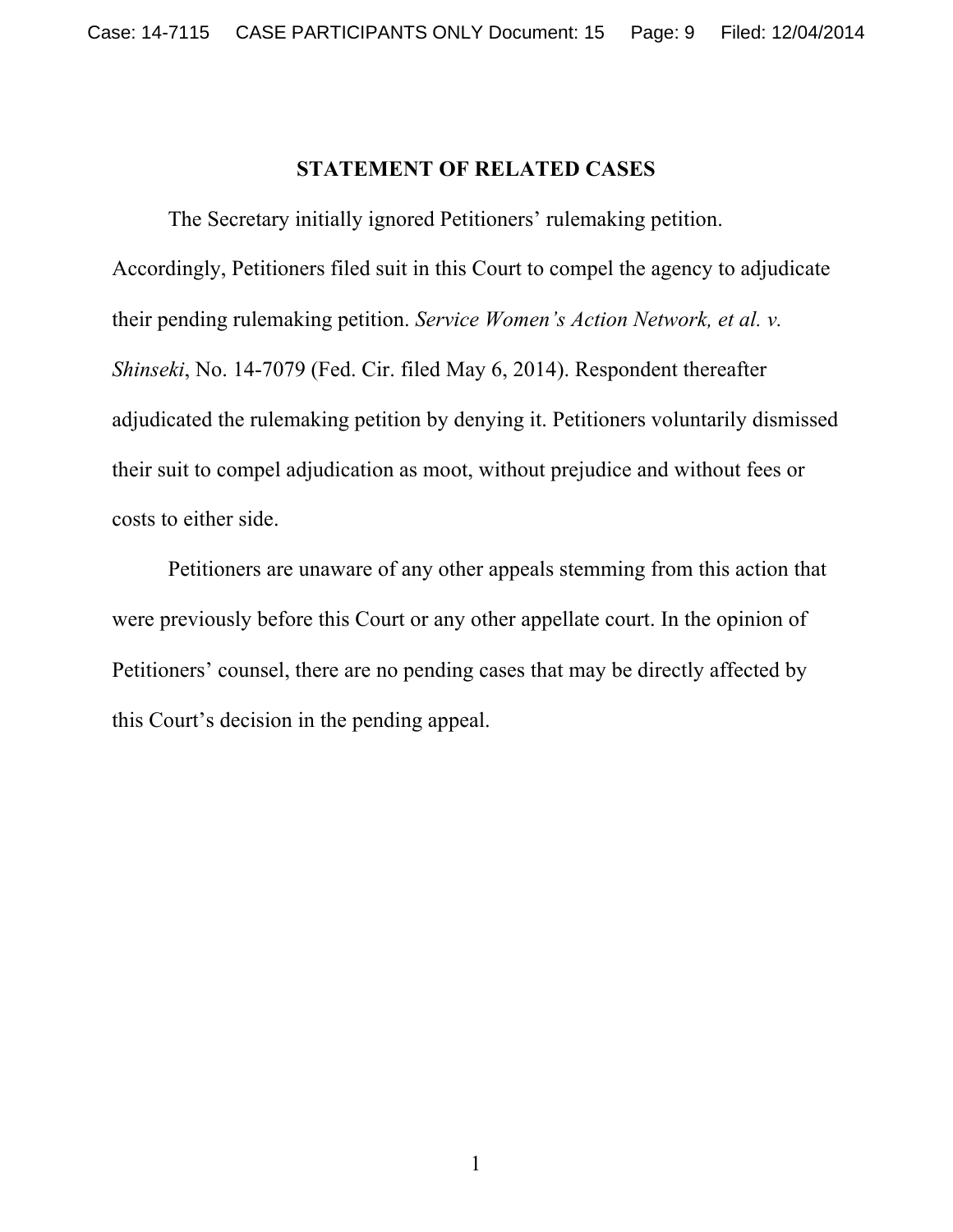### **JURISDICTIONAL STATEMENT**

The United States Court of Appeals for the Federal Circuit has exclusive jurisdiction to review rules and regulations of the U.S. Department of Veterans Affairs (VA). 38 U.S.C. § 502; 5 U.S.C. § 706 (stating that federal courts may "hold unlawful and set aside agency action, findings, and conclusions found to be . . . arbitrary, capricious, an abuse of discretion, or otherwise not in accordance with law"); Fed. Cir. R. 47.12 (governing actions for judicial review under 38 U.S.C. § 502). This jurisdiction extends to review of VA's denial of a petition for rulemaking. *Preminger v. Sec'y of Veterans Affairs*, 632 F.3d 1345, 1352 (Fed. Cir. 2011) ("[W]e hold that § 502 vests us with jurisdiction to review the Secretary's denial of a request for rulemaking made pursuant to [5 U.S.C. ] § 553(e)."). Review is timely because the VA denied Petitioners' rulemaking petition on July 14, 2014,  $AA<sub>1</sub><sup>1</sup>$  and Petitioners filed the instant petition for review well within the 60 days allotted for appeal. (ECF. No. 1-2 filed Aug. 7, 2014).

!!!!!!!!!!!!!!!!!!!!!!!!!!!!!!!!!!!!!!!! !!!!!!!

<sup>&</sup>lt;sup>1</sup> References to "A  $\blacksquare$ " are to the jointly-prepared Appendix to be filed at the completion of briefing.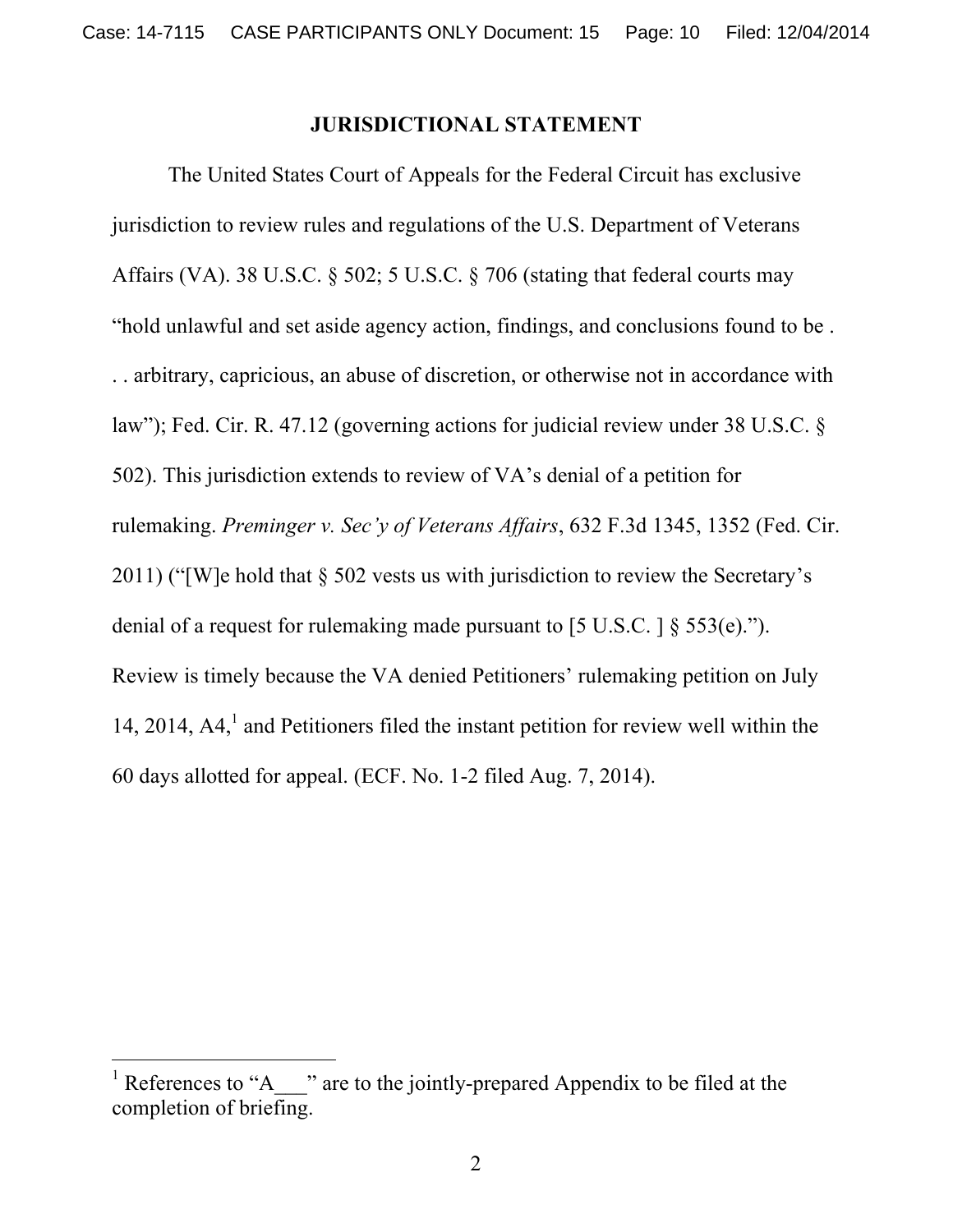#### **STATEMENT OF THE ISSUES**

I. Is the Secretary's denial of the Petition for Rulemaking arbitrary and capricious in violation of the Administrative Procedure Act, 5 U.S.C. § 706(2)(A), when it fails to offer any adequate explanation, give reasoned consideration to important factors, or properly interpret its governing statute?

II. Does the Secretary violate the equal protection component of the Fifth Amendment by denying Petitioners' rulemaking petition in an unjustified departure from past practices that reflects discriminatory animus and results in a discriminatory effect?

### **STATEMENT OF THE CASE**

Across the United States Armed Services, survivors of rape, sexual assault, and sexual harassment (collectively, "military sexual trauma" or "MST"), face unique burdens in reporting, documenting, and treating their trauma—and, as a result, in obtaining benefits for disabilities resulting from MST. VA routinely adopts or modifies regulations to account for the difficulty veterans with unique injuries or illnesses face in securing benefits for their service-related injuries. In fact, for decades, VA has adopted evidentiary presumptions and other accommodations to ensure that veterans receive timely, accurate, and predictable claims decisions so that wounded veterans may receive the care and benefits their service has earned.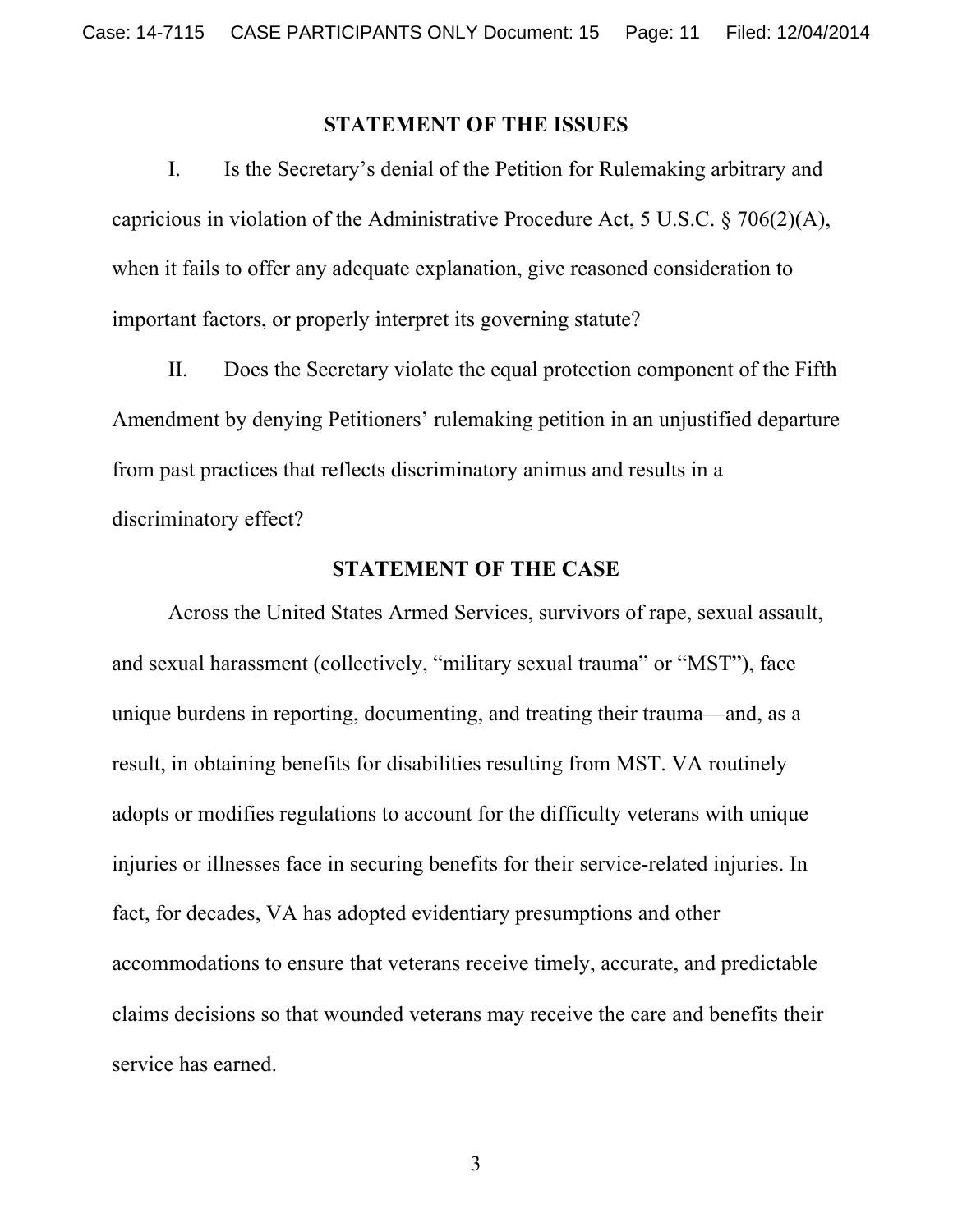For MST survivors, however, VA refuses to provide an evidentiary accommodation in line with past presumptions. Despite publicly and privately acknowledging the precise challenges of seeking MST-related disability compensation, VA demands that MST survivors present additional evidence of their trauma and undergo additional review. In so doing, VA erects substantial and discriminatory obstacles to MST survivors seeking disability benefits.

### *I. Military Sexual Trauma is Pervasive and Deeply Debilitating*

Military sexual trauma pervades the U.S. armed services. Thousands of servicemembers are raped, sexually assaulted, or sexually harassed each year while serving on active or inactive duty. In 2012 alone, 26,000 servicemembers experienced unwanted sexual contact. A220. Overall, VA estimates that more than half a million veterans have experienced MST. A310. The rate is staggeringly high for female veterans, of whom VA estimates nearly one in three have survived MST. A309*.* Often, these assaults are not isolated incidents. In a 2003 study, 37% of servicewomen who had reported a rape stated that they had been raped at least twice. A310. In addition, 14% reported experiences of gang rape. *Id*.

Sexual trauma causes grave physical and emotional harm. MST takes a toll on mental health, family relationships, employment prospects, and the capacity for intimacy, leading to greater risk of isolation, poverty, substance abuse, and homelessness. A312. A recent study found that 53% of homeless female veterans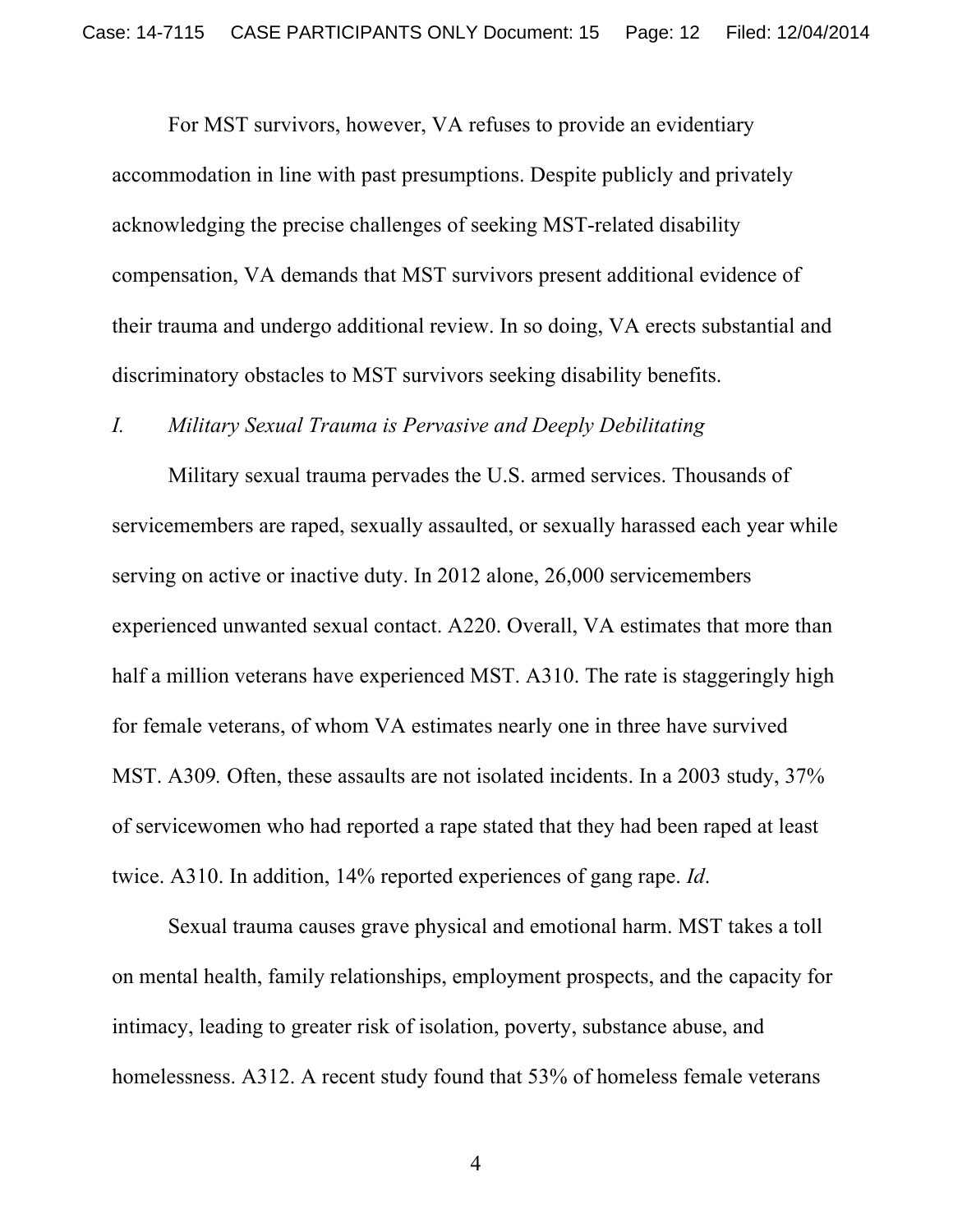were sexually assaulted while in service. *Id*. VA itself recognizes that MST survivors face a host of mental health challenges, including problems with attention, concentration, and memory; feelings of numbness; trouble sleeping; alcohol and drug problems; and physical health problems including sexual difficulties, chronic pain, weight or eating problems, and gastrointestinal problems. A313.

In fact, sexual violence is more closely correlated with PTSD than any other service-related stressor, including combat. As a result, MST survivors suffer from PTSD at exceedingly high rates. A313. From 2010 to 2013, PTSD was the most commonly cited disability caused by MST, comprising about 94% of all MSTrelated claims processed during that period. A224-25. Moreover, a VA study concluded that female MST survivors face a 59% higher risk for developing mental health disorders than veterans generally, and male survivors face an elevated risk of 40%. A313.

# *II. VA Treats MST Survivors Differently than Other Veterans, Creating Serious Obstacles to Disability Benefits*

In the United States, veterans with service-related injuries are entitled to disability benefits to help supplement or replace lost income, support their families, and ease the financial burdens of their disability. A170. In general, eligibility for benefits is contingent on a veteran's ability to prove that his or her disabilities are service-connected. Veterans must provide evidence of a present disability, the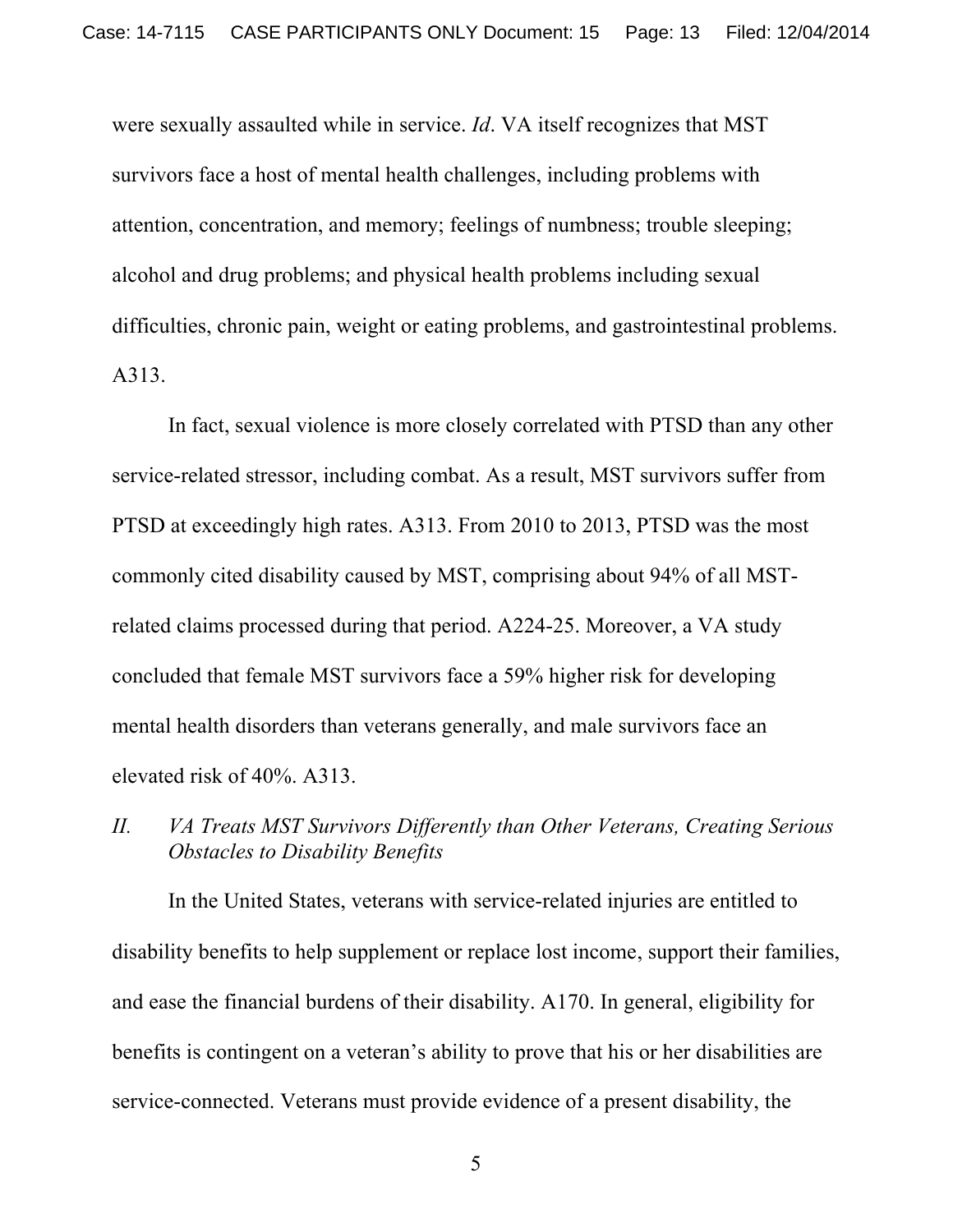occurrence of an in-service event, and, finally, a nexus between the in-service event and present disability. A301-02.

Since the end of World War I, however, VA and its precursors have adopted a significant number of evidentiary accommodations to minimize the time, effort, and investigatory burden on the veteran and the government to prove disability claims. *See* 38 U.S.C. § 5103A ("The Secretary shall make reasonable efforts to assist a claimant in obtaining evidence . . ."). From the 1940s through the 2000s, Congress, the original Veterans Administration, and the modern VA adopted accommodations for over 150 health outcomes as veterans returned from World War II, Vietnam, and the two Gulf Wars. *See* 38 C.F.R. §§ 3.304-3.309.

As each major conflict produced distinct disabilities and diseases, VA adopted disability-specific accommodations pursuant to the agency's general rulemaking authority set forth at 38 U.S.C. § 501(a), or to fulfill congressional mandates. Following the Second World War, VA adopted accommodations for certain chronic and tropical diseases contracted during service. *See* 38 C.F.R. §§ 3.307(a) (originally promulgated in 13 Fed. Reg. 4316, 4317 (July 28, 1948)). In the aftermath of the Korean War, VA adopted accommodations for former prisoners of war (POWs) suffering from several disabilities. *See* 38 C.F.R. §§ 3.307(a)(5), 3.309(c) (presumption for POWs for frostbite, post-trauma osteoarthritis, and chronic anxiety) (originally promulgated in 35 Fed. Reg. 18,280,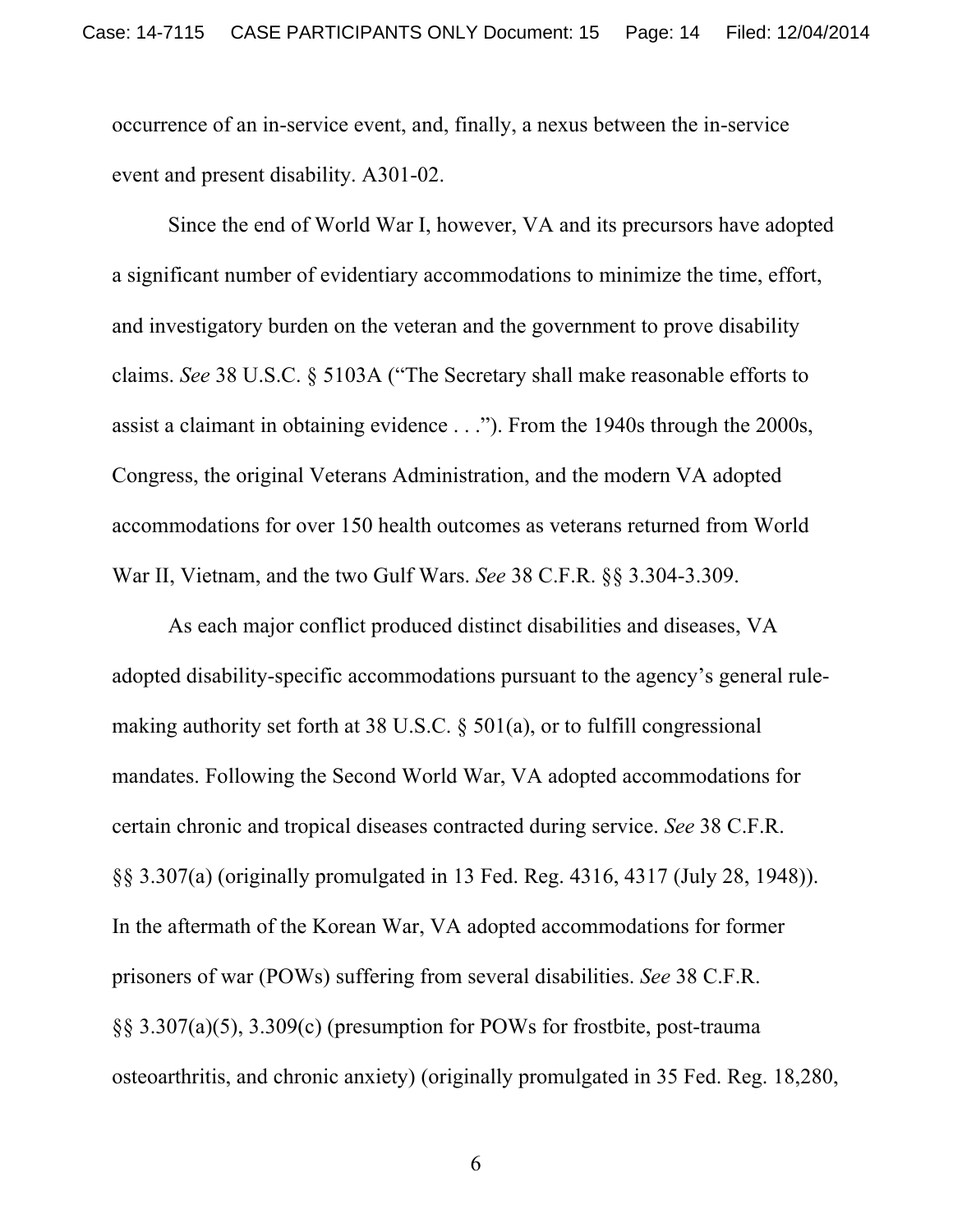18,281-82 (Dec. 1, 1970) and extended in 52 Fed. Reg. 37,170, 37,173 (Oct. 5, 1987)). Similarly, for veterans who served in Vietnam War, VA adopted new accommodations for exposure to Agent Orange and other herbicides in Vietnam. *See* 38 C.F.R. § 3.307(a)(6) (originally promulgated in 58 Fed. Reg. 29,107, 29,109 (May 19, 1993) and extended in 59 Fed. Reg. 5106, 5106 (Feb. 3, 1994)). Under each of these presumptions, the veteran's own testimony and a medical diagnosis of a present disability are generally sufficient to prove serviceconnection. Lay testimony is challenged only if there is appropriate contradictory evidence in the record. *See, e.g.*, 38 C.F.R. § 3.307(d) (creating narrow grounds for rebuttal of presumption of service-connection for chronic, tropical, or prisoner-ofwar related disease).

Recently, VA also adopted specific accommodations for veterans seeking benefits for PTSD based on various stressors. *See, e.g.*, 38 C.F.R. § 3.304(f)(2) (presumption for combat-related PTSD) (originally promulgated in 64 Fed. Reg. 32,807, 32,808 (June 18, 1999)); 38 C.F.R. § 3.304(f)(4) (presumption for prisoner-of-war related PTSD) (originally promulgated in 64 Fed. Reg. 32,807, 32,808 (June 18, 1999)). Most recently, in 2010, the VA adopted 38 C.F.R. § 3.304(f)(3), which "eliminates the requirement for corroborating that the claimed in-service stressor occurred" for veterans seeking benefits for PTSD based on fear of hostile or military terrorist activity. Stressor Determinations for Posttraumatic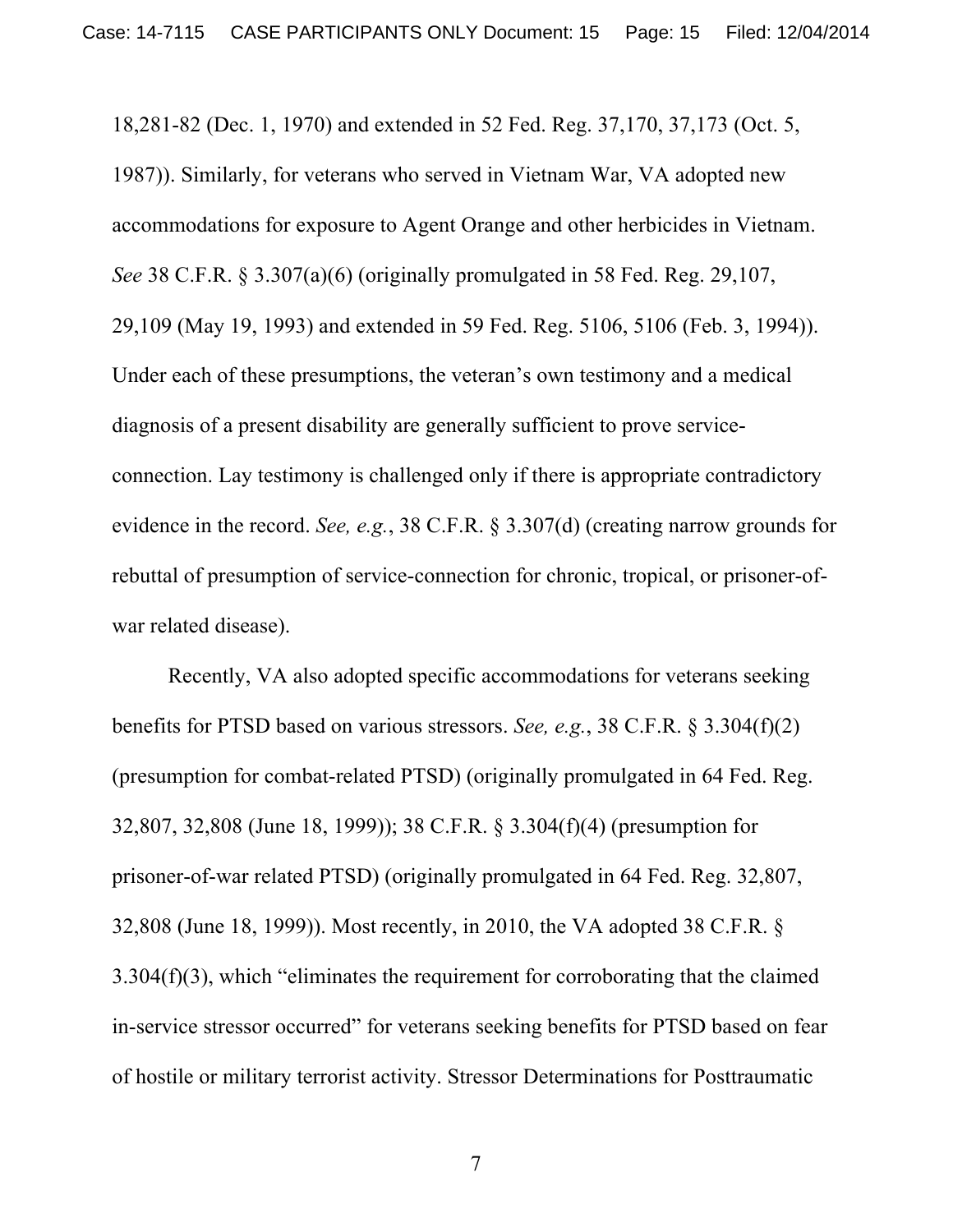Stress Disorder, 75 Fed. Reg. 39,843, 39,852 (July 13, 2010) (codified at 38 C.F.R. § 3.304(f)(3)). VA properly adopted this rule pursuant to its general statutory authority to promulgate necessary regulations, 38 U.S.C. § 501(a), on the basis of a single Institute of Medicine study, recognizing the "inherently stressful nature of places, types, and circumstances of service in which fear of hostile military or terrorist activities is ongoing." 75 Fed. Reg. at 39,843.

Meanwhile, VA treats MST claims differently. In 2002, in response to *Patton v. West*, 12 Vet. App. 272, 284 (1999) (remanding PTSD claim to address evidence of sexual assault as an in-service stressor), *see* A221, and increasing reports of sexual assault in the armed forces, VA promulgated 38 C.F.R. § 3.304(f)(5), which treats MST claims as a subset of personal assault claims. Under section 3.304(f)(5), a veteran's lay testimony, coupled with a diagnosis of PTSD, is insufficient to establish the occurrence of a claimed stressor. Instead, a veteran with MST-related PTSD must present corroborating evidence of his or her sexual trauma and, per VA's discretion, undergo additional review by a third party.

Section 3.304(f)(5) identifies the forms of corroborating evidence, known as "markers," A46, that it expects veterans to have retained years after experiencing sexual trauma: "records from law enforcement authorities, rape crisis centers, mental health counseling centers, hospitals, or physicians; pregnancy tests or tests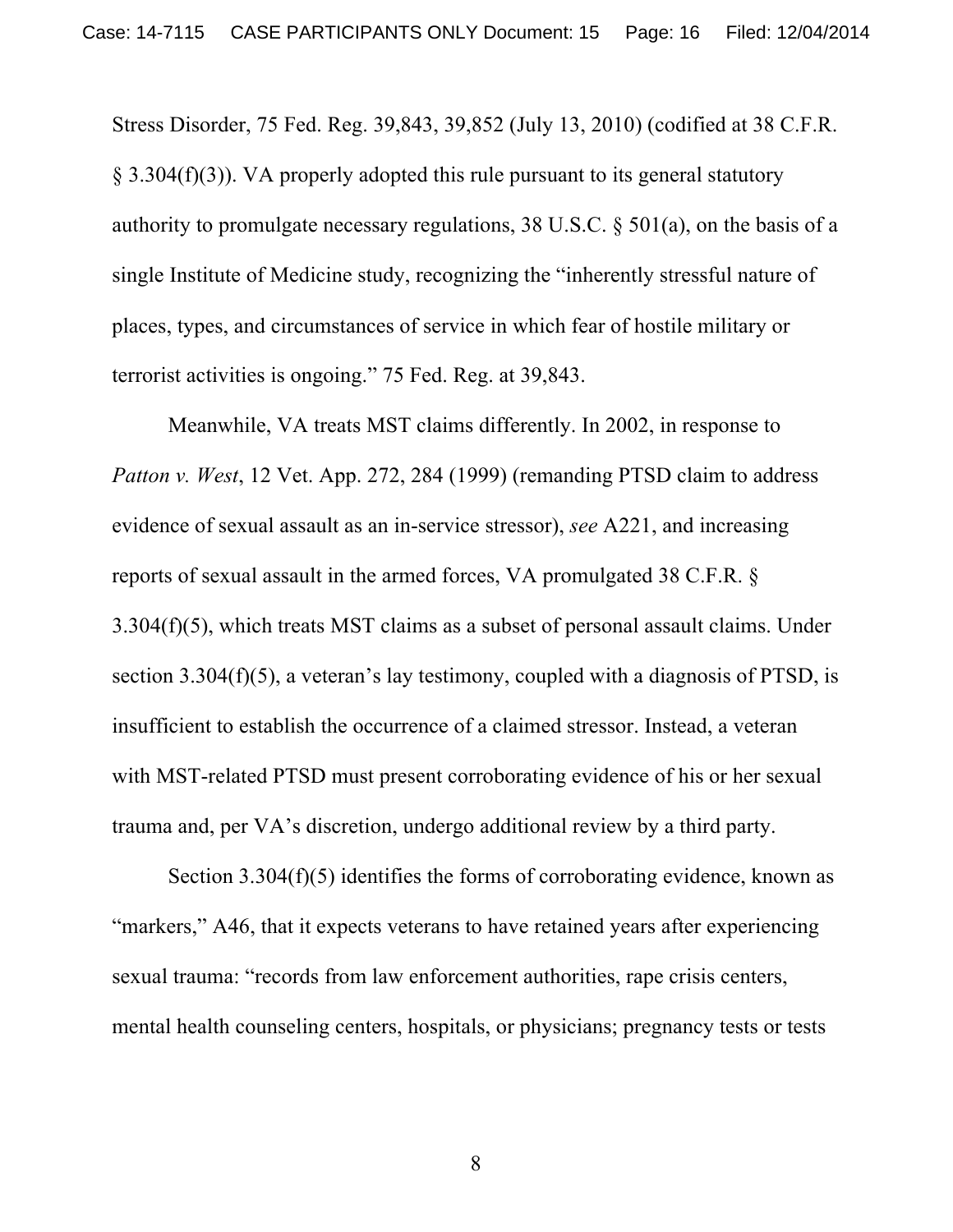for sexually transmitted diseases; and statements from family members, roommates, fellow service members, or clergy." 38 C.F.R. § 3.304(f)(5). The regulation also assumes that if a sexual assault occurred, the veteran would have displayed certain types of behavioral changes that could be illustrated through "a request for transfer to another military duty assignment; deterioration in work performance; substance abuse . . . or unexplained economic or social behavior changes." *Id.*

Additionally, section  $3.304(f)(5)$  explicitly permits VA to "submit any evidence that it receives to an appropriate medical or mental health professional for an opinion as to whether it indicates that a personal assault occurred." *Id.* Out of dozens of evidentiary regulations covering 150 different health outcomes, section 3.304(f)(5) is the only regulation that expressly permits VA to seek outside review to determine whether an in-service stressor occurred. No other regulation allows, or even mentions, additional review to verify if a veteran is being honest.

Despite its length, this unwieldy regulation does not address the unique nature of MST. Survivors are unlikely to report their assaults, much less retain a used pregnancy test. If a servicemember attempts to report an assault, she is likely to face serious professional and social resistance and retaliation. A220-21 ("[MST] claims can be difficult to substantiate, given that servicemembers may be unwilling to file formal complaints at the time of the precipitating incident or incidents and,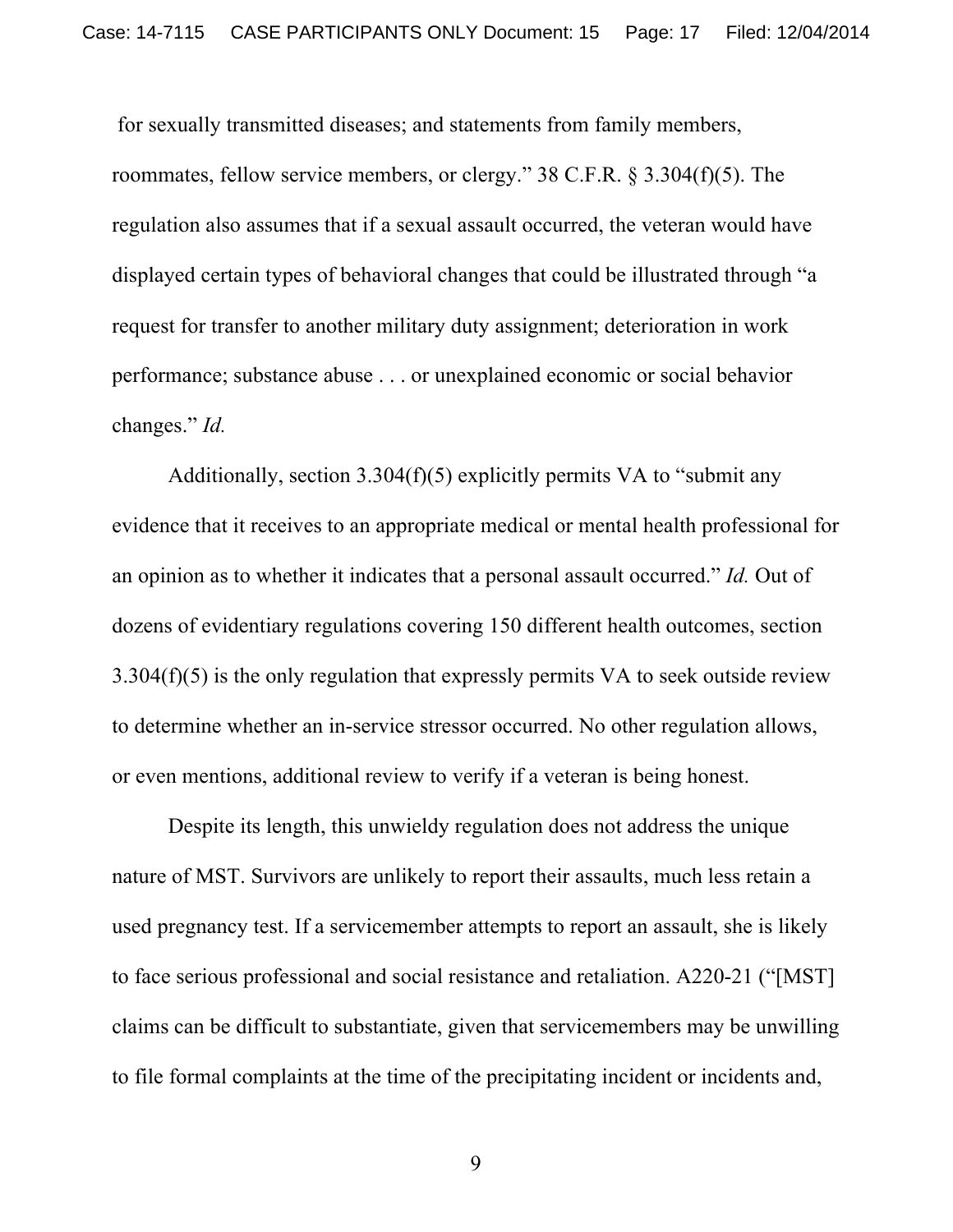hence, lack official documentation to support their claim."); A171 ("Because systemic under-reporting of in-service sexual trauma often limits the amount of documentation surrounding that trauma, producing corroborating evidence can often be difficult."); A303 ("Service members who experience MST are unlikely to report their attack—even less likely than civilians who experience sexual assault."). As a result, the Department of Defense (DoD) estimates that in 2012, 89% percent of servicemembers who experienced sexual assault did not report it to a DoD official. A323.

The difficulty of providing direct evidence is exacerbated by a DoD policy that existed until 2014, which required DoD to destroy confidential reports of MST after only five years, A327, and the evidence collected along with these reports after only one year, A33. Due to underreporting of MST and destruction of records, it was and is common for the military record of an MST survivor to include no mention of the assault. $^{2}$ 

VA's 2002 decision to accept corroborating evidence makes little difference when MST survivors are unlikely to report their attacks formally to DoD or informally to medical clinics, friends, or family. *See* A318. Because the same fear of professional or social repercussions discourages survivors from reporting attacks

!!!!!!!!!!!!!!!!!!!!!!!!!!!!!!!!!!!!!!!! !!!!!!!

 $2$  The National Defense Authorization Act for Fiscal Year 2014 changed the policy to preserve such reports for 50 years. This revision cannot benefit service members whose reports were destroyed prior to 2014. H.R. 3304, 113th Cong. (2013).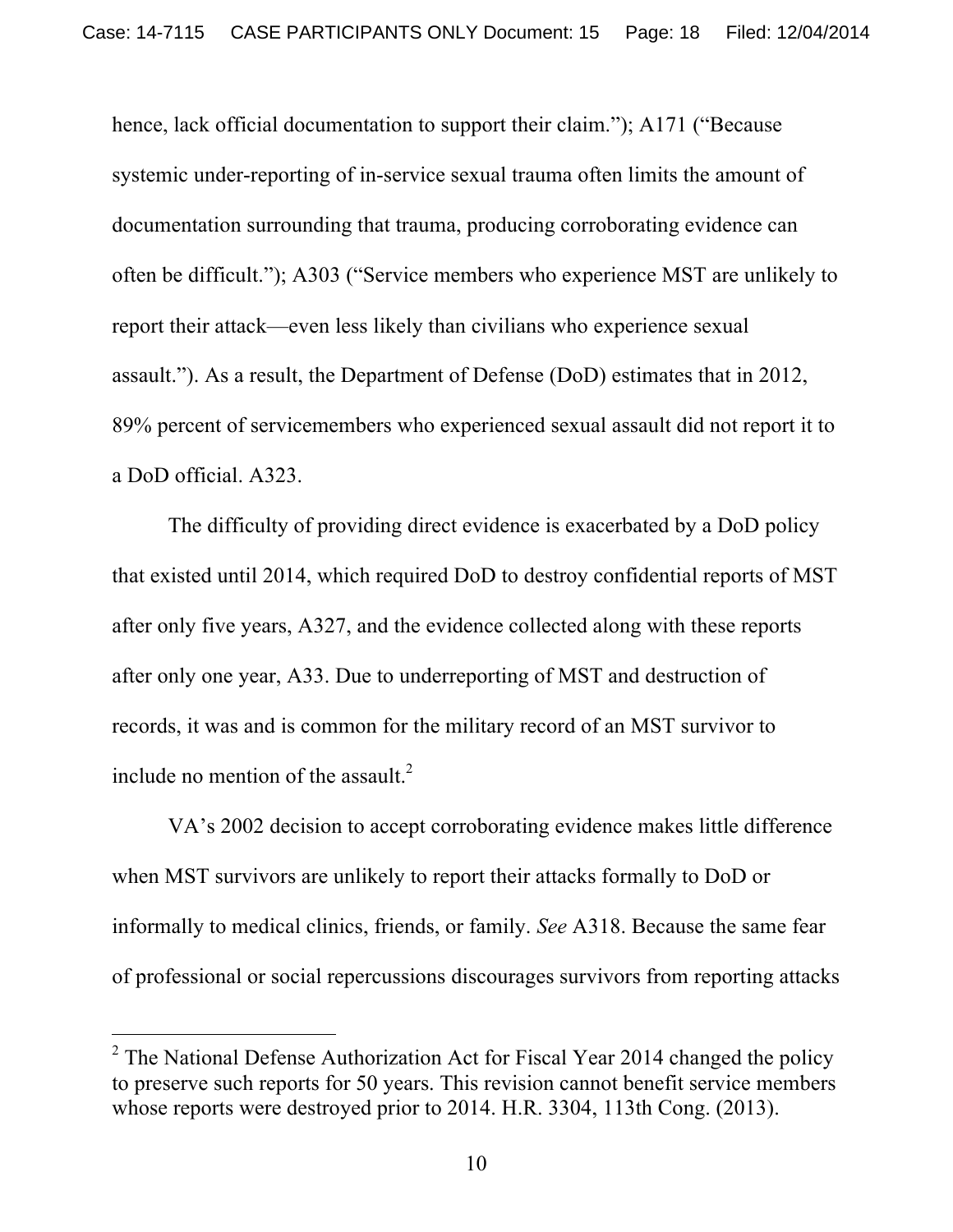at all, secondary evidence, like direct evidence, is likely to be unavailable. *Id.* 

As a result of section 3.304(f)(5)'s heightened evidentiary burdens, VA disproportionately denies or delays thousands of MST survivors the disability benefits that they have earned through their service. First, VA denies MST-related PTSD claims at a higher rate than all other PTSD claims, A233, and subjects MSTrelated claims to greater delays, A274. From 2008 to 2012, claimants with MSTrelated PTSD were 16.5 to 29.6 percentage points *less likely* to obtain VA disability benefits than claimants with PTSD related to other stressors. A173. The disparity was especially high for men. In the same period, male claimants with MST-related PTSD were 20.8 to 37.4 percentage points less likely to obtain benefits than male claimants with non-MST related PTSD. A175.

Second, VA's current regulatory scheme results in wide variation in the adjudication of MST claims across VA Regional Offices. GAO reports that in 2013, approval rates among regional offices ranged from 14 to 88 percent, with only half of the offices approving claims at rates close to the average. A217.

Third, VA's current regulation disproportionately impacts women. Between 2008 and 2012, women submitted 66.1% of MST-related PTSD claims and only 4.6% of other PTSD claims. A172. VA reported to the House and Senate Appropriations Committees that in the most recent fiscal year, women made up 63% of claimants. A271. Men filed only 34% of MST-related PTSD claims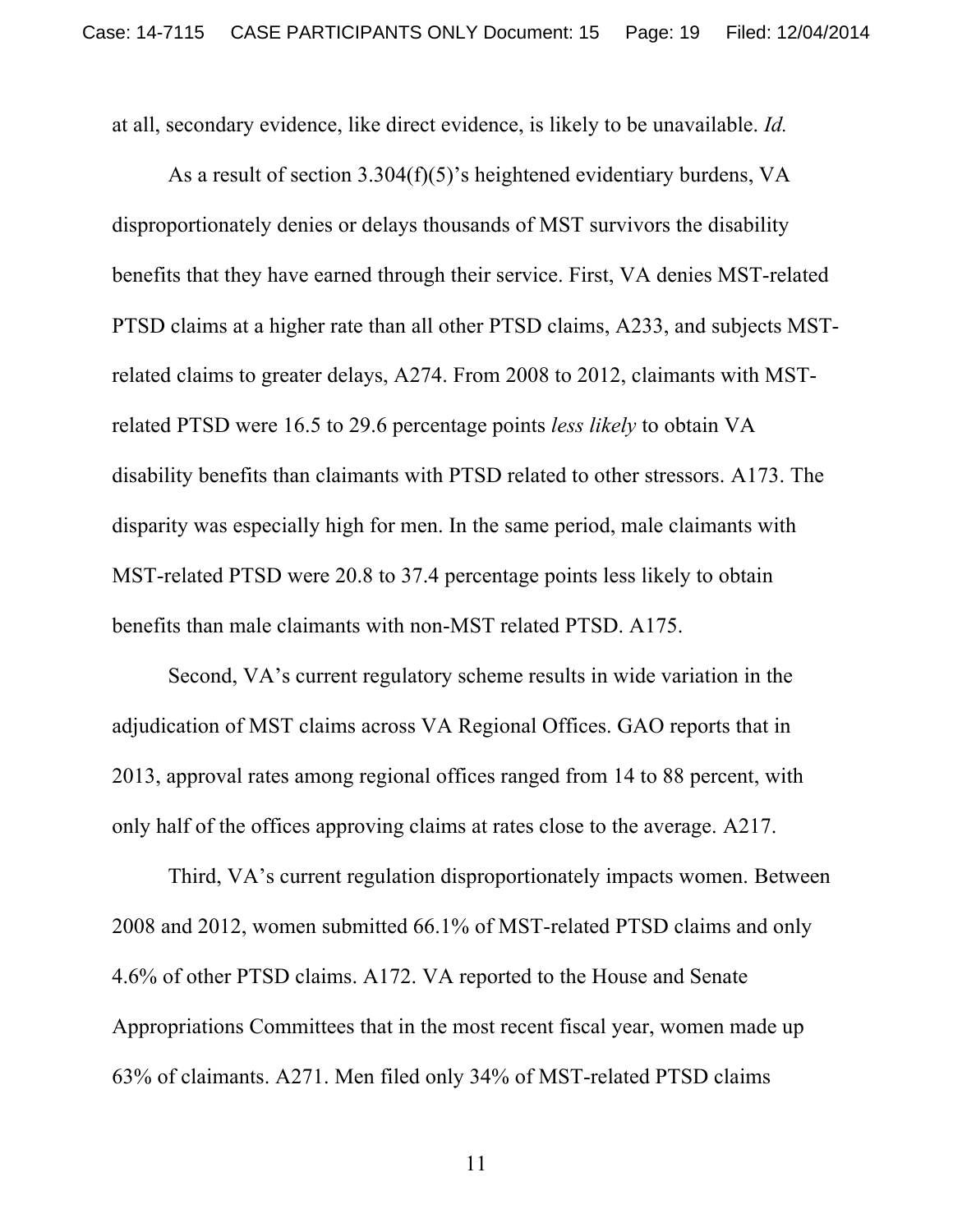between 2008 and 2012, A172, and only 35% in 2013, A273. As a result, female veterans disproportionately face a higher evidentiary burden when seeking recognition of their service related injuries, while proof of injuries that disproportionately affect men has been eased through VA's adoption of dozens of accommodations.

For decades, VA has accepted as trustworthy lay testimony of an in-service stressor in combination with a medical diagnosis of a current disability for injuries and illnesses that disproportionately affect men. In such cases, VA may reject lay testimony only if there is contradictory evidence in the record. With respect to claims for PSTD resulting from MST, however, VA has refused to accept a medical diagnosis plus lay testimony alone.

#### *III. For Years, VA Has Rejected Requests to Amend Its MST Regulations*

Many public and private actors have questioned VA's adjudication of MSTrelated disability claims. Since 2002, multiple Members of Congress have voiced concern about the fairness and adequacy of VA's evidentiary standard for MSTrelated claims. The GAO has found, among other failings, that adjudicators fail to accurately and consistently apply a broader standard of evidence when considering PTSD claims related to MST. A221.

On multiple occasions, Members of Congress have directly urged the VA Secretary to ease the evidentiary burden on MST survivors by simplifying VA's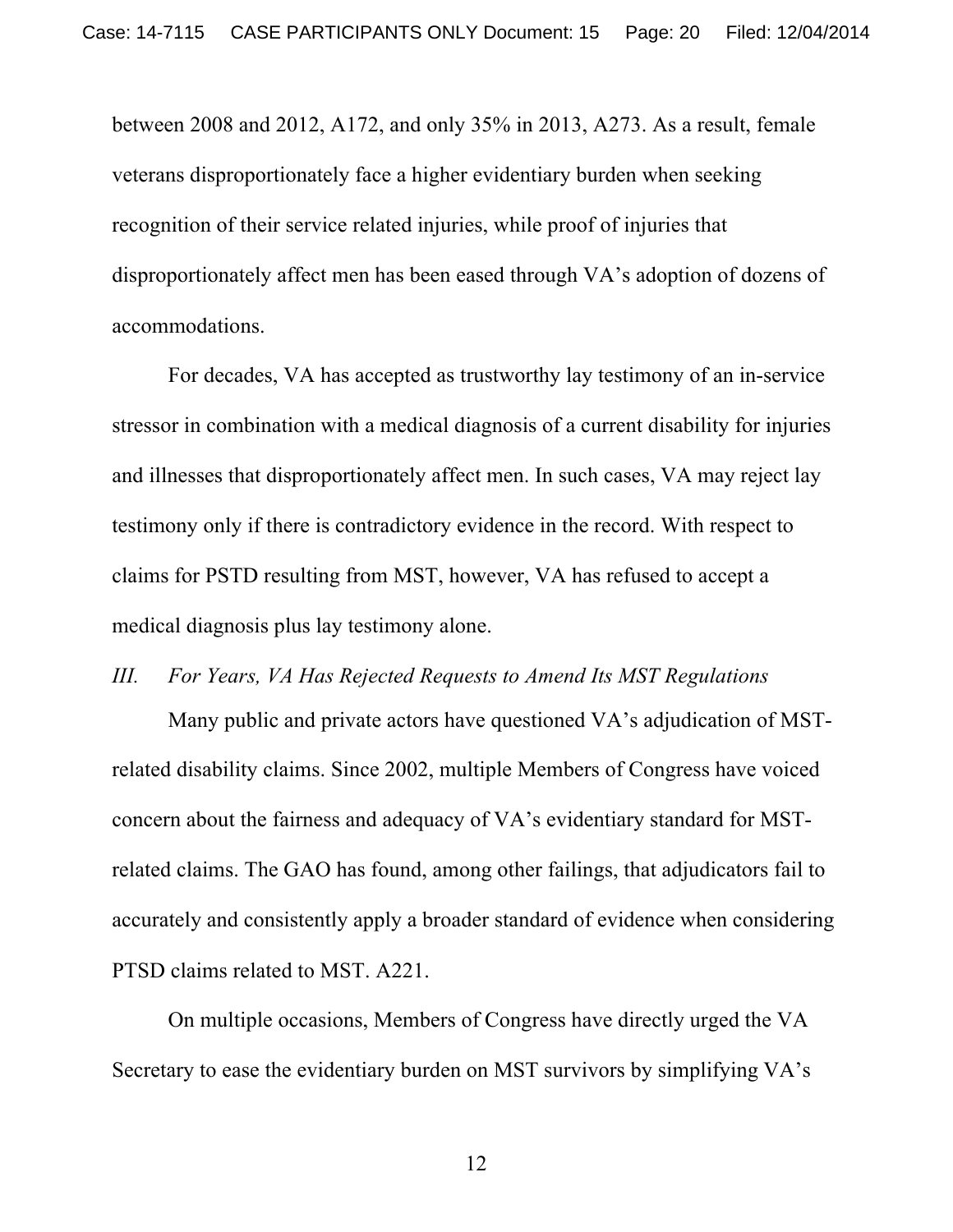existing regulation. In December 2013, a coalition of over thirty Members of Congress sent a joint letter to the Secretary of VA, urging "the agency to address the current disparity between grant rates of disability claims for . . . PTSD caused by military sexual trauma and claims for PTSD arising from other causes." A205. In June 2014, Members of Congress again wrote to the Secretary, urging him "to exercise [his] authority and ease the burden of proof for MST survivors by simplifying the current regulation." A213.

Similarly, based on data provided by VA in settlement of a Freedom of Information Act lawsuit, *see Service Women's Action Network, et al., v. U.S. Dept. of Defense, et al.,* No. 3:10-cv-1953 (D. Conn. settlement approved May 10, 2013) (ECF No. 71), Service Women's Action Network (SWAN) and the American Civil Liberties Union (ACLU) published a report examining the experiences of MST survivors who have sought disability compensation. *See* A167-204. This publicly released report reveals the disparity in grant rates for claims based on MST-related PTSD as compared to other forms of PTSD, the disparate grant rates based on gender, *see* A175-76, and the widespread geographic variation among VA Regional Offices, *see* A177-80. The findings demonstrate an "urgent need for a number of changes in how VA handles mental health disability benefit claims arising from" MST. A183. Specifically, the report urges VA to "relax the evidentiary standard that applies to survivors of military sexual trauma under 38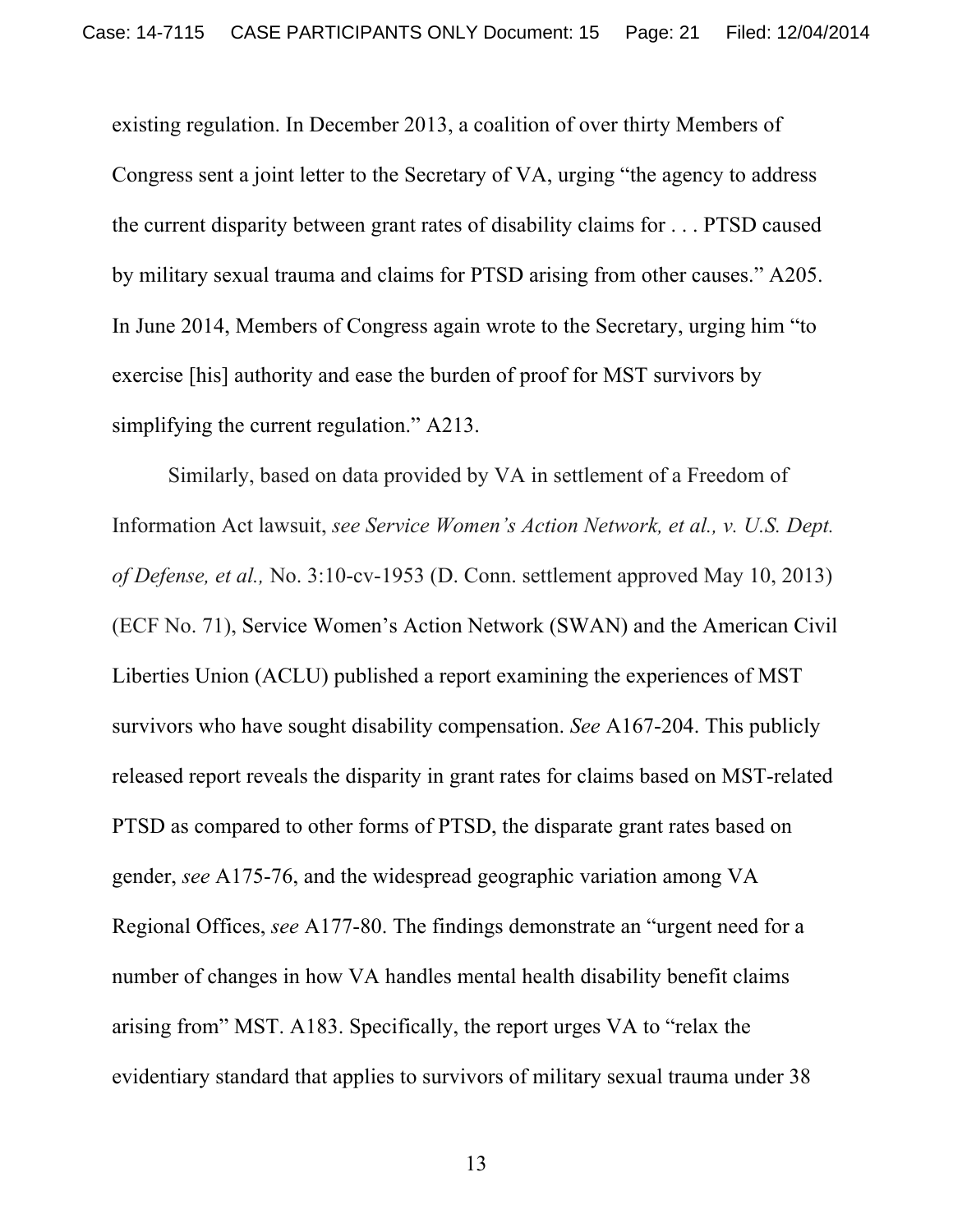C.F.R. § 3.304(f)(5)." *Id.* Petitioner SWAN also led a national campaign to educate policymakers, the media, health professionals, and nonprofit organizations about the causes and consequences of MST. *See* A306.

Nevertheless, VA ignored years of requests to reform its claims adjudication process for MST survivors and adopt the same types of evidentiary accommodations it uses for many other difficult-to-document claims suffered disproportionately by men. As a result, SWAN and Vietnam Veterans of America (VVA) submitted the instant Petition for Rulemaking in July 2013. SWAN and VVA asked VA to commence a formal rule-making process and amend VA regulations to provide the same type of evidentiary accommodation for survivors of MST-related PTSD as VA now properly provides for veterans suffering from combat and fear-related PTSD. A299-359.

#### *V. VA Summarily Denied Petitioners' Rulemaking Request*

Consistent with VA's past practices regarding MST, VA ignored the Petition for Rulemaking, forcing Petitioners to file suit before this Court merely to compel adjudication. *Service Women's Action Network v. Shinseki*, No. 14-7079 (Fed. Cir. filed May 6, 2014). On July 14, 2014, VA formally denied the Petition for Rulemaking in a three-and-a-half page decision, *see* A4-7, and Petitioners voluntarily dismissed their initial Petition for Review.

In its denial letter, VA devotes a significant amount of space to restating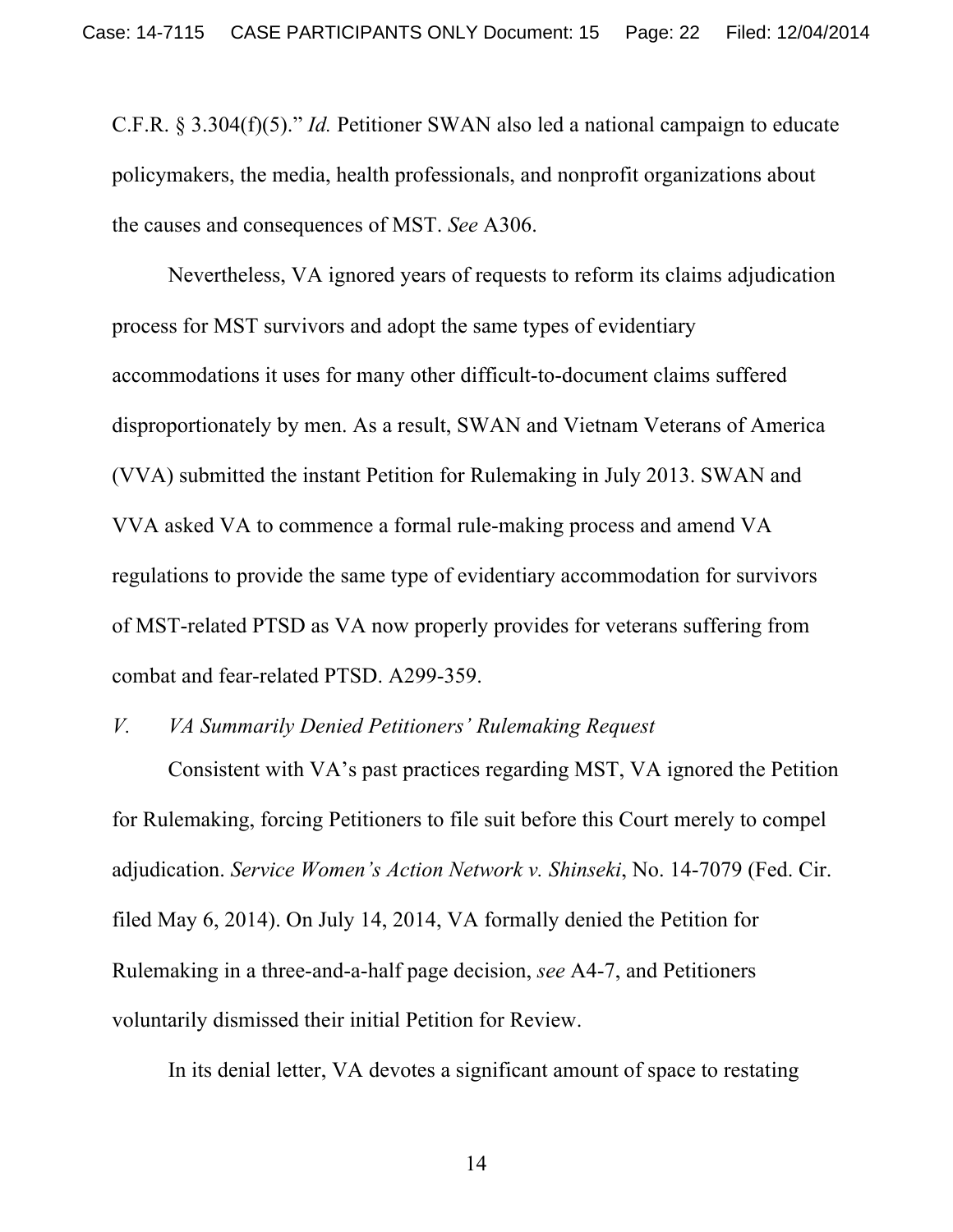Petitioner's arguments and section 3.304(f)(5)'s terms with little analysis. From the remaining sections, only three arguments against the Petitioners' proposed rule emerge. First, VA defends its secondary marker system by explaining that section 3.304(f)(5) lists a "variety of sources that may provide . . . corroborating evidence" and that the list itself is not exclusive. A5. In defense of its requirement for marker evidence, VA does not address the difficulty of acquiring *any* documentation of sexual trauma, nor why this requirement is imposed on MST survivors but not servicemembers who suffer PTSD due to other stressors. *See supra* Statement of the Case, at 9.

Second, VA responds to concerns about adjudicator bias, inconsistent adjudication, and disparate grant rates with the bare assertions that "VA is committed to serving our Nation's Veterans by accurately adjudicating claims based on MST in a fair, consistent, and thoughtful manner," and that the agency "is very mindful of the uniquely sensitive nature of these claims." A5. VA then points out that the agency may have denied meritorious MST-related claims between 2010 and 2013, later inviting thousands of those wrongfully-rejected disabled veterans to resubmit their claims for further review. A6; *see also* A231 ("VBA sent 2,667 notification letters to veterans whose PTSD claims related to MST were denied between September 2010 and April 2013."). VA's letters did not include phone numbers to reach VA staff experienced with MST claims, and veterans with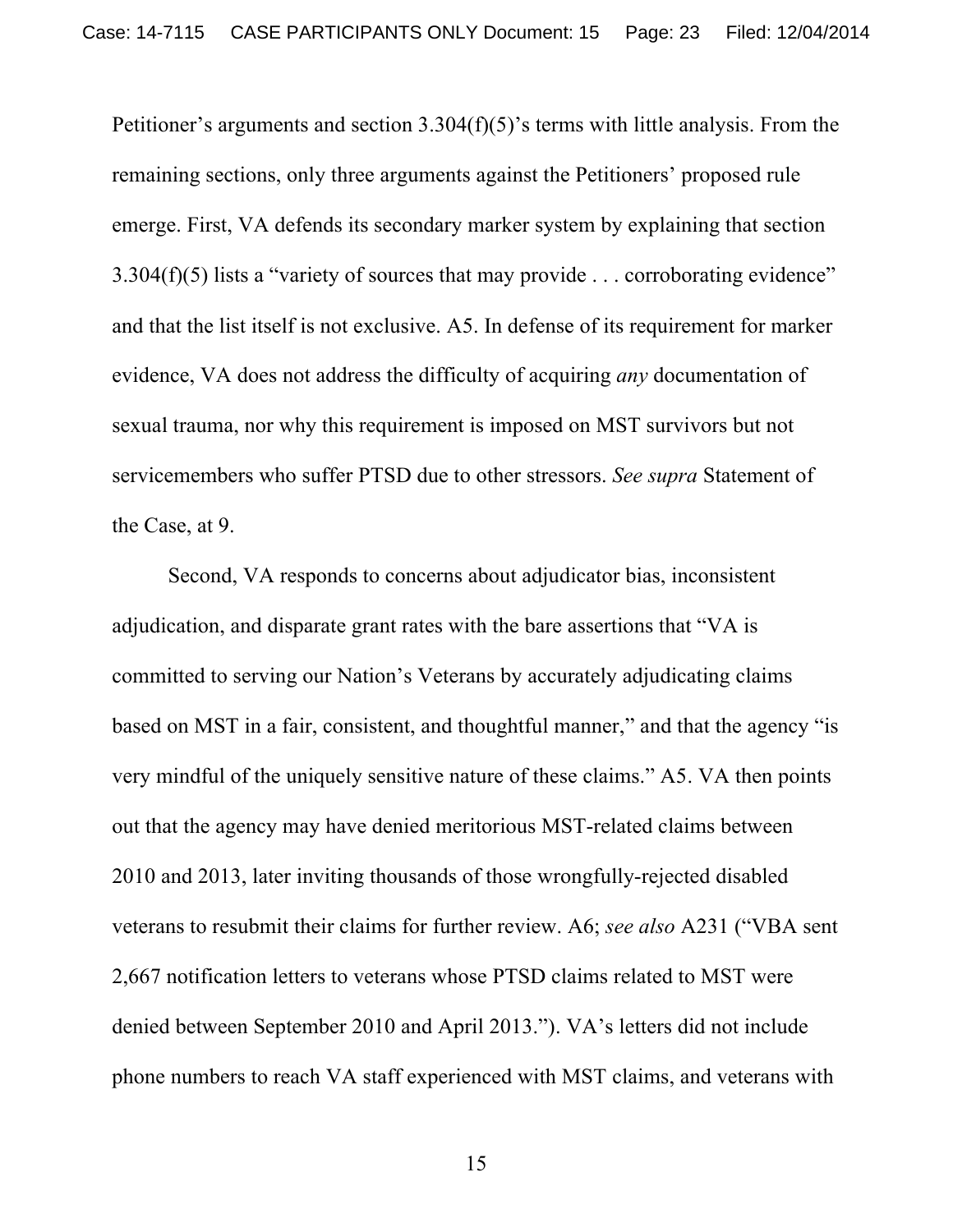wrongly adjudicated claims that predate 2010 "were not provided a letter notifying them of the opportunity" to resubmit their claims. A239*.* 3

VA further advises that it provides training for its adjudicators. This training consists of "a 1.5 hour nationwide Microsoft Live Meeting broadcast on MST claims adjudication, and a separate 4-hour instructor-led training session on MST provided at VA regional offices." A5. In addition, "a 1.5 hour information session" instructs staff "how to conduct medical examinations of Veterans claiming disability as a result of MST." *Id*. VA does not mention that this information session is optional. A230. Nor does the agency reveal that the session "is not made available to contractors who conduct MST-related exams but are not directly employed by [the Veterans Health Administration]." *Id.*

VA insists that its training program has decreased the disparity between grant rates for MST-related PTSD claims and for PTSD claims overall. A6. VA does not address the wide regional variation for MST grant rates, however, which range between 14% and 88%. A234; A246. The agency's decision also makes no mention of the delays and re-traumatization caused by section 3.304(f)(5)'s evidentiary burden. *See* A273; A239 (explaining how the VA review process can "require the veteran to revisit very painful memories").

!!!!!!!!!!!!!!!!!!!!!!!!!!!!!!!!!!!!!!!! !!!!!!!

<sup>&</sup>lt;sup>3</sup> In a letter to the Secretary, Members of Congress urged the VA to conduct "extensive outreach" to remediate the agency's "woefully insufficient" notification efforts, stating if "many veterans were incorrectly denied, than it is incumbent upon the agency to do everything it can to make it right." A213.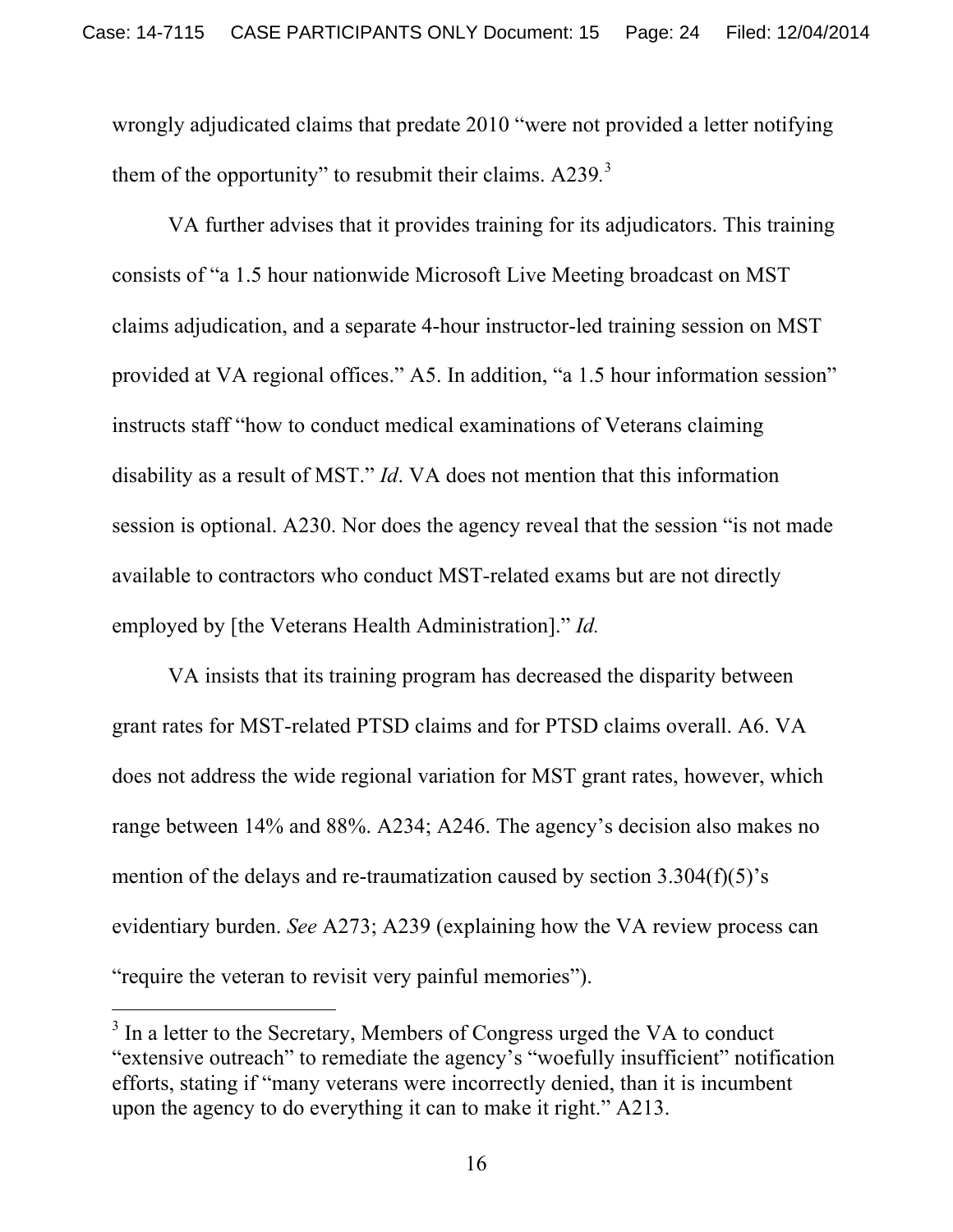Third, VA states, erroneously, that it lacks the statutory authority to promulgate a presumption for MST-related PTSD, despite the fact that VA already provides accommodations for other service-related disabilities. The agency maintains that in-service rape and sexual assault is "not *indisputably* associated with *particular* places, types, and circumstances of service," such that the agency lacks authority to adopt the proposed regulatory presumption. A7 (emphasis added); *but see* 38 U.S.C. § 1154(a) (authorizing agency to engage in rulemaking upon "due consideration" of "places, types, and circumstances" of veteran's service, "as shown by such veteran's service record, the official history of each organization in which such veteran served, such veteran's medical records, and all pertinent medical and lay evidence"). The statute nowhere requires "markers," nor does it require an "indisputable" association with "particular" places, types, or circumstances of service, as VA misquotes in its denial letter.

Because VA's denial of the rulemaking petition is arbitrary, inadequate, discriminatory, and otherwise inconsistent with VA's own record, SWAN and VVA filed the instant petition for judicial review.

#### **SUMMARY OF ARGUMENT**

Since World War I, VA has worked to reintegrate veterans into civilian life. In response to each major conflict of the twentieth and twenty-first centuries, VA adopted policies, regulations, and practices to more accurately administer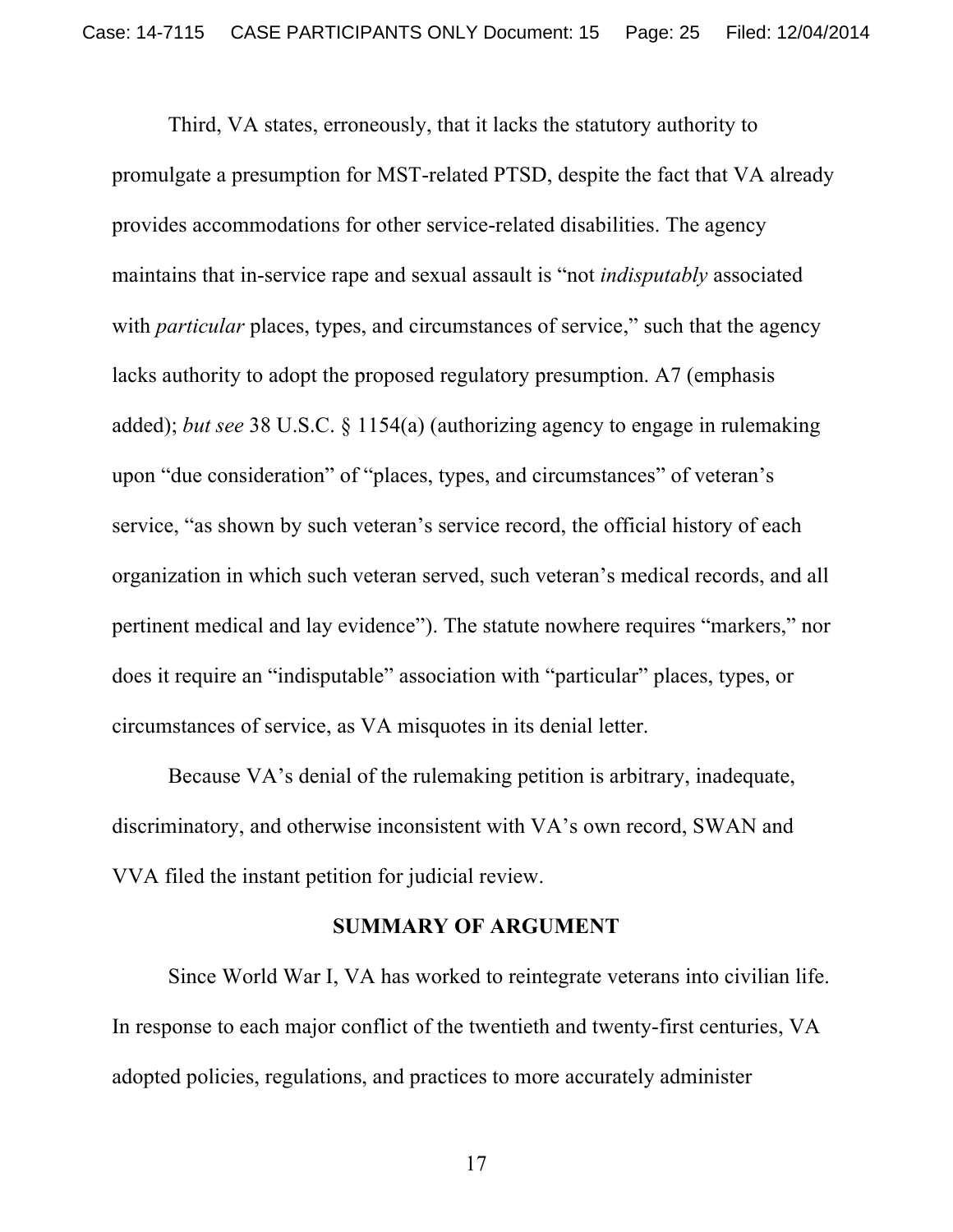healthcare and disability benefits for the specific injuries and illnesses that arose during each conflict. But now, VA refuses to help its veterans access disability benefits for one of the most pervasive and destructive injuries of modern military life, an injury suffered disproportionately by women: military sexual trauma.

Specifically, VA denied SWAN and VVA's Petition to promulgate a new regulation on MST-related PTSD claims similar to regulations for other PTSD claims. The agency fails to give adequate reasoning and explanation for its departure from past practices for the one disability that disproportionately affects servicewomen. As such, VA's denial violates the Administrative Procedure Act and the equal protection component of the Fifth Amendment Due Process Clause.

First, VA violates the APA's prohibition against arbitrary and capricious decisionmaking by failing to explain why the agency treats MST claims differently than other claims, especially other PTSD claims. Instead, VA's denial relies on a single statistic to justify the burdens imposed on MST survivors by its current regulations, which result in delays, wrongful denials, and re-traumatization. For example, the denial fails to account for the consistently gendered application of current regulations to male and female MST survivors despite the fact that VA's own records and other statements acknowledge persistently disparate treatment.

Similarly, VA fails to consider the wide geographic variation in the adjudication of MST claims, which subjects veterans to arbitrary and inconsistent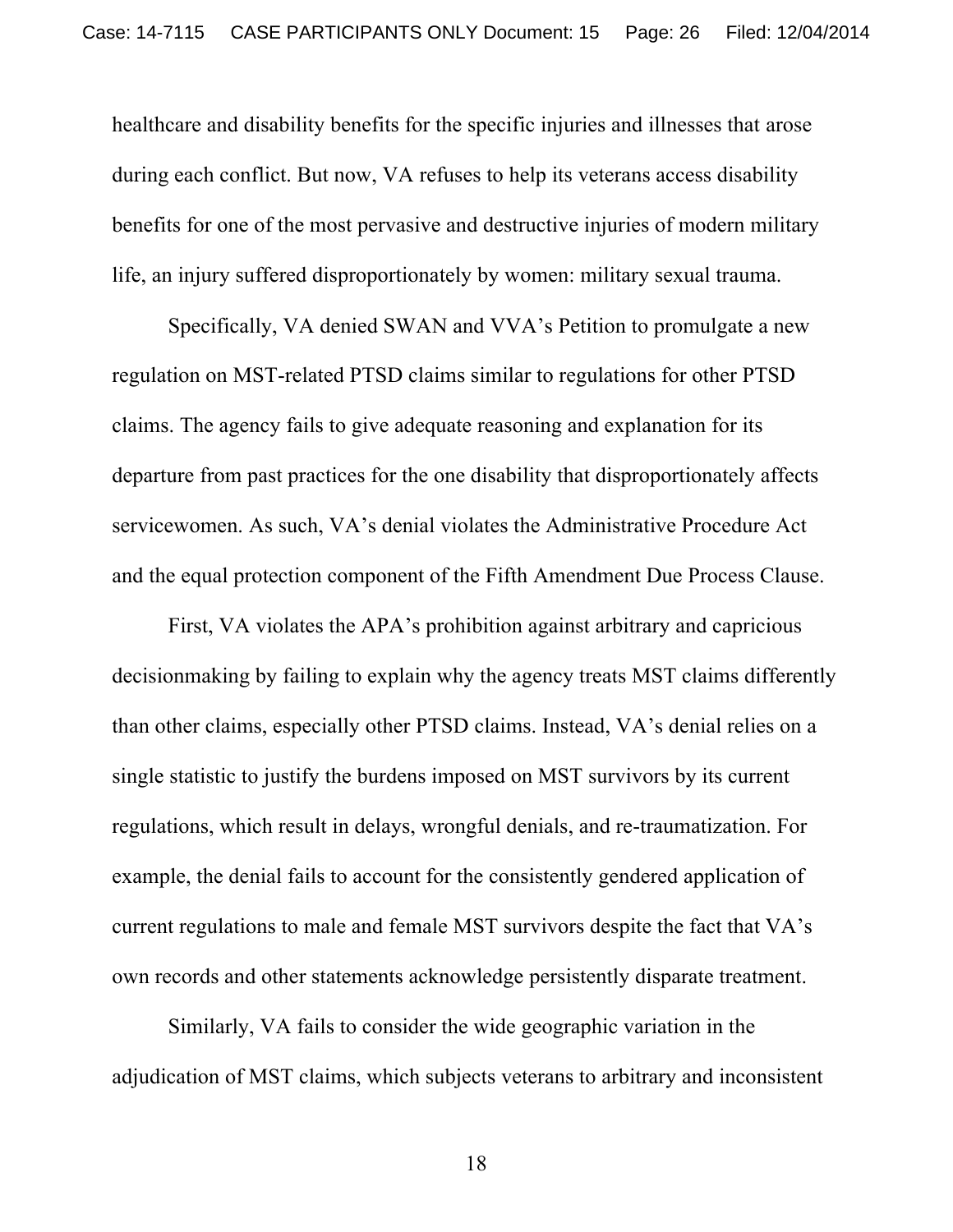claims determinations based on a "geographic lottery." VA also ignores the persistent gap between the approval rate for MST-related PTSD claims and that for other PTSD claims.

Instead of addressing these deficiencies, VA relies on a misinterpretation of its governing statute to claim that it lacks authority to undertake a rulemaking for MST-related PTSD claims. VA is incorrect. Its governing statute does not limit the agency's authority. In fact, under the statute, VA has a duty to consider the "places, types, and circumstances" of a veteran's service. Today, MST is a common circumstance of service, afflicting nearly one in three servicewomen.

Second, VA violates the equal protection component of the Fifth Amendment by departing from past practice, perpetuating archaic stereotypes, and discriminating against survivors of gender-based violence. Over the past century, VA has adopted more than 150 evidentiary accommodations for injuries typically suffered by men, but refuses to adopt one for MST—a signature injury for nearly one in three women who serve. This departure from past practice demonstrates that discriminatory animus against women has motivated VA's repeated refusal to consider an accommodation to assist MST survivors in accessing disability benefits. VA has not provided a persuasive, let alone "exceedingly persuasive," justification for its denial. As a result, VA fails to survive the heightened scrutiny to which MST survivors are entitled.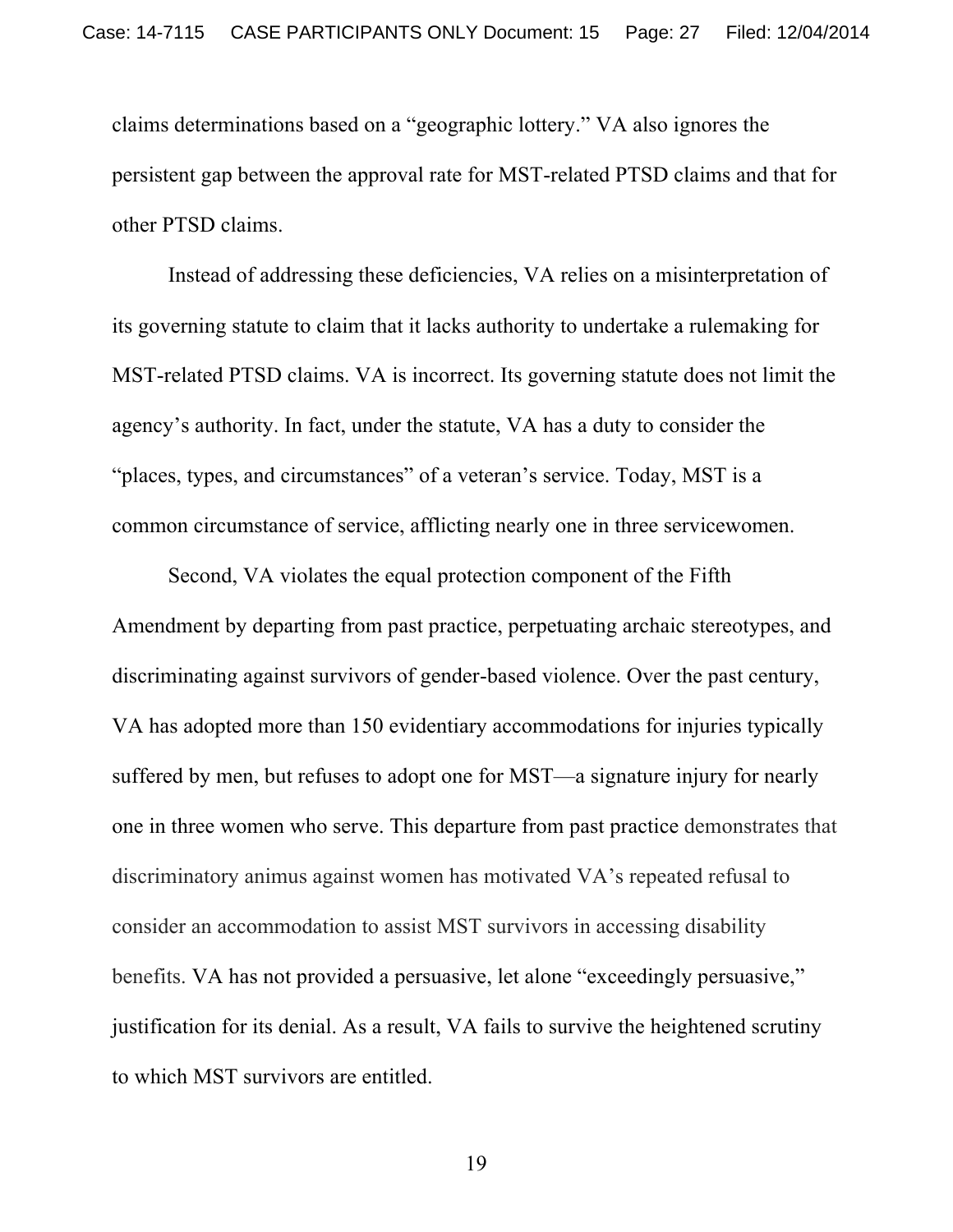Moreover, even under rational basis review, VA's denial of the rulemaking petition violates the guarantee of equal protection. VA has distributed its benefits unequally, granting fewer benefits to MST survivors and making it more difficult for this class of veterans to seek disability benefits from VA. This additional burden bears no rational relationship to a legitimate state interest. Thus, VA's denial cannot survive even rational basis review.

For these reasons, VA's denial is unlawful and should be reversed or, in the alternative, vacated and remanded for VA to provide reasoned explanation or to institute a new rulemaking.

#### **ARGUMENT**

### **I. VA's Denial of the Rulemaking Petition is Arbitrary and Capricious in Violation of the APA**

Under the APA, the government is required to engage in reasoned decisionmaking. VA's denial lacks a reasoned justification for maintaining the current regulations for veterans suffering from MST-related PTSD when it has successfully adopted evidentiary accommodations for so many other hard to prove disabilities, including, most recently, PTSD resulting from other stressors.

This failure to engage in reasoned decisionmaking is even more problematic where, as here, imposition of higher evidentiary standards on MST survivors amounts to discrimination along gender lines. That failure is compounded by the agency's subsequent refusal to address the inadequacy of current regulations,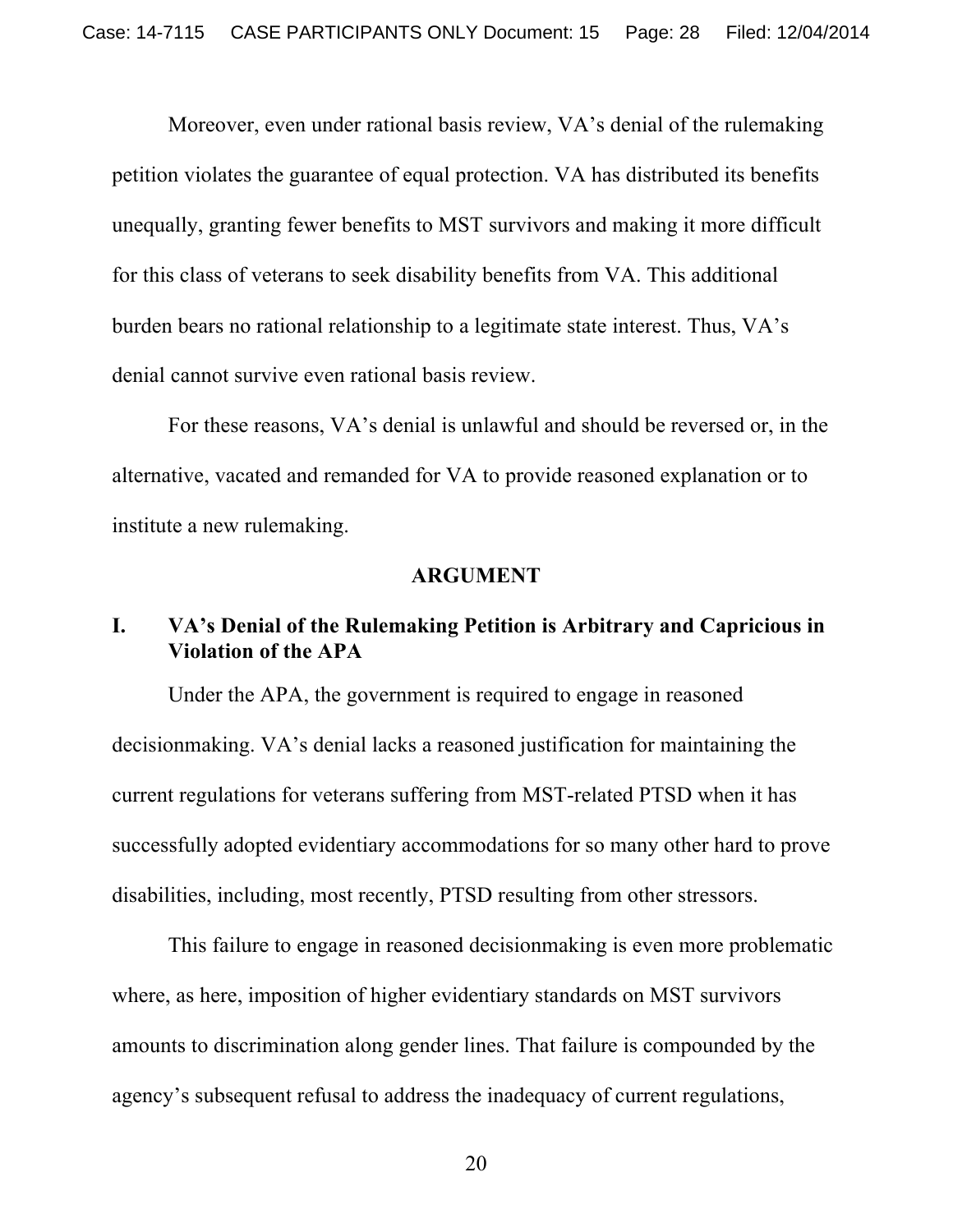which produce wide disparities in approval rates across the country. The fates of disability claims are left to a geographic lottery, administered by inconsistent and unpredictable adjudicators.

Finally, the agency's denial is grounded in a misinterpretation of VA's statutory authority. For these reasons, VA's denial should be reversed or, in the alternative, remanded for further consideration.

#### **A. Standard of Review**

The APA requires an agency to provide a reasoned explanation for its decisionmaking. *Judulang* v. *Holder*, 132 S. Ct. 476, 479 (2011); *see also Motor Vehicle Mfrs. Ass'n. v. State Farm Mut. Automobile Ins. Co.,* 463 U.S. 29, 56 (1983) (setting aside agency decision to rescind federal automobile safety standard because the agency "failed to offer the rational connection between facts and judgment required to pass muster under the arbitrary and capricious standard"). As this Court has explained, an agency "must explain the basis for its decisions; while its explanations do not have to be perfect, the path of [the agency's] decision must be reasonably discernable to a reviewing court." *NMB Singapore Ltd.* v. *United States*, 557 F.3d 1316, 1319 (Fed. Cir. 2009).

An agency decision may be upheld only on the strength of the agency's own record and stated rationale. *Sec. & Exch. Comm'n v. Chenery Corp,* 332 U.S. 194, 196 (1947) [hereinafter *Chenery II*] (explaining that, in reviewing an action or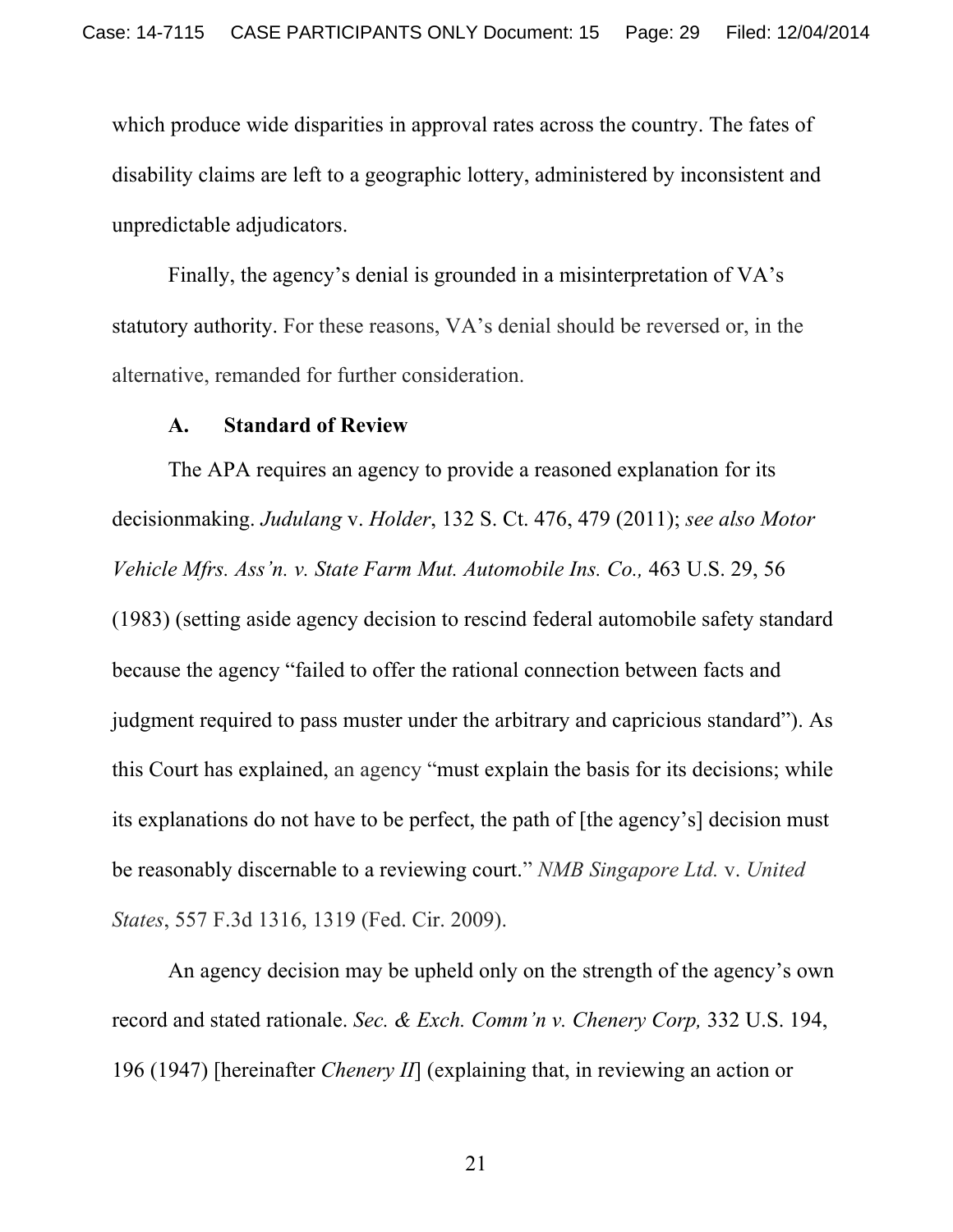determination "which an administrative agency alone is authorized to make, [a reviewing court] must judge the propriety of such action solely by the grounds invoked by the agency"); *see also Vermont Yankee Nuclear Power Corp. v. Natural Res. Def. Council, Inc.*, 435 U.S. 519, 549 (1978) (judicial review must assess the reasonableness of an agency's "contemporaneous explanation" of its decision). Courts have found fatal defects in agency records that "entirely failed to consider an important aspect of the problem, offered an explanation for its decision that runs counter to the evidence before the agency, or is so implausible that it could not be ascribed to a difference in view or the product of agency expertise." *Nat'l Ass'n of Home Builders v. Defenders of Wildlife*, 551 U.S. 644, 658 (2007).

Where the record contains certain "danger signals" of arbitrariness, the agency's obligation to provide a reasoned explanation of its decisionmaking takes on a particular urgency. *Greater Boston Television Corp.*, v. *F.C.C.*, 444 F.2d 841, 851 (D.C. Cir. 1970). Danger signals include an agency decision that is inconsistent with prior decisions or past practice, *Atchison, T. & Santa Fe Ry. Co.v. Wichita Bd. of Trade*, 412 U.S. 800, 808 (1973) ("Whatever the ground for the departure from prior norms, however, it must be clearly set forth so that the reviewing court may understand the basis of the agency's action and so may judge the consistency of that action with the agency's mandate."), and a decision that appears to conflict with evidence in the administrative record*, see, e.g.*, *Islander E.*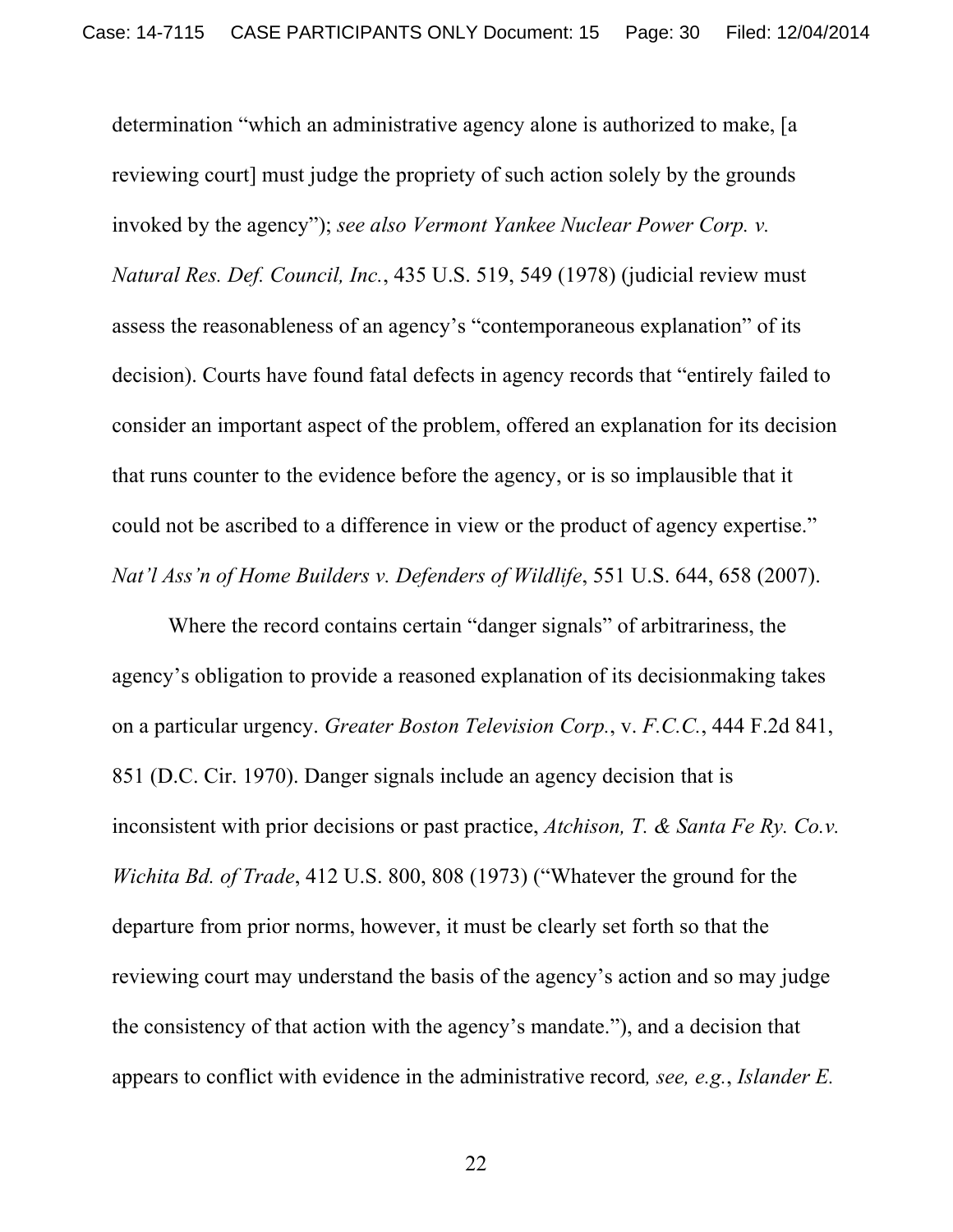*Pipeline Co., LLC v. Connecticut Dep't of Envtl. Prot.,* 482 F.3d 79, 103 (2d Cir. 2006) ("[W]here the record directly contradicts the unsupported reasoning of the agency and the agency fails to support its pronouncements with data or evidence, [the court] may not defer [to the agency].").

The APA instructs courts to "hold unlawful and set aside" agency decisions that are arbitrary and capricious. 5 U.S.C. § 706(2). When denials of rulemaking petitions are arbitrary and capricious, courts typically remand these decisions to the agency to undertake a new rulemaking or to provide reasoned consideration for its action. *See, e.g., Sec. & Exch. Comm'n v. Chenery Corp.*, 318 U.S. 80, 95 (1943) (directing the lower court to remand the matter back to the agency); *Shays v. Fed. Election Comm'n*, 424 F. Supp. 2d 100, 117 (D.D.C. 2006) (remanding to FCC to explain its decision or institute a new rulemaking after it refused to issue a rule governing when certain political organizations had to register as political committees); *Am. Horse Prot. Ass'n, Inc. v. Lyng*, 681 F. Supp. 949, 958 (D.D.C. 1988) (determining that the agency acted arbitrarily and capriciously in its failure to "take a hard look at the findings of researchers that it commissioned" and "order[ing] the agency to institute rulemaking proceedings . . . to promulgate regulations conforming to the [statutory] requirements."). In an "exceptional situation," a "crystal-clear" error by the agency may "render[] a remand an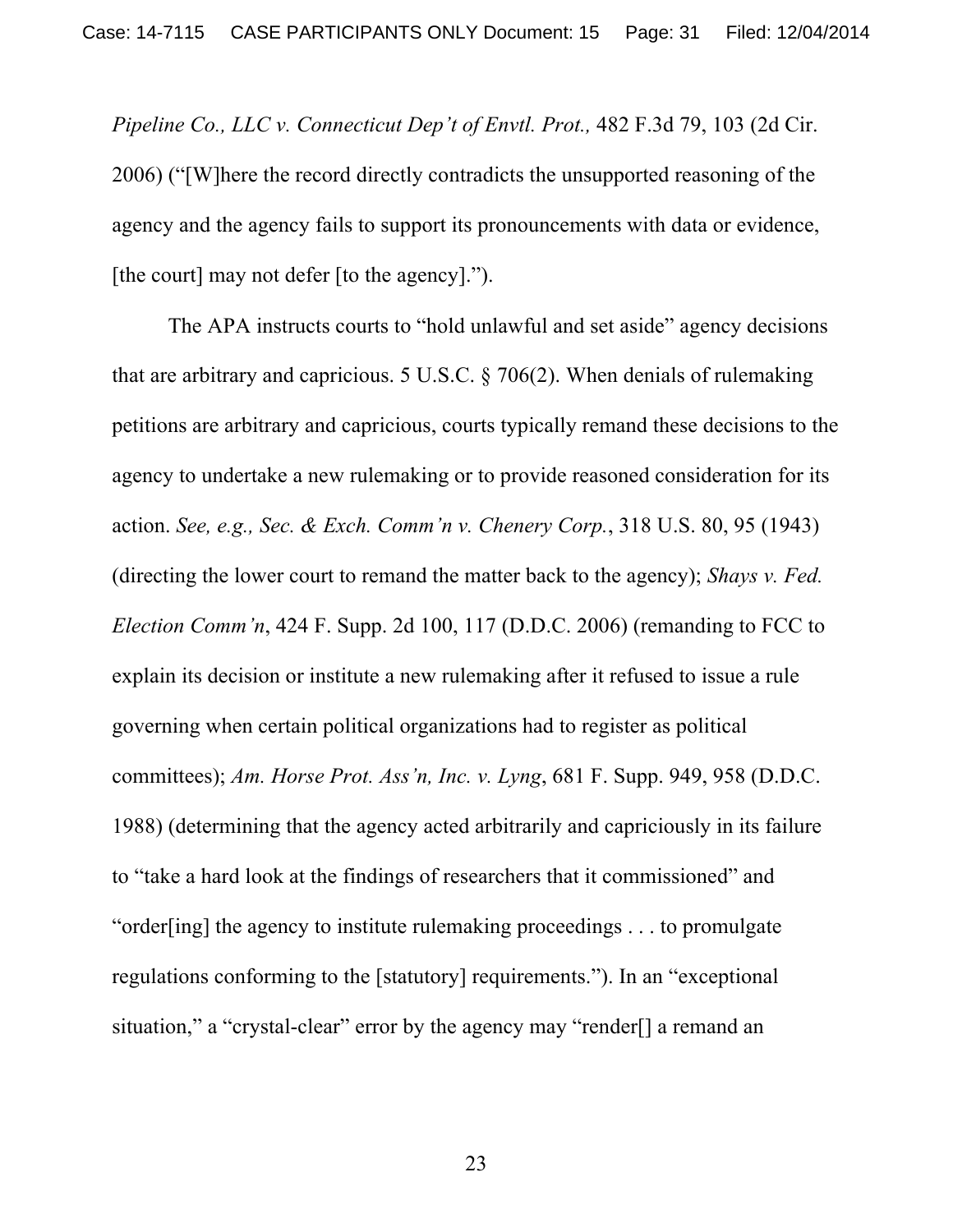unnecessary formality" and warrant outright reversal. *N.L.R.B. v. Food Store Employees Union, Local 347*, 417 U.S. 1, 8 (1974).

### **B. VA Fails to Provide Even A Single Reasoned Explanation for Its Departure from Past Practice for Hard-to-Prove Claims**

VA fails to explain why it rejected an evidentiary accommodation for MSTrelated PTSD claims similar to accommodations adopted for dozens of other types of disability claims, including most recently PTSD due to other stressors. The agency's failure amounts to a drastic departure from past practices without justification, rendering its denial arbitrary and capricious.

First, VA's denial of the Petition for Rulemaking is a significant departure from past practice. For over sixty years, VA has promulgated regulations establishing evidentiary presumptions for dozens of disabilities, covering 150 health outcomes, in response to concerns regarding the difficulty of documenting and adjudicating individual claims. *See supra* Statement of the Case, at 5-6*.* VA adopted some of these in response to specific statutory amendments and others pursuant only to the agency's general rule-making authority set forth at 38 U.S.C. § 501(a). Under each of these presumptions, lay testimony and a medical diagnosis are sufficient to prove service-connection. Neither corroboration nor secondary markers are required. For a veteran with an MST-related PTSD claim, however, no presumption exists, and VA may (and often does, *see supra* Statement of the Case, at 10-11) reject the veteran's lay testimony as insufficient. *See* 38 C.F.R. §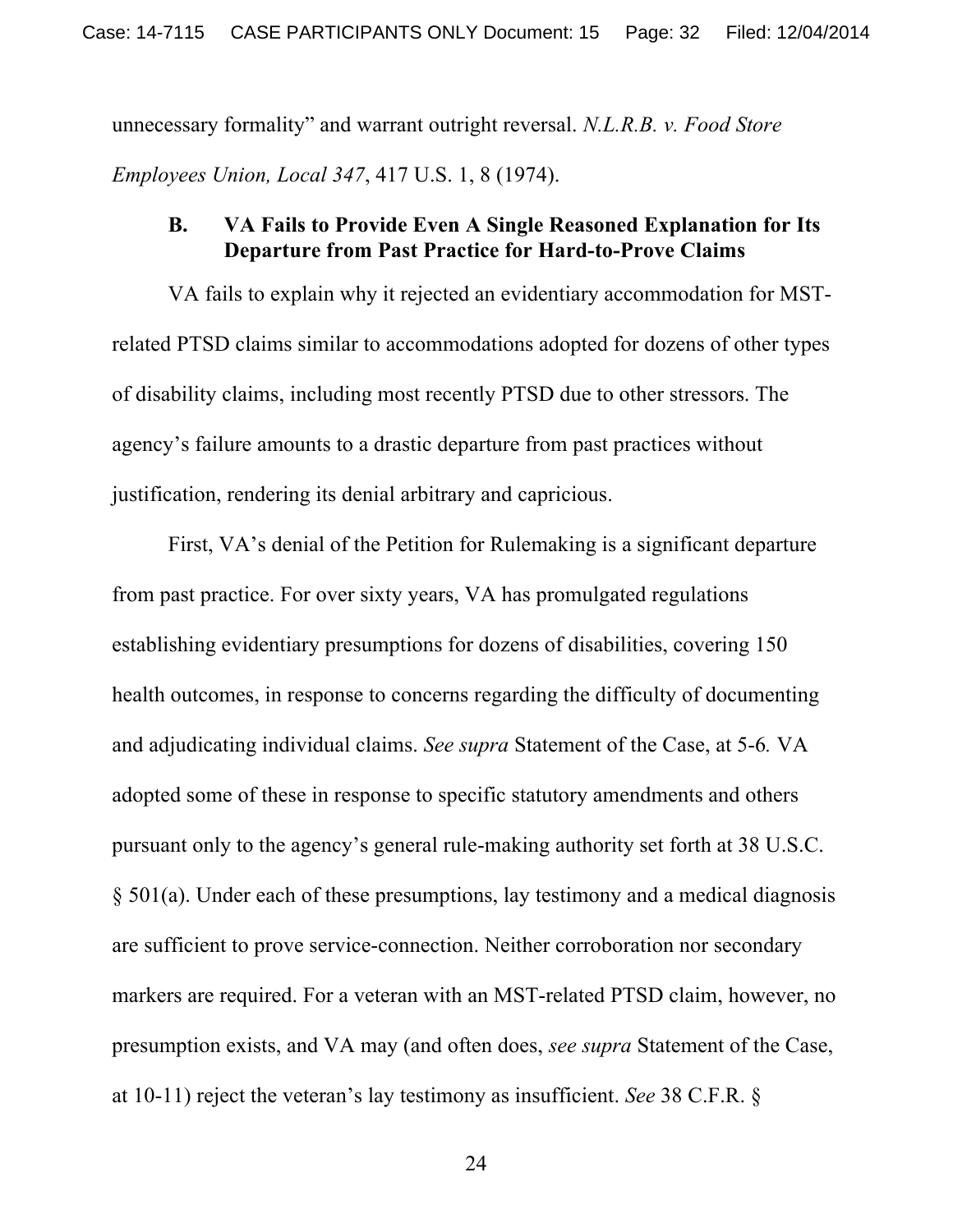$3.304(f)(5)$ .

Instead, veterans who were sexually assaulted or harassed must produce documentary or other evidence of the assault to prove service-connection. *See supra* Statement of the Case, at 7-8*.* Given low reporting rates and the difficulty of documenting in-service sexual assaults, VA effectively places a higher evidentiary burden on MST claimants. *See supra* Statement of the Case, at 9-10.

Moreover, VA requires survivors of military sexual trauma to prove, in a humiliating process, that they are not lying. The regulation governing MST-related PTSD claims allows VA to "submit any evidence that it receives to an appropriate medical or mental health professional for an opinion as to whether it indicates that a personal assault *occurred*." 38 C.F.R. § 3.304(f)(5) (emphasis added). No other regulation expressly directs VA to seek outside review of evidence to prove that an in-service stressor *occurred*, only to prove that the stressor was connected to the veteran's symptoms. *See, e.g.*, *id.* § 3.304(f)(3) (establishing review by a "VA psychiatrist or psychologist, or a psychiatrist or psychologist with whom VA has contracted, [to] confirm[] that the claimed stressor is adequate to support a diagnosis of posttraumatic stress disorder and that the veteran's symptoms are related to the claimed stressor").

This provision calls into question the veracity of MST-related claims, subjecting survivor lay testimony to yet another layer of review. As a result, MST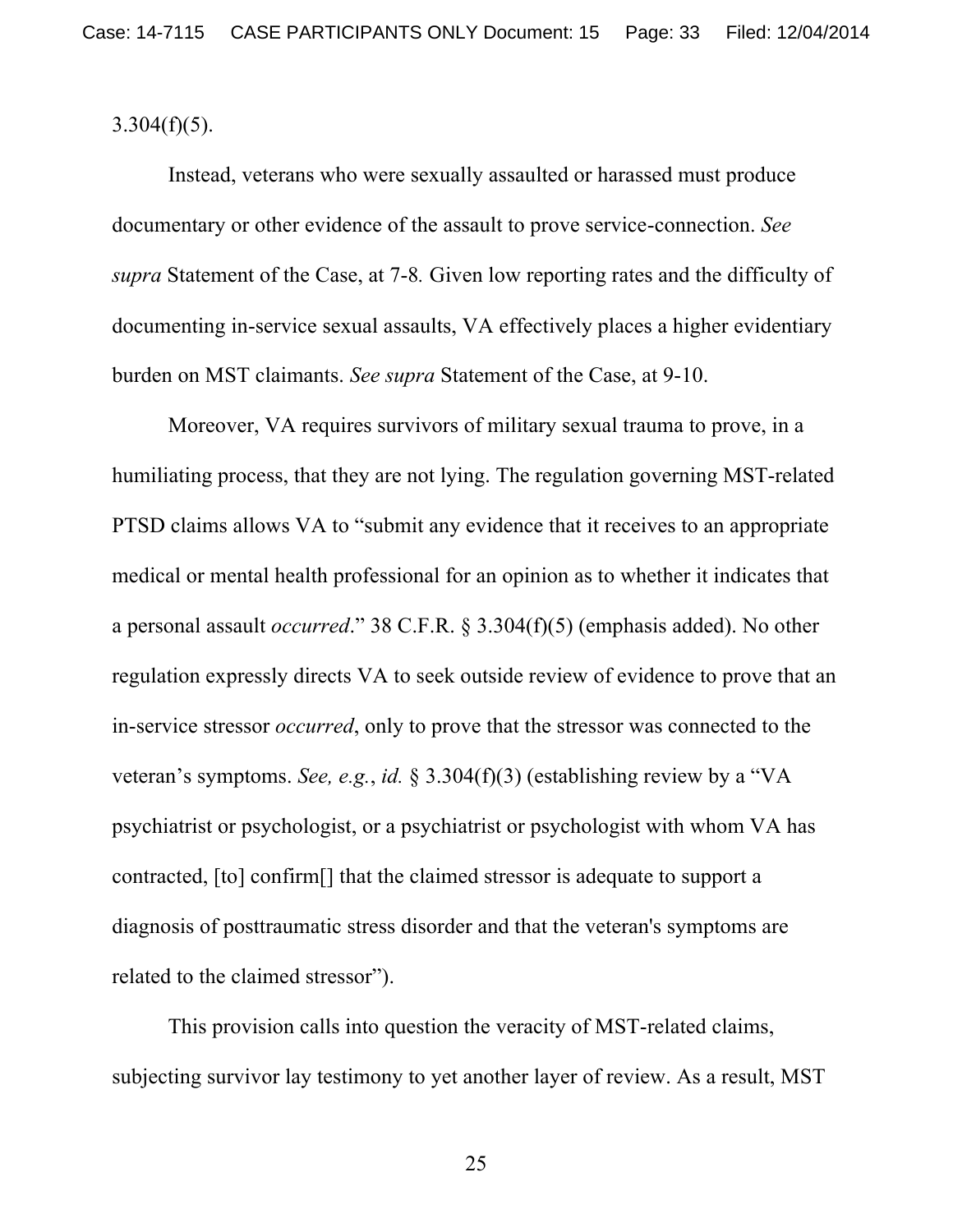survivors seeking benefits for their PTSD endure predictable consequences: retraumatization, delayed or denied compensation for service-connected disabilities, and extensive discrepancies in adjudications. VA's treatment of MST-related claims sharply contrasts with VA's past practice for other hard-to-prove disability claims.

"When an agency changes its practice, it is obligated to provide an adequate explanation for the change." *SKF USA Inc. v. United States*, 630 F.3d 1365, 1373 (Fed. Cir. 2011). However, VA's denial does not provide a single reasoned explanation for distinguishing among veterans suffering from PTSD and applying different standards to MST survivors and non-MST survivors. *See generally* A4-7. VA's unexplained departure from its regular practice is arbitrary and capricious.

Rather than articulate an adequate rationale, VA's denial reaches the circular conclusion that its discrimination against MST survivors is permissible because VA has spent years attempting to address the failures of its discriminatory regulation. *See* A4-6*.* The mere assertion that VA has undertaken some limited measures to mitigate the evidentiary burdens on MST survivors does not discharge VA of its obligation to provide a reasoned explanation of its departure from past practices.

VA's lack of reasoned explanation is all the more problematic where the agency's departure from past practice results in discriminatory treatment of like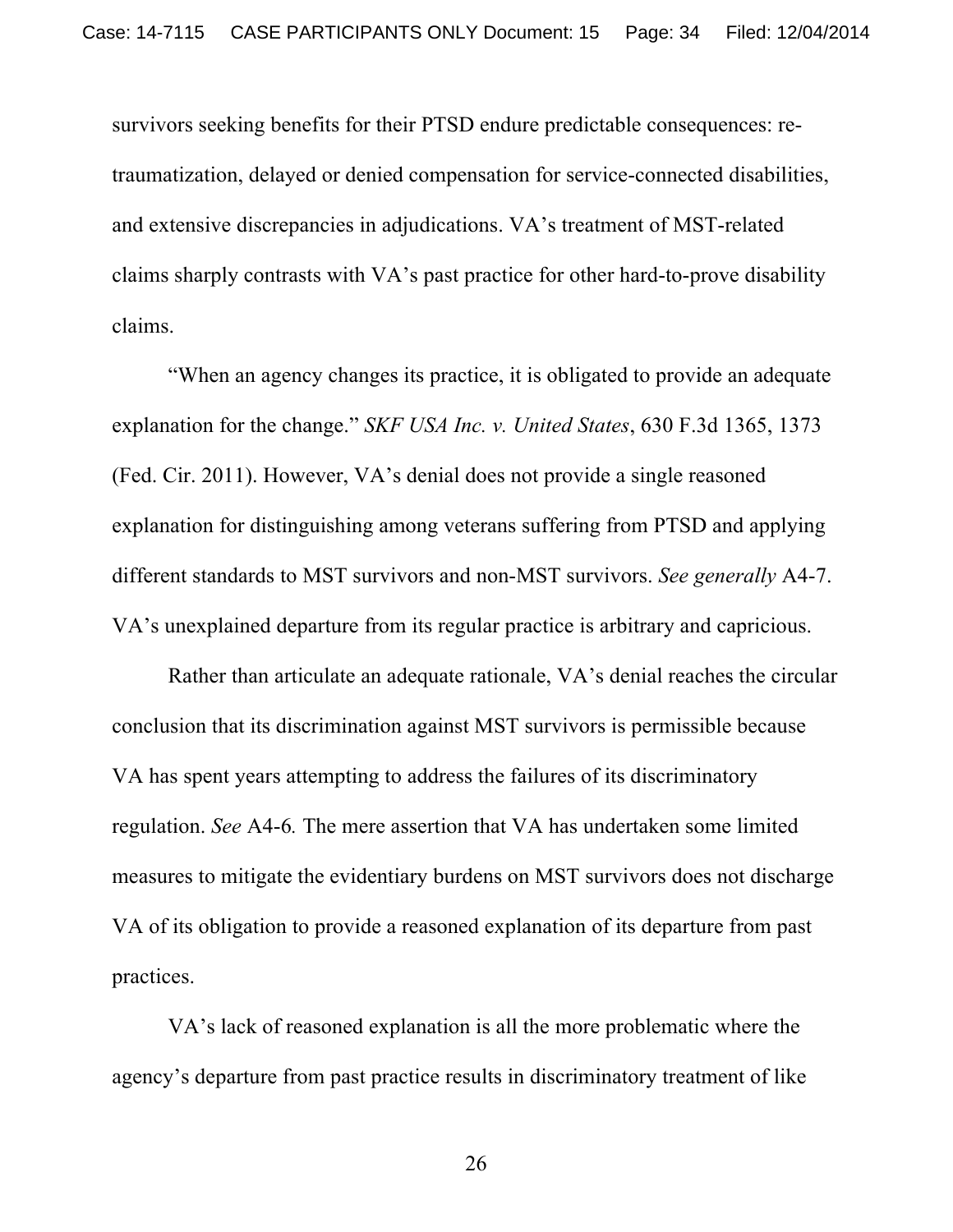parties. "Where an agency applies different standards to similarly situated entities and fails to support this disparate treatment with a reasoned explanation and substantial evidence in the record, its action is arbitrary and capricious and cannot be upheld." *Burlington N. & Santa Fe Ry. Co. v. Surface Transp. Bd.*, 403 F.3d 771, 777 (D.C. Cir. 2005).

Once VA decided to alter evidentiary claims for veterans suffering from certain disabilities such as PTSD, it was required to justify its decision not to extend the same treatment to veterans with other hard-to-prove disabilities, especially other in-service stressors that result in PTSD. VA refuses to care for MST survivors by adopting a similar accommodation. Its failure to justify imposing different evidentiary standards for veterans who were sexually assaulted during service is arbitrary and capricious in violation of the APA. *See Lilliputian Sys., Inc. v. Pipeline & Hazardous Materials Safety Admin.*, 741 F.3d 1309, 1313 (D.C. Cir. 2014) (remanding to Safety Administration to provide further explanation for dissimilar treatment of products in rule limiting portable electricity sources in checked airplane baggage).

The Court must evaluate VA's denial "solely by the grounds invoked by the agency." *Chenery II*, 332 U.S. at 196. Rather than provide a reasoned justification for treating MST survivors differently, VA invokes its internal training programs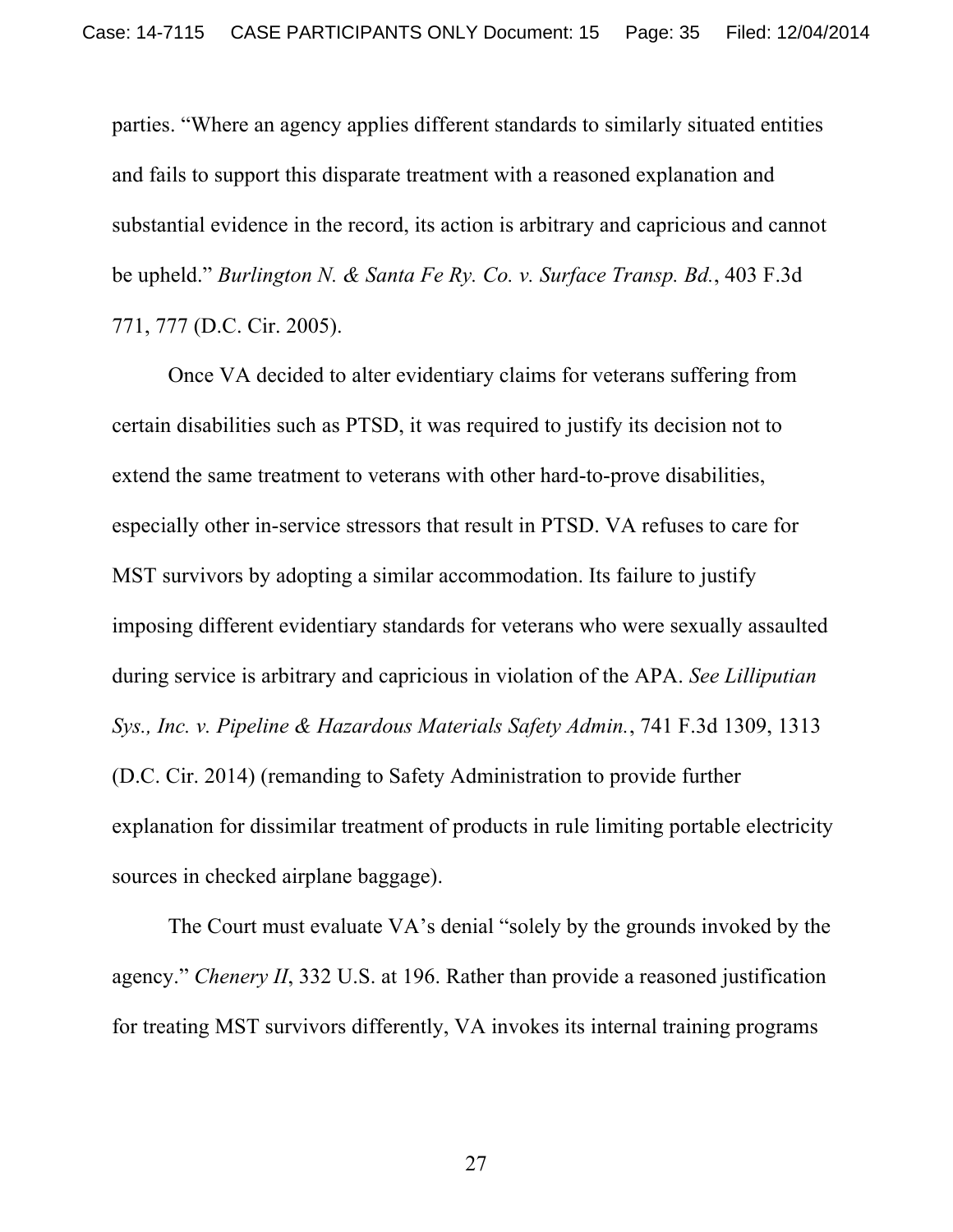as evidence that it has met the challenge of adjudicating MST-related claims. The agency's argument has no merit.

VA training on adjudicating MST claims is negligible. Of the few trainings that exist, most last less than two hours and some are optional. *See supra* Statement of the Case, at 15-16. In its one-hour training on PTSD exams, only 2 of the 54 PowerPoint slides address MST-related claims. A230. And VA provides only one statistic in support of its contention that training is addressing MST-related PTSD adjudication problems: the diminished but enduring gap between grant rates for MST-related PTSD and non-MST related claims.

The narrowed gap cannot bear the weight VA places on it. The agency's own records indicate that approval rates for MST-related PTSD claims have lagged well behind the rates for non MST-related PTSD claims for years. *See supra* Statement of the Case, at 10-11; *see also* A210. Even assuming *arguendo* the veracity of VA's claim that the gap narrowed somewhat last year,  $4$  VA does not dispute that discrimination against MST-related PTSD claims persists. A6. In fact, from 2011 to 2013, the annual grant rate for MST-related PTSD claims *declined* from 55 percent to 49 percent. A210.

!!!!!!!!!!!!!!!!!!!!!!!!!!!!!!!!!!!!!!!! !!!!!!!

<sup>4</sup> VA falsification of records in other contexts has recently come to light, *see, e.g.*, Richard A. Oppel, Jr. & Michael D. Shear, *Severe Report Finds V.A. Hid Waiting Lists at Hospitals*, N.Y. TIMES, May 28, 2014, further undermining the agency's claim that great weight should be placed on this single statistic in this case. *See also* A249 (GAO Report) (noting need for improvement in VA data-collection and analysis).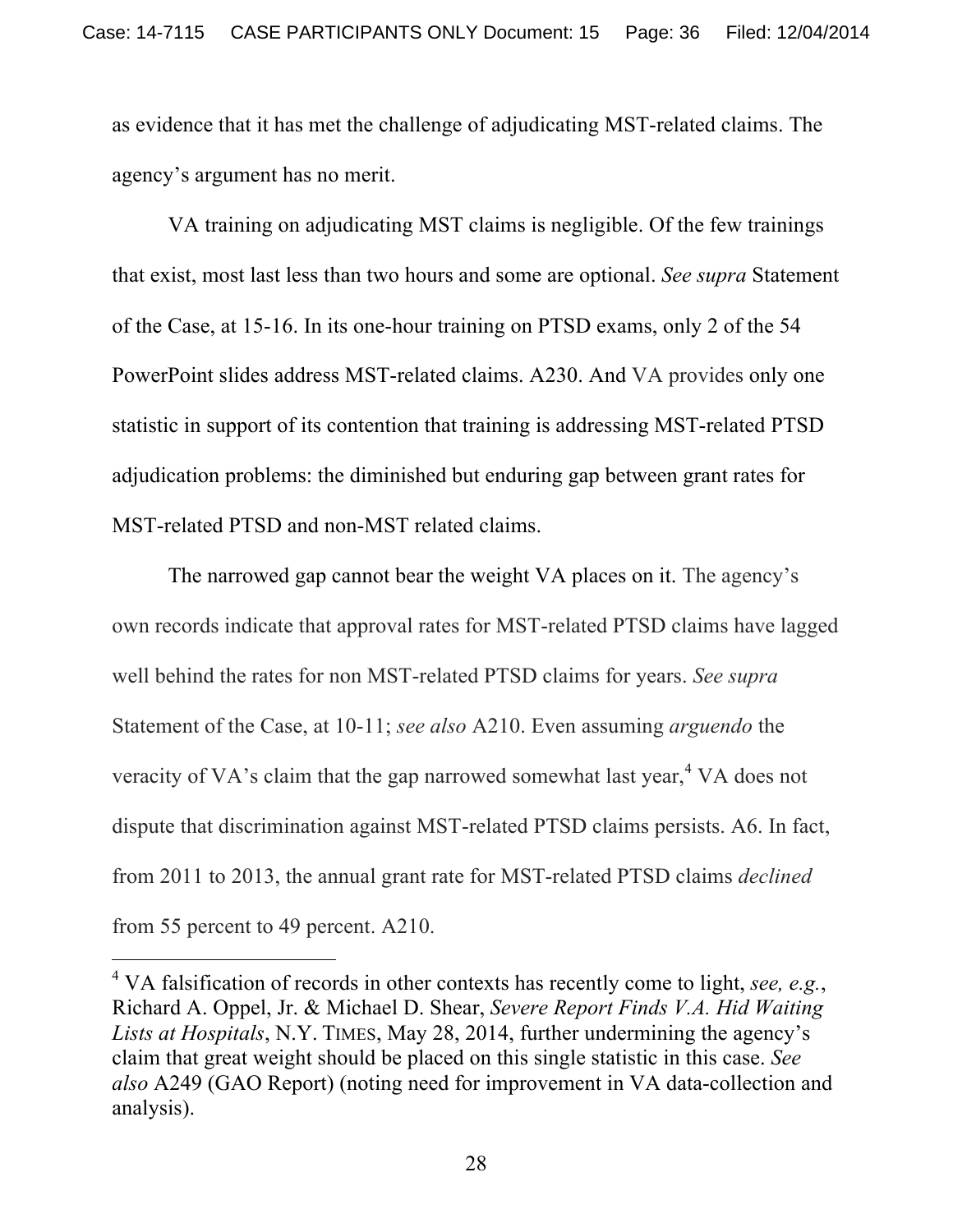Moreover, VA's reliance on this one statistic ignores the fact that, when a medical professional has already diagnosed an MST survivor's PTSD, VA's high evidentiary burdens puts these survivors at significant risk of re-traumatization or "secondary victimization." *See* A317 ("Legal and medical personnel can engage in victim-blaming practices that exacerbate the survivor's trauma resulting in increased PTSD symptoms."). Additionally, the need to collect and review marker evidence results in MST claims being adjudicated more slowly, delaying provision of disability benefits that MST survivors have earned. *Compare* A273 (noting that in FY 2013, MST-related PTSD claims were completed in an average of 498 days) *with* A321 (noting that the average veteran waits 260 days). VA's failure to provide a justification for the denial of the rulemaking petition, coupled with its exclusive reliance on a single statistic that obscures persistent deficiencies and delays in MST adjudication, is arbitrary and capricious.

### **C. The Failure to Give Reasoned Consideration to Important Factors is Especially Egregious Because MST is a Proxy for Gender**

VA's inconsistent application of the current regulations along gender lines raises the very type of "danger signal" that warrants judicial intervention. *See Greater Boston*, 444 F.2d at 851; *supra* Part I.A, at 22. Its failure to give reasoned consideration to this gender disparity confirms that the agency's denial of the rulemaking petition was arbitrary and capricious in violation of the APA.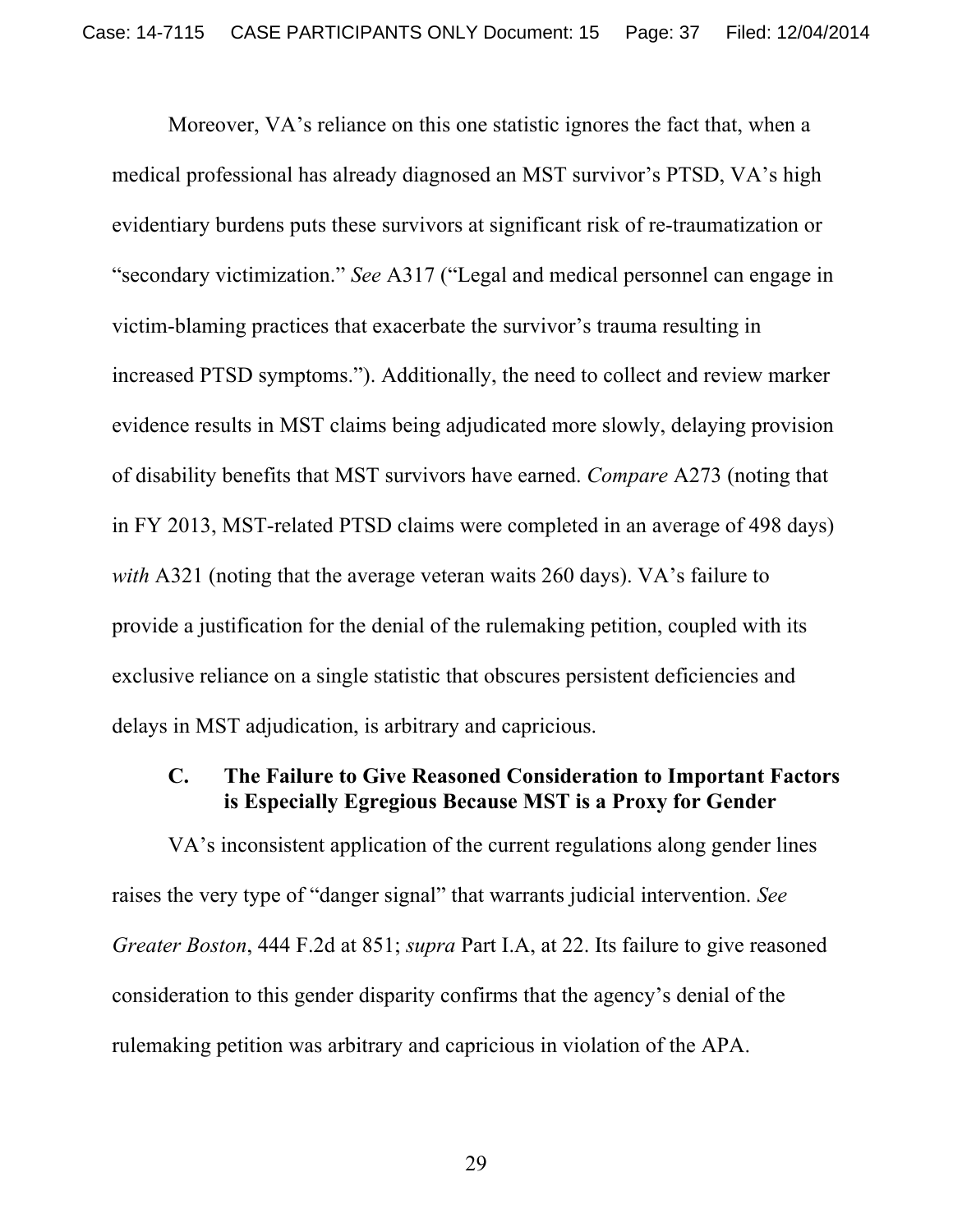First, the unpredictable adjudication of MST claims creates gender disparities amongst similarly situated veterans. For example, compared to their male counterparts, servicewomen are significantly more likely to experience inservice sexual assault. Consequently, despite being a small minority of the total veteran population, female veterans submit more than 65% of the MST-related PTSD claims VA receives. *See supra* Statement of the Case, at 11. Servicewomen are therefore disproportionately burdened by the high evidentiary standards VA has imposed for MST-related PTSD claims.

Meanwhile, servicemen file a minority of the MST-related PTSD claims. Servicemen filed 34% of claims between 2008 and 2012 and 35% in 2013, *see supra* Statement of the Case, at 11, but their claims are denied at higher rates than comparable claims from servicewomen. VA reported to the House and Senate Appropriations Committees that in FY 2013, it granted 55% of the claims of female veterans but only 42% of claims by male veterans*. See* A271. VA gives little weight to the gendered disparities in grant rates.

Moreover, VA's own records acknowledge the persistent disparity between the approval rate for MST-related PTSD claims and the overall approval rate for all PTSD claims nationwide, *see supra* Statement of the Case, at 11, which results in disparate impact on both men and women. VA concedes that MST-related PTSD claims are granted at lower rates than all other PTSD claims. A116 (stating that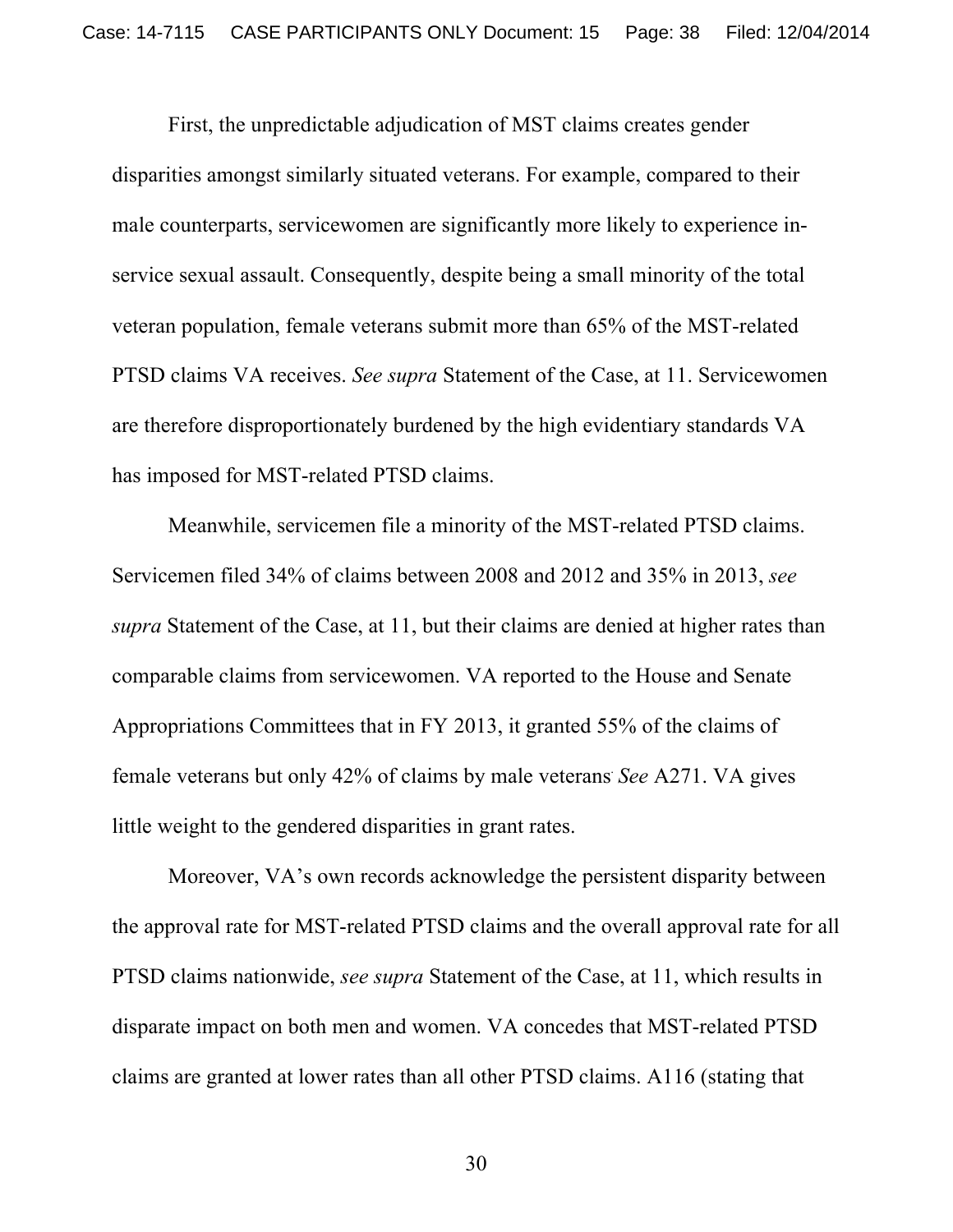even after VA's additional training, VA's grant rate for MST-related PTSD claims still lagged at least seven percentage points behind the grant rate for all PTSD claims in February 2013). VA also recognizes the "unique evidentiary considerations" involved in MST. A79. Despite VA's repeated acknowledgment of these facts, VA does not afford adequate weight in its decisionmaking to the disparate impact of its MST claims procedures on servicewomen and servicemen. VA's failure to engage in reasoned decisionmaking, especially when its decision disproportionately impacts servicewomen, directly contradicts the mandate of the APA.

### **D. VA's Failure to Address Wide Variation in Grant Rates Across the Country Further Evidences the Unreasonableness of its Denial**

The ambiguity of the current regulations with respect to when and how secondary evidence should be considered in support of a claim continues to result in inconsistent adjudication and denial of many meritorious MST claims. There is no mention of this inconsistency in the denial itself. *See generally* A4-7. In other forums, such as letters to members of Congress, VA's acknowledgements of the problem are accompanied by perfunctory dismissals. *See, e.g.*, A211 ("The Department recognizes there is some variance in the MST/PTSD grant rates among VA regional offices that is an area of potential improvement."). VA's failure to address inconsistent adjudication, especially with respect to drastic variation in claim approval rates across VAROs, is arbitrary and capricious.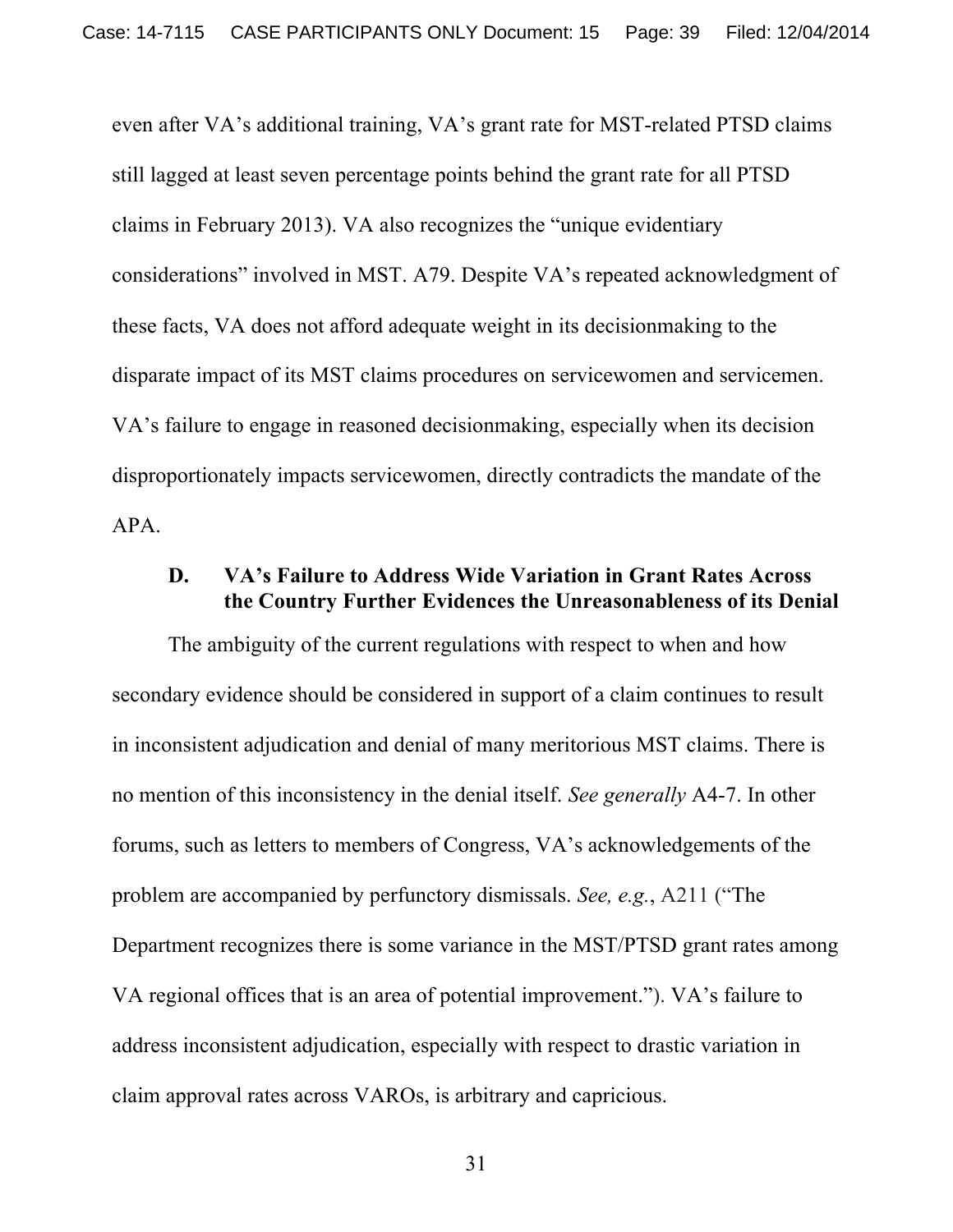In their Petition for Rulemaking, Petitioners explain that "low approval rates for MST-related claims result 'from adjudicators' failure to properly apply their discretion." A330. Despite Congressional mandates to grant claimants the benefit of the doubt, *see* 38 U.S.C. § 5107(b), claim adjudicators typically view MSTrelated PTSD claims with suspicion, A329. Without adequate regulatory guidance, adjudicators deny "dozens of worthy MST-related claims as uncorroborated or not credible . . . wrongfully den[ying] veterans the benefits they need and deserve." A330*.* 

This inconsistency results in a system so arbitrary that the outcome of a veteran's case depends more on a geographic lottery than on the evidence presented. No later than November 2013, VA was aware that average grant rates in multiple VAROs lagged far behind the national rates in fiscal years 2008 through 2012. A177-79. The 2014 GAO Report confirms that these disparities persist. *See supra* Statement of the Case, at 11. According to GAO, "the extent of the variation raises the question of whether the data reflect real differences in evidence or differences in how the requirements are interpreted and applied." A235.

GAO's investigation also provides qualitative evidence of VA's inconsistent application of the flawed regulation, confirming the need for a uniform presumption such as those adopted for PTSD due to other stressors. GAO interviewed VARO staff from four of five offices who "described ongoing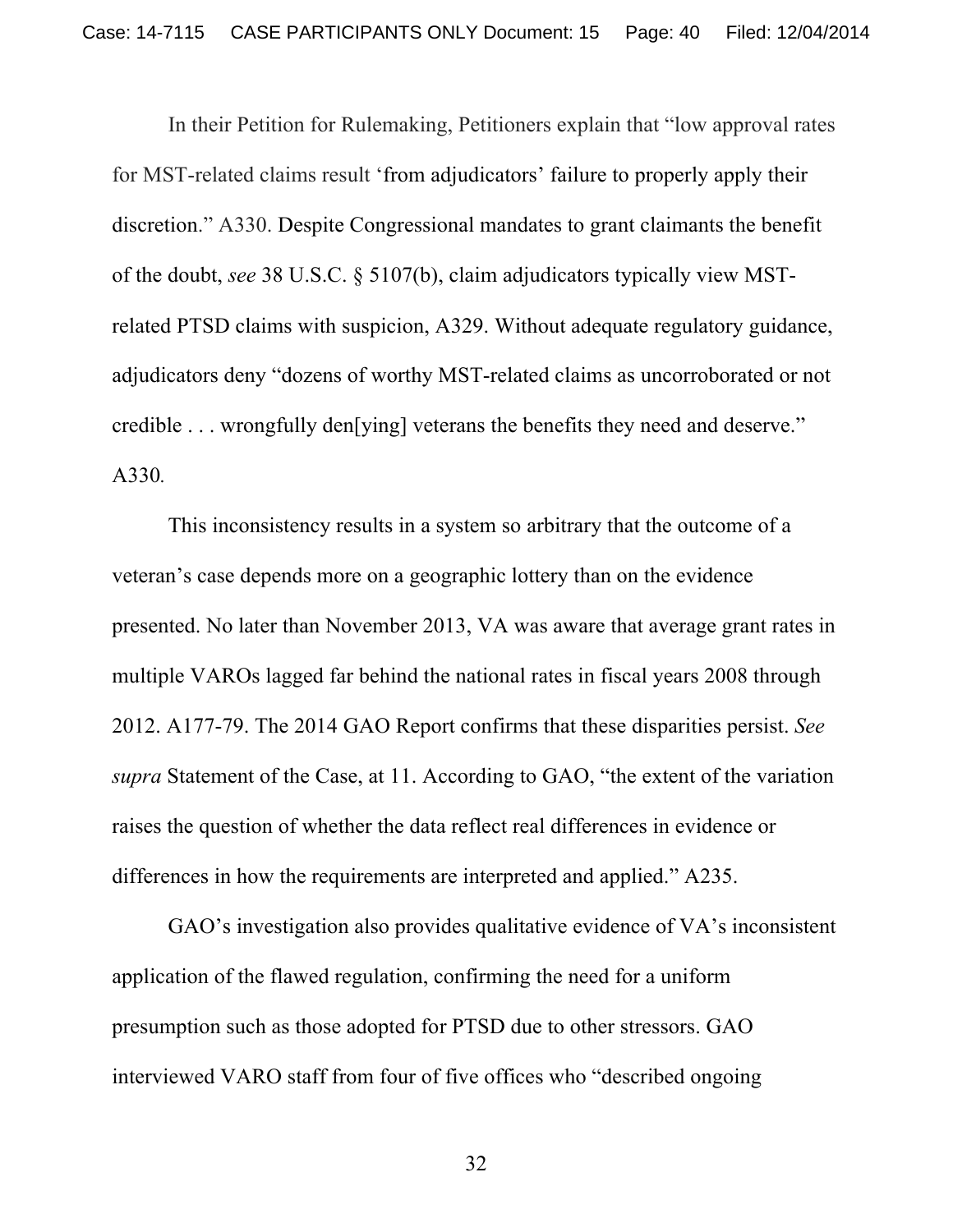difficulty applying the broadened standards, . . . [with] several instances of widely varying interpretations." A217. For example, "[a]n MST adjudicator in one regional office told us she only counts evidence as a marker if it occurred within 2 months of the stated MST incident," even though agency guidance "does not provide a specific time frame for markers." A236. VA staff also described "variation in the thoroughness of [VA] medical exams used by adjudicators to reach decisions," and noted that some medical examiners "required more evidence than others to establish that an MST incident occurred." A217. Inconsistent adjudication led to so many errors that VA alerted thousands of veterans with previously denied MST claimants that their claims could be re-adjudicated. *See supra* Statement of the Case, at 15.

To date, training and adjudicator specialization have failed to address the inconsistent application of the current standard. In fiscal year 2012, the VA regional office for St. Paul, Minnesota reported an average grant rate of just 25.8% for all MST-related claims. A178. By comparison, the VA regional office in Los Angeles, California reported an average grant rate of 88.5% for the same year. A180. GAO finds that approval rates for MST-related claims varied from 14 to 88 percent among VAROs nationwide in fiscal year 2013. *See supra* Statement of the Case, at 11.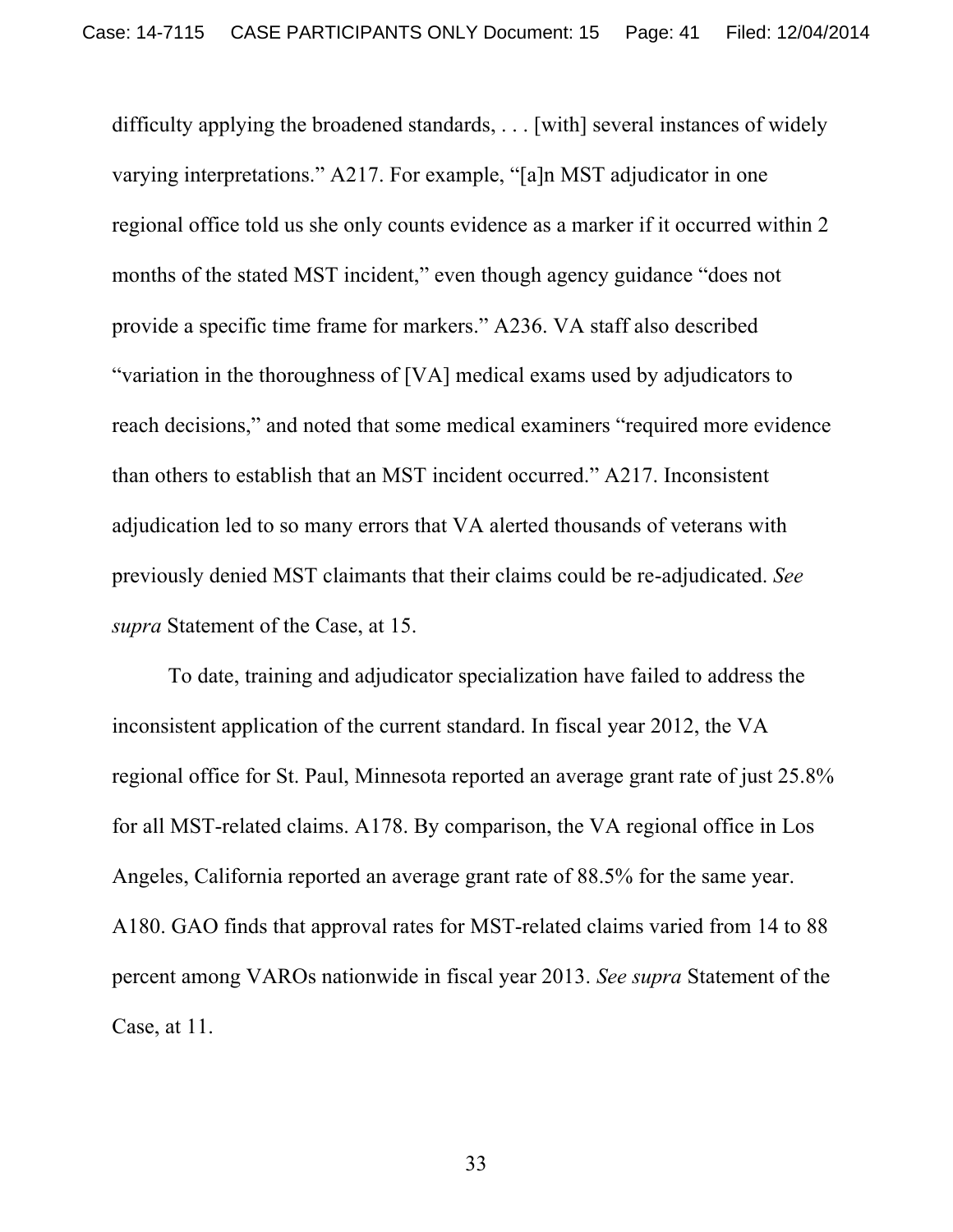To avoid this sort of radical variation in adjudication of claims, VA has adopted uniform presumptions for PTSD due to stressors other than MST. Given VA's failure to engage with and address the unclear and inconsistent guidance of the current regulation and the resultant widely varied approval rates between VARO's nationwide, its denial of the rulemaking petition is arbitrary and capricious.

#### **E. An Accommodation for MST-related PTSD Claims is Consistent With the Plain Meaning of VA's Authorizing Statute**

SWAN and VVA petitioned the Secretary of the VA to exercise his authority pursuant to 38 U.S.C. §§ 501(a), 1154 to promulgate regulations that provide adequate guidance for the adjudication of MST-related PTSD claims. *See supra* Statement of the Case, at 13-14; A306. VA responds that it lacks authority under the latter statutory provision to do so. *See supra* Statement of the Case, at 16-17; A6-7. The plain language of the statute illustrates that VA's reading is incorrect. Moreover, VA's recent and proper adoption of a fear-related PTSD presumption, *see* 38 C.F.R. § 3.304(f)(3), contradicts the agency's contention.

The language of the statute is unambiguous. Under its terms, the Secretary of Veterans Affairs has broad authority to promulgate disability benefits rules based on the consideration of "the places, types, and circumstances of [a] veteran's service as shown by . . . all pertinent medical and lay evidence." 38 U.S.C. § 1154(a)(1); *see also id.* § 501(a). The Secretary's most recent exercise of this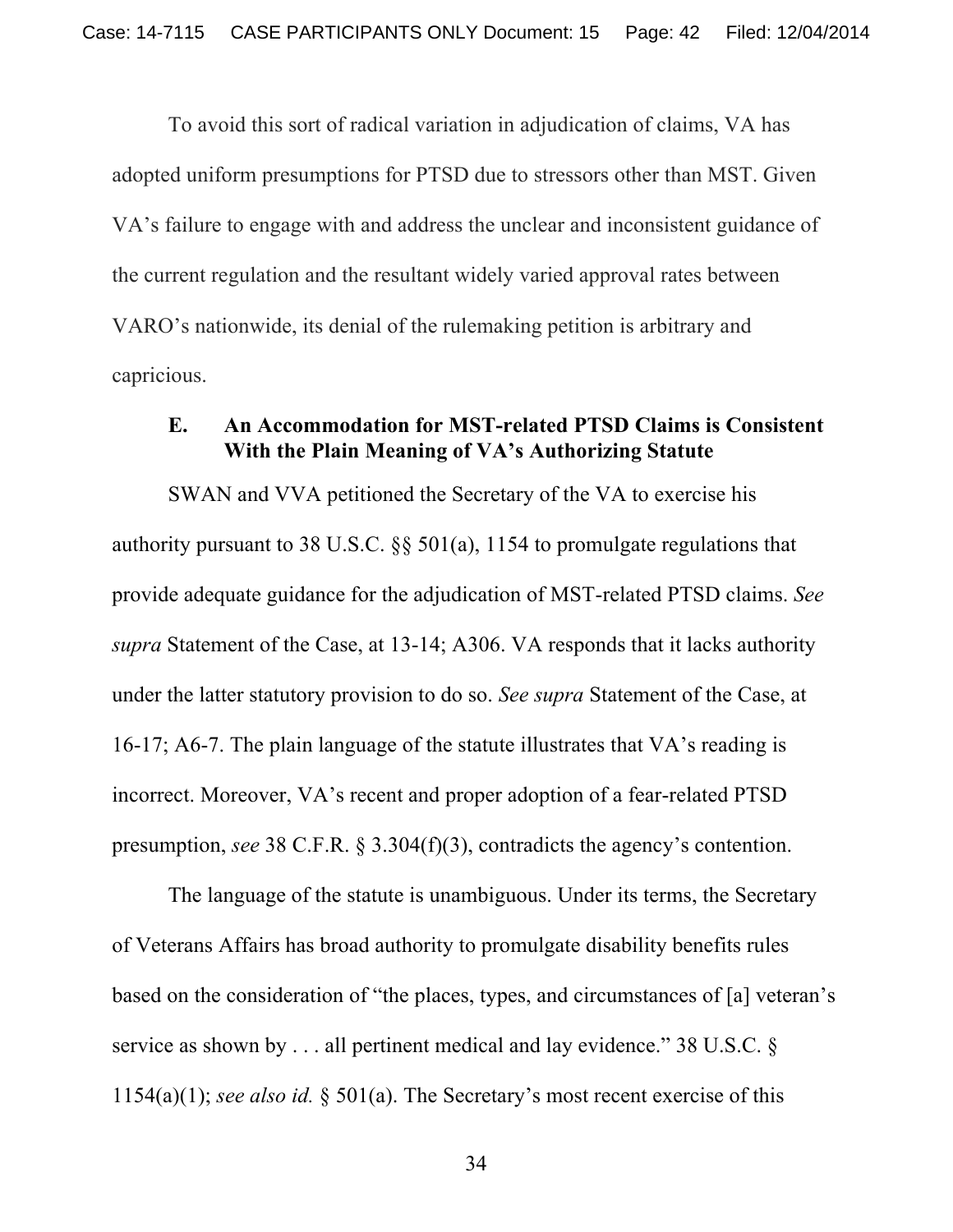authority to create a regulatory presumption was in 2010, when VA adopted the fear-based PTSD presumption. A31. Nothing in the plain language of 38 U.S.C. § 1154 precludes VA from promulgating an MST-related regulation such as the one requested by Petitioners, and it was legal error for VA to conclude otherwise. *Chevron* v. *NRDC, Inc.*, 467 U.S. 837, 843 (1984) (holding that court "must give effect to the unambiguously expressed intent of Congress" where Congress has "directly spoken to the precise question at issue").

VA suggests that it was precluded from considering an evidentiary presumption for MST on the grounds that "sexual assault is not *indisputably* associated with *particular* places, types, and circumstances of service." A7 (emphasis added). Notably, in reciting the statutory text, VA inserts the words "indisputably" and "particular" where Congress did not. VA does not cite to any legislative history or binding case law interpreting  $\S 1154(a)(1)$  to contain the phantom word "indisputable," nor are Petitioners aware of any such authority. VA's insertion of the qualifier "particular" attempts to avoid the reality that military sexual trauma is a circumstance of service for nearly one in three women who serve and for over seventy percent of servicewomen who seek VA benefits for a service-connected disability. *Supra* Statement of the Case, at 4. The plain language of  $\S$  1154(a)(1) authorizes VA to give due consideration "to the places, types, and circumstances" of a veteran's service. VA seeks to narrow its broad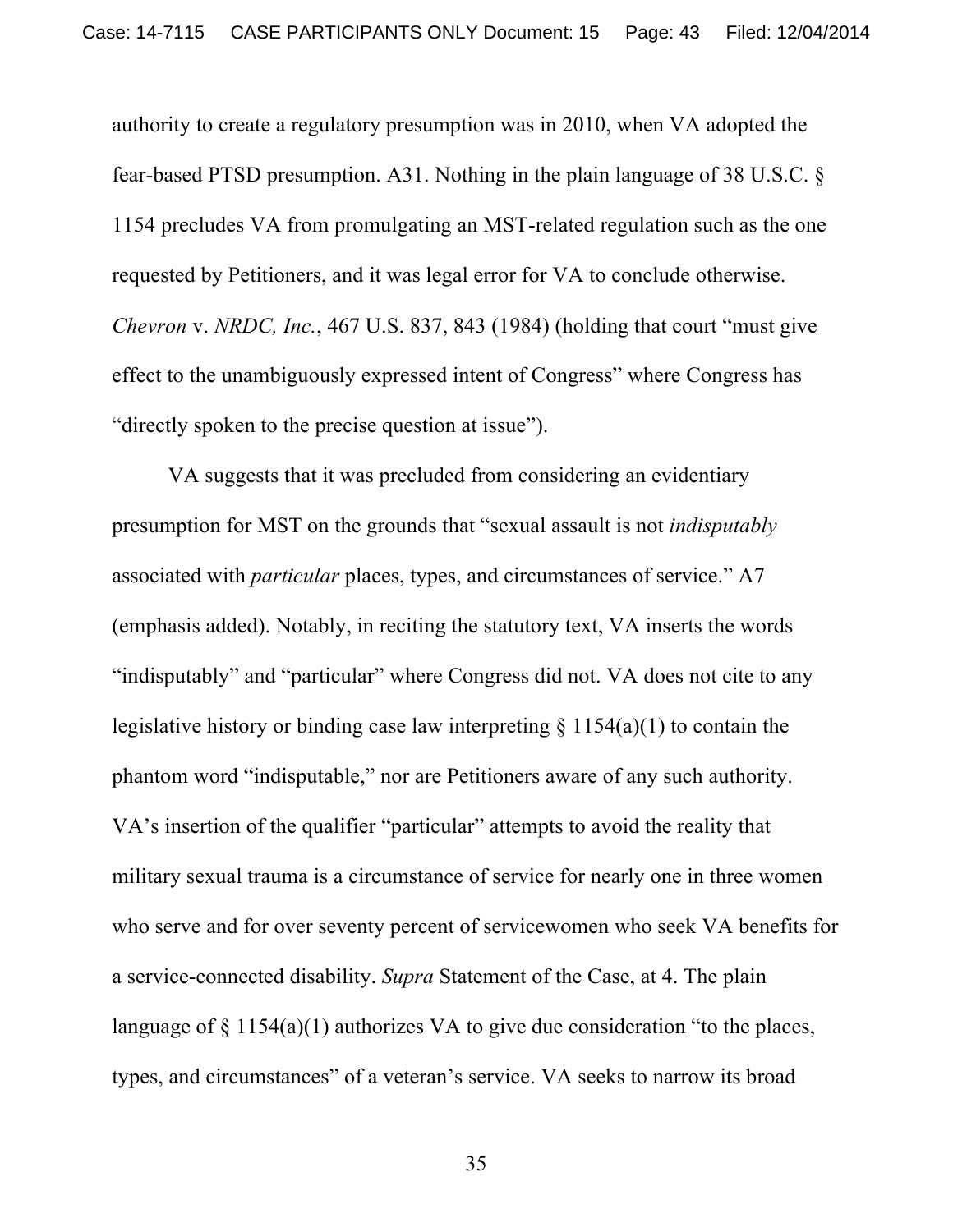mandate by inserting additional qualifiers where Congress did not.

Nowhere else has VA required that veterans show that their injuries were "indisputably" associated with the place, type, and circumstances of service as a precondition for the promulgation of an evidentiary accommodation. Medical science, by its very nature, almost never provides a degree of certainty free of all doubt. In the end, VA's argument is contrary to its own treatment of veterans with other service-related injuries and the plain language of its authorizing statute. If Congress had conditioned VA rulemaking on the utter absence of medical disagreement—which Congress did not—then VA could not have promulgated the fear-based PTSD rule in 2010.

Because VA erred when it denied the Petition for Rulemaking on the mistaken belief that it lacks statutory authority to consider in-service sexual assault, the Court should remand with instructions for VA to reach the merits of Petitioners' claims. *See, e.g.*, *Animal Legal Def. Fund v. Madigan*, 781 F. Supp. 797, 805 (D.D.C. 1992), *vacated on other grounds sub nom. Animal Legal Def. Fund, Inc. v. Espy*, 23 F.3d 496 (D.C. Cir. 1994) (remanding denial of a rulemaking petition for reconsideration because the agency "did not consider the proper factors in refusing to institute rulemaking proceedings").

In short, the APA requires that the government engage in reasoned decisionmaking. The VA fails to provide a reasoned explanation for refusing to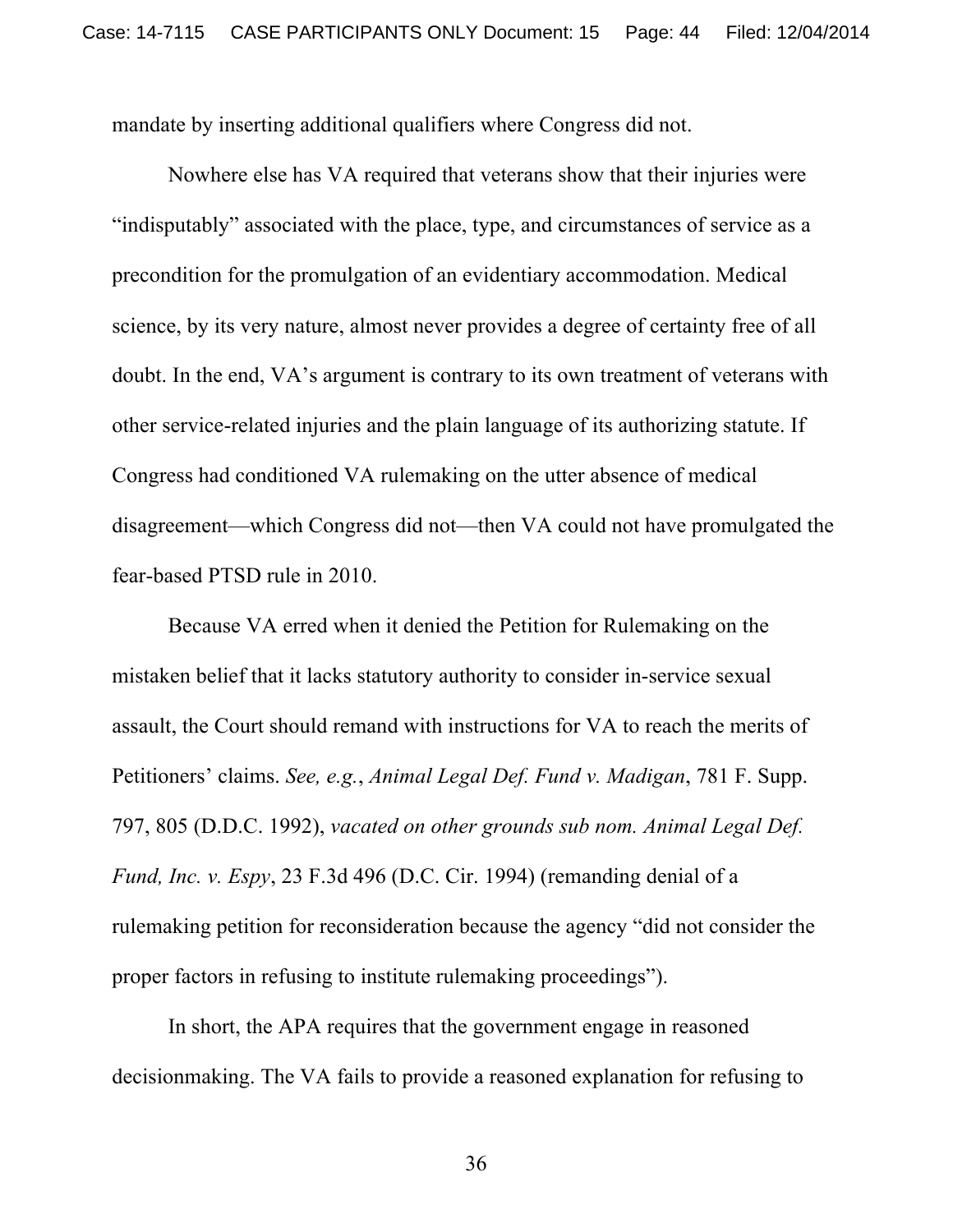promulgate new regulations for veterans suffering from MST-related PTSD when it has properly adopted evidentiary accommodations for many other hard to prove disabilities, including most recently fear-related PTSD. Instead, VA insists on adhering to its current regulations, which have indisputably resulted in delayed compensation for thousands of disabled veterans, sex discrimination, and radical variation in outcomes based on the happenstance of geography. Furthermore, VA's denial fails to consider several key factors raised by Petitioners in its decisionmaking. VA's denial is arbitrary and capricious in violation of the APA.

## **II. VA's Denial is Discriminatory in Violation of the Equal Protection Component of the Fifth Amendment**

VA's denial preserves a two-tiered regime for accessing disability benefits. Survivors of over 150 service-related injuries receive evidentiary accommodations—and properly so. *See supra* Statement of the Case, at 5-6. Survivors of military sexual trauma, however, must surmount a number of evidentiary hurdles to prove that they are telling the truth. As a result, their disability benefits claims are often delayed, denied, or arbitrarily adjudicated, and the survivors face high financial and emotional costs. Without an exceedingly persuasive justification for its intentional discrimination, VA's refusal to initiate a rulemaking violates the equal protection component of the Fifth Amendment. Since VA has given no justification, much less an exceedingly persuasive one, its denial cannot survive judicial scrutiny.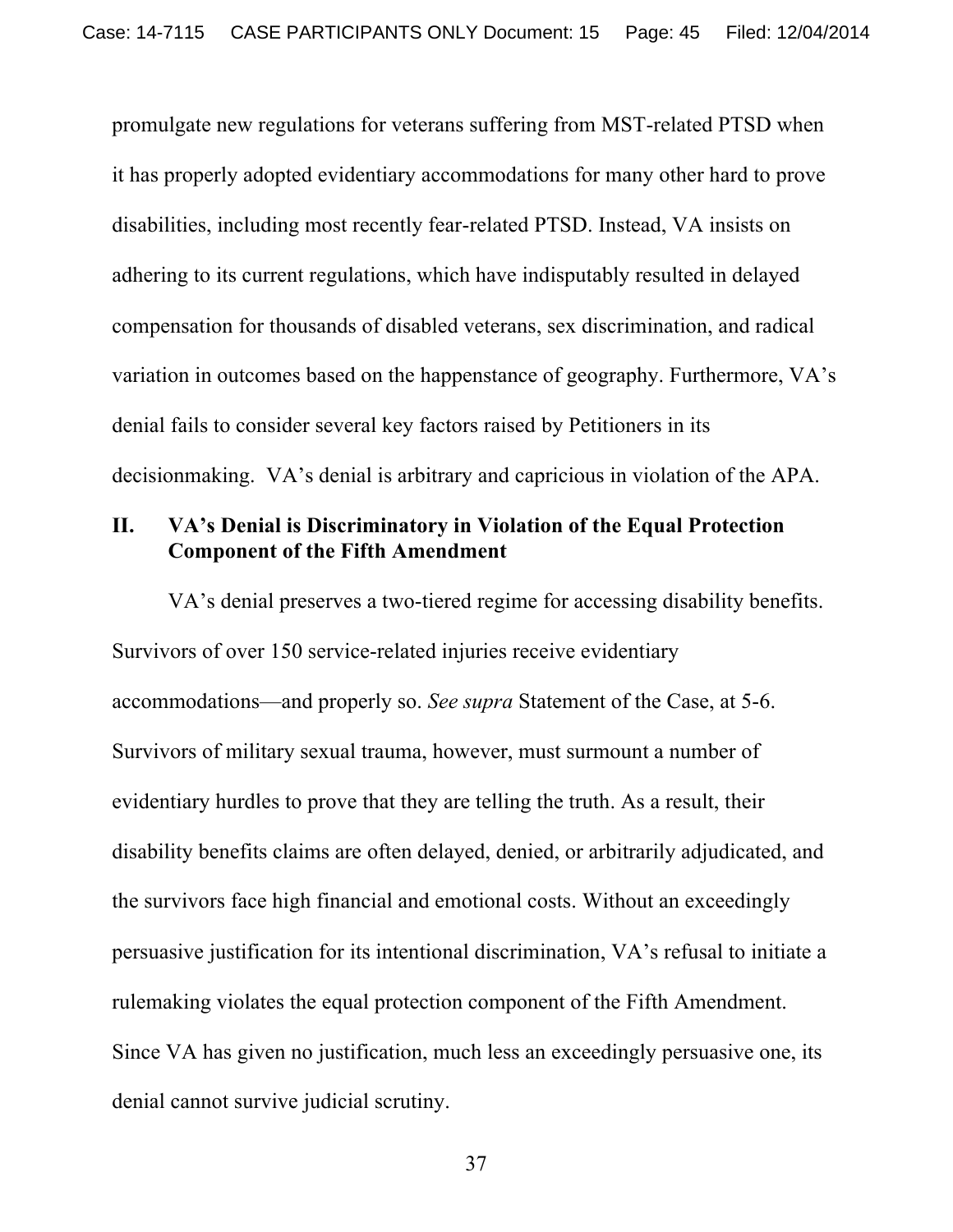#### **A. VA's Denial is Subject to Heightened Scrutiny, Which It Fails**

The Due Process Clause of the Fifth Amendment contains an equal protection component. *Frontiero v. Richardson*, 411 U.S. 677, 679 (1973); *Bolling v. Sharpe*, 347 U.S. 497, 499 (1954). The government violates equal protection where it "intentionally discriminate<sup>[s]</sup> against [individuals] on the basis of race, national origin or gender." *Berkley v. United States*, 287 F.3d 1076, 1084 (Fed. Cir. 2002); *see also Pers. Adm'r of Massachusetts v. Feeney*, 442 U.S. 256, 272-74 (1979). "Intentional discrimination, however, can be demonstrated in . . . different ways." *Berkley*, 287 F.3d at 1084. A facially neutral law or regulation is intentionally discriminatory "if it was motivated by discriminatory animus and its application results in discriminatory effect." *Id*. Once established, the government's discrimination is subject to a heightened level of scrutiny. *See United States v. Virginia*, 518 U.S. 515, 531 & 555 (1996). The government must have an "exceedingly persuasive justification" to survive such scrutiny. *Id* at 531.

#### **1. VA's Current Regulations Evince a Discriminatory Animus**

VA violates the Fifth Amendment's equal protection guarantee if a facially neutral policy is discriminatory in intent and effect. Determining discriminatory animus requires "a sensitive inquiry into such circumstantial and direct evidence of intent as may be available." *Vill. of Arlington Heights v. Metro. Hous. Dev. Corp*., 429 U.S. 252, 266 (1977). "Departures from the normal procedural sequence . . .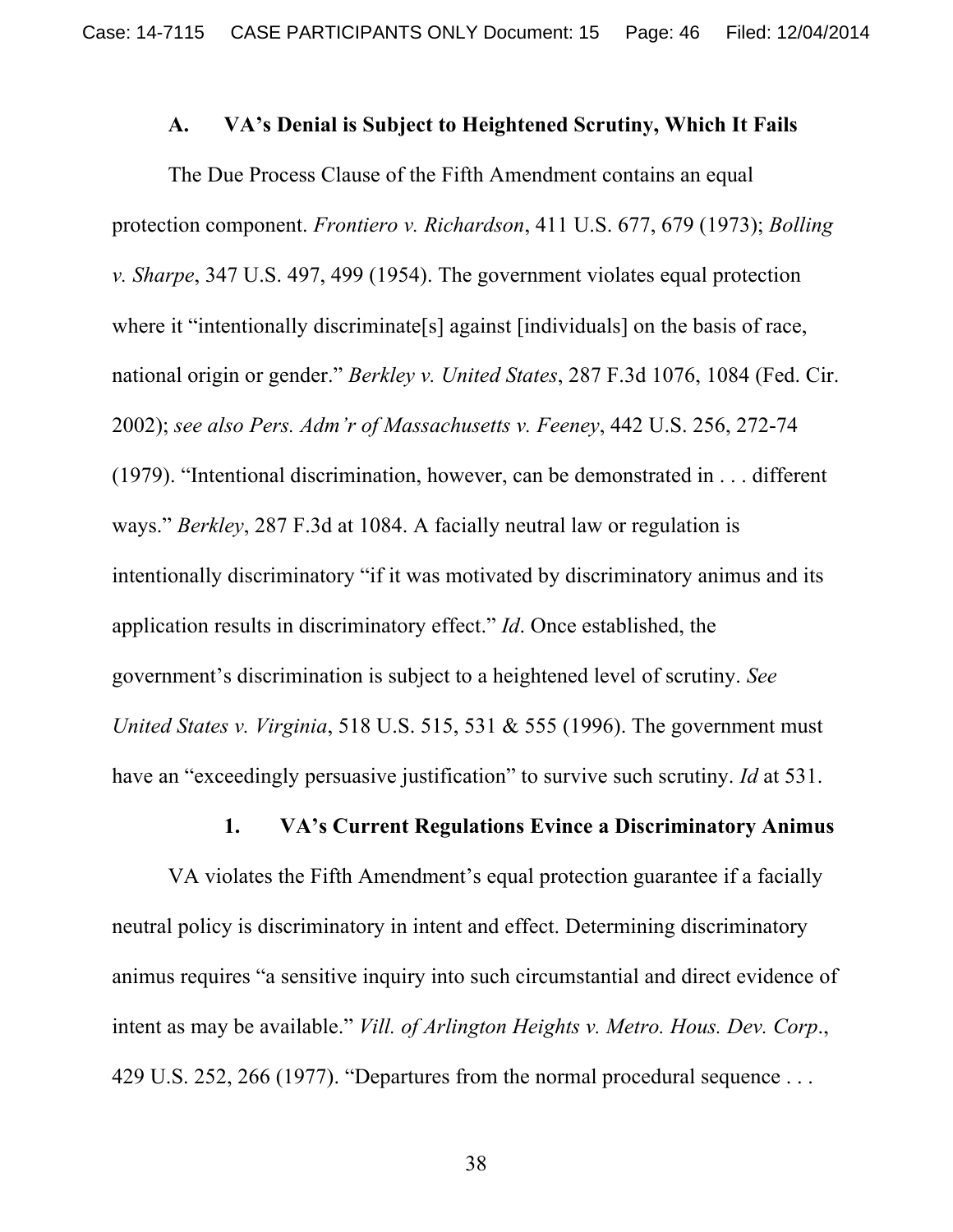might afford evidence that improper purposes are playing a role." *Id.* at 267. The Supreme Court recently reaffirmed this principle in *United States v. Windsor*, finding that the "unusual deviation from the usual tradition . . . [, which] operates to deprive [a distinct class] of . . . benefits and responsibilities . . . . is strong evidence of a law having the purpose and effect of disapproval of that class." 133 S. Ct. 2675, 2693 (2013)*; see also Dailey v. City of Lawton*, 425 F.2d 1037, 1040 (10th Cir. 1970) (municipal refusal to re-zone a plot of land violated equal protection where surrounding land had been zoned as high-density residential areas, leaving little reason to refuse the plaintiffs' application except discriminatory animus).

In the present case, little else can explain VA's departure from past practice. As previously discussed, *see supra* Part I.B, at 24, in 38 C.F.R. §§ 3.304-3.309, VA has established that competent lay testimony is sufficient to prove serviceconnection for a number of different disabilities that cover 150 health outcomes if consistent with the places, types, and circumstances of service. *See generally* s*upra*  Statement of the Case, at 5-7. Under these presumptions, the veteran does not need to submit any evidence beyond lay testimony. Veterans who were sexually assaulted or harassed, however, must produce documentary or other corroborating evidence of the trauma to prove service-connection. *See* 38 C.F.R. § 3.304(f)(5)*.*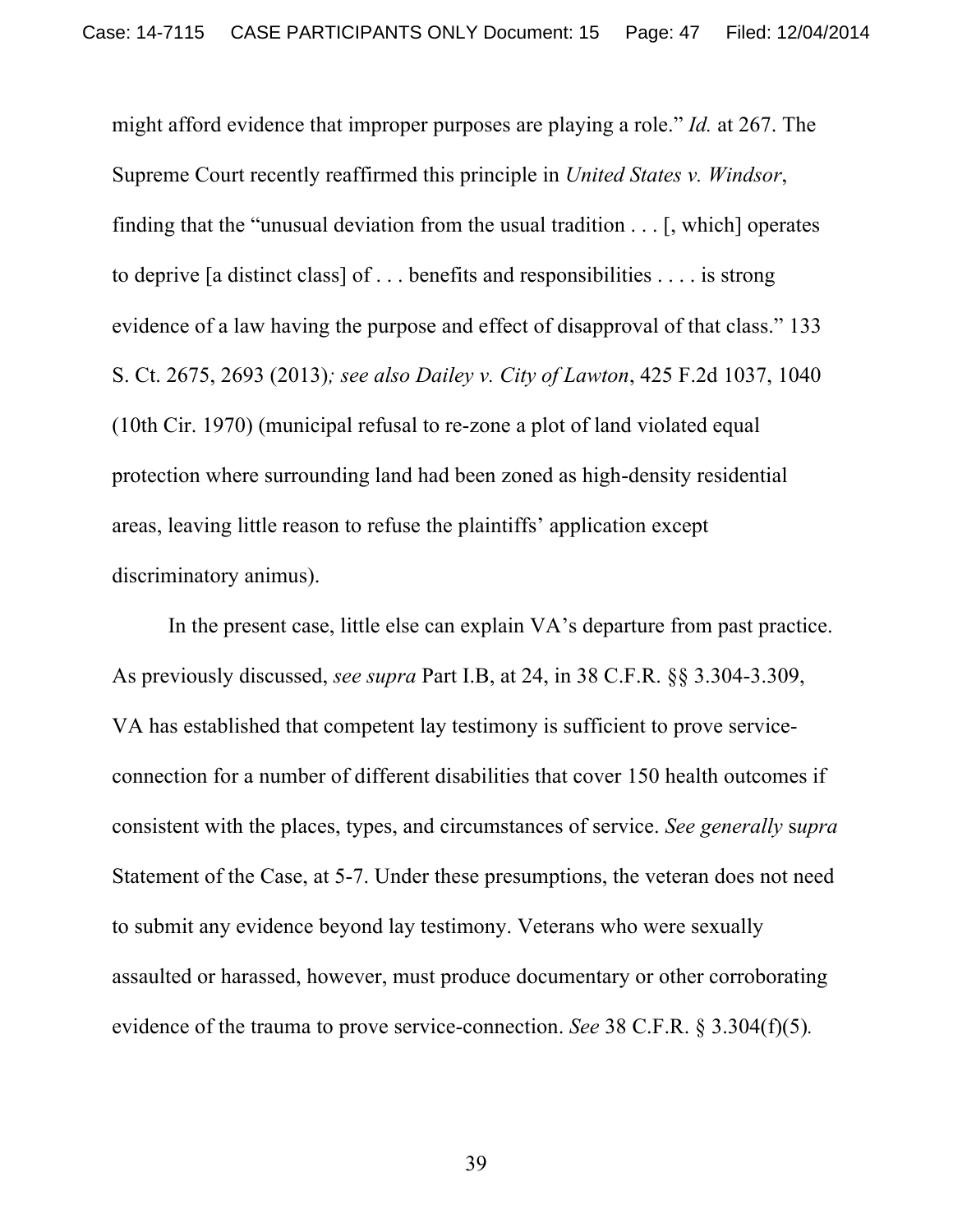In this significant departure from past practice, VA's denial of the Petition for Rulemaking cements stereotypes of survivors of gender-based sexual violence. In particular, section  $3.304(f)(5)$  is suspicious of survivors who do not immediately report their assaults and requires corroborating evidence, and possibly additional review, to protect against alleged false reporting. This departure evinces discriminatory animus against survivors. *See, e.g.*, *Virginia*, 518 U.S. at 565 (holding that Virginia could not prohibit women from attending a military academy based on generalizations about how women learn best).

To the extent that servicewomen are at a greater risk for MST-related PTSD than their male counterparts, this departure evidences discriminatory animus on the basis of gender. VA's deviation effectively creates a higher evidentiary burden on servicewomen, since servicewomen are more likely to endure sexual trauma and harassment during service. As a result, the denial of the Petition for Rulemaking "bears more heavily" on women, thereby betraying VA's discriminatory animus. *Cf. Washington v. Davis*, 426 U.S. 229, 242 (1976) ("[A]n invidious discriminatory purpose may often be inferred from the totality of the relevant facts, including the fact, if it is true, that the law bears more heavily on one race than another.").<sup>5</sup>

!!!!!!!!!!!!!!!!!!!!!!!!!!!!!!!!!!!!!!!! !!!!!!!

<sup>&</sup>lt;sup>5</sup> Consistent with the prioritization of injuries disproportionately suffered by men over those suffered by women, the regulatory history of presumptions frequently uses male pronouns. *See, e.g.*, Pension, Compensation and Dependency and Indemnity Compensation, 26 Fed. Reg. 1561, 1563-66 (Feb. 24, 1961); Disease Associated with Exposure to Certain Herbicide Agents: Peripheral Neuropathy 78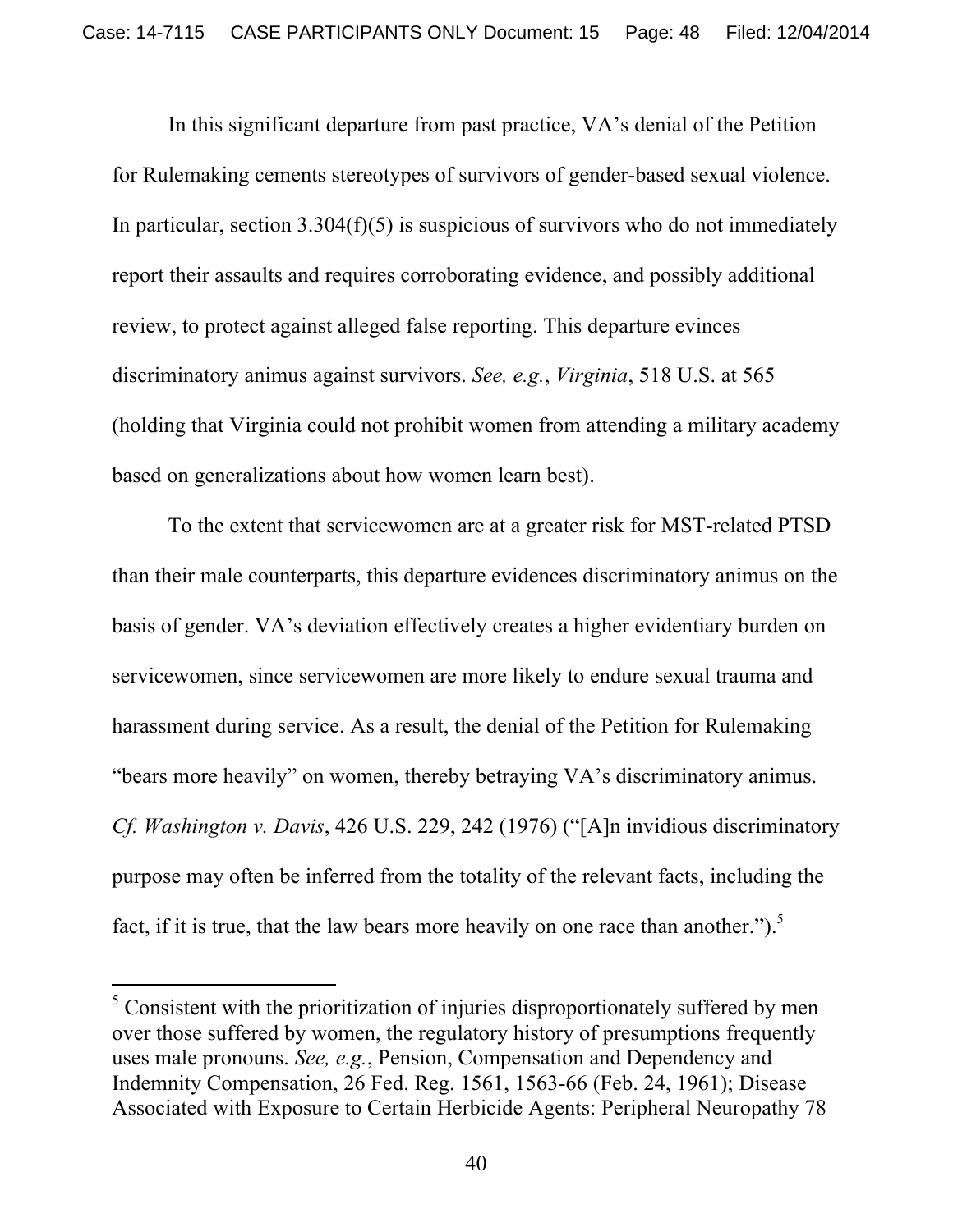When discriminatory animus motivates official policy that treats survivors of gender-based violence differently than others similarly situated, and results in injury, courts have found that the policy violates the equal protection guarantee. *See Soto v. Flores*, 103 F.3d 1056, 1066 (1st Cir.1997) (explaining that equal protection is violated when "there is a policy or custom of providing less protection to victims of domestic violence than to victims of other crimes, . . . gender discrimination is a motivating factor, and [the individual] was injured by the practice"); *Ricketts v. City of Columbia*, 36 F.3d 775, 779 (8th Cir.1994) (applying same standard to an equal protection claim against a municipality); *Eagleston v. Guido*, 41 F.3d 865, 878 (2d Cir.1994) (applying the same standard). Given the discriminatory animus and effect, *see infra* Part II.A.2, at 41-42, of VA's current policies, VA's denial of the Petition of Rulemaking violates the equal protection guarantee.

### **2. VA's Denial Perpetuates a Discriminatory Effect**

Statistics that demonstrate a "disproportionate impact" can make out a prima facie case of discriminatory effect. *Cf. Dothard v. Rawlinson*, 433 U.S. 321, 330 (1977) (affirming district court's finding of a prima facie case of unlawful sex discrimination based on a "statistical showing of disproportionate impact"). VA's current regulatory scheme disproportionally impacts MST survivors. For as far

!!!!!!!!!!!!!!!!!!!!!!!!!!!!!!!!!!!!!!!! !!!!!!!!!!!!!!!!!!!!!!!!!!!!!!!!!!!!!!!! !!!!!!!!!!!!!!!!!!!!!!!!!!!!!!!!!!!!!!!! !!!!!!!!!!!!!!!!!!!!!!!!!!!!!!

Fed. Reg. 54,673, 54,763 (Sept. 6, 2013) (codified at 38 C.F.R. pt. 3).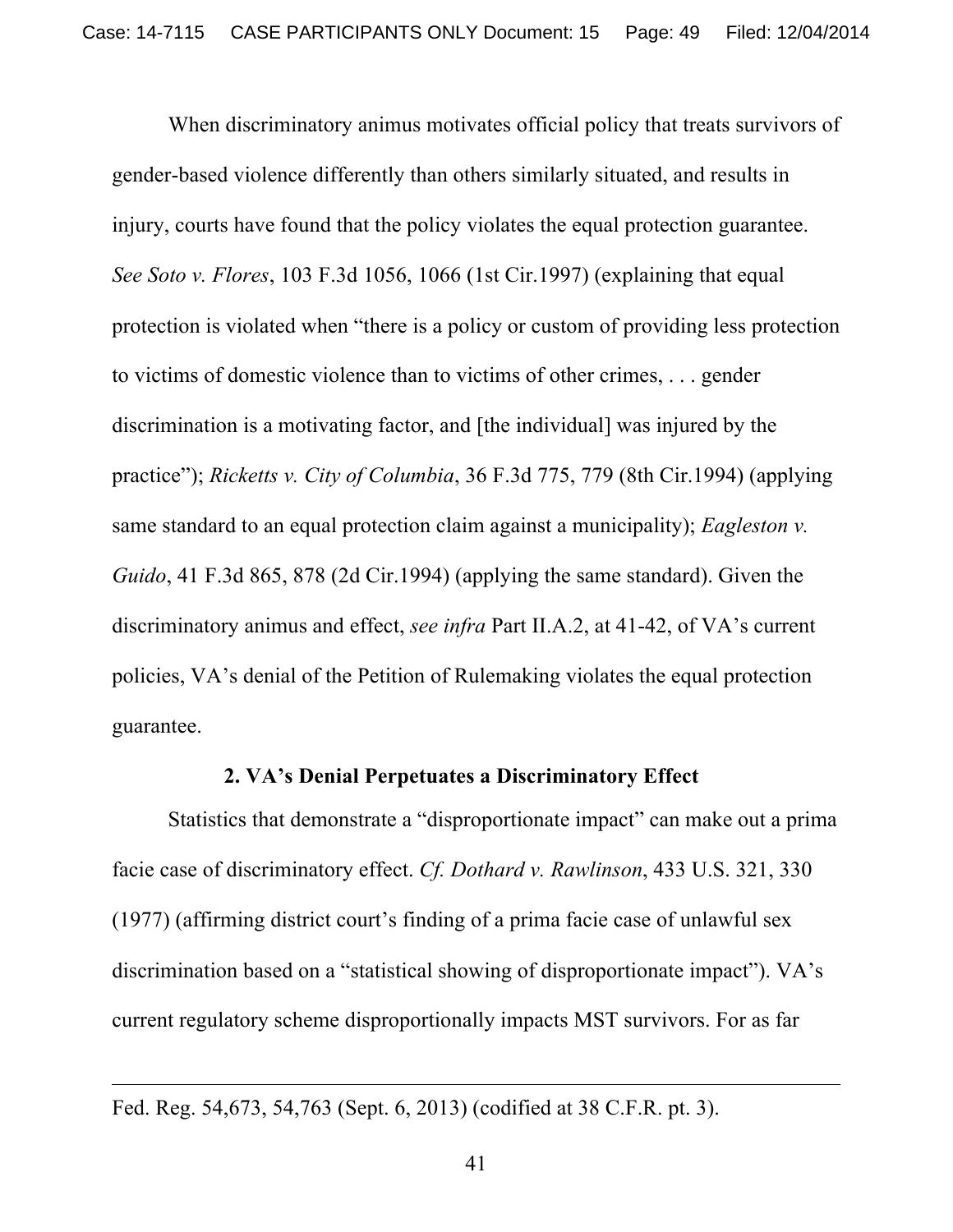back as records are available, VA has granted MST-related PTSD claims at lower rates than other PTSD claims. *See* A173. Since 2008, the difference in average annual grant rates has varied between 16.5% and 29.6%. *See, id*. Because 70% of women and only 4% of men report MST-related experiences when seeking disability benefits for PTSD, this discrepancy also has a disproportionate impact on women—regardless of how many men and women are granted disability benefits.<sup>6</sup> *See supra* Statement of the Case, at 11.

VA's new procedures and training have not eliminated the discriminatory effect and have only produced more inconsistent results. As previously noted, VA's own records indicate that grant rates vary widely by local office, adjudicator interpretations remain unpredictable, and errors are rampant*. See, e.g.*, *supra*  Statement of the Case, at 11, 15. VA's refusal to undertake a rulemaking perpetuates this chaotic and error-riddled system, entrenching a discriminatory effect against MST survivors.

## **3. VA Does Not Provide an Exceedingly Persuasive Justification for its Denial**

If government action is "overtly or covertly" discriminatory without an exceedingly persuasive justification, it cannot survive heightened scrutiny. *Feeney*,

!!!!!!!!!!!!!!!!!!!!!!!!!!!!!!!!!!!!!!!! !!!!!!!

 $6$  In the employment context, the Supreme Court held that a law impacting job eligibility of 41% of Alabama women and less than 1% of Alabama men had a discriminatory effect—regardless of the number of men and women actually hired. *Dothard,* 433 U.S. at 330-31.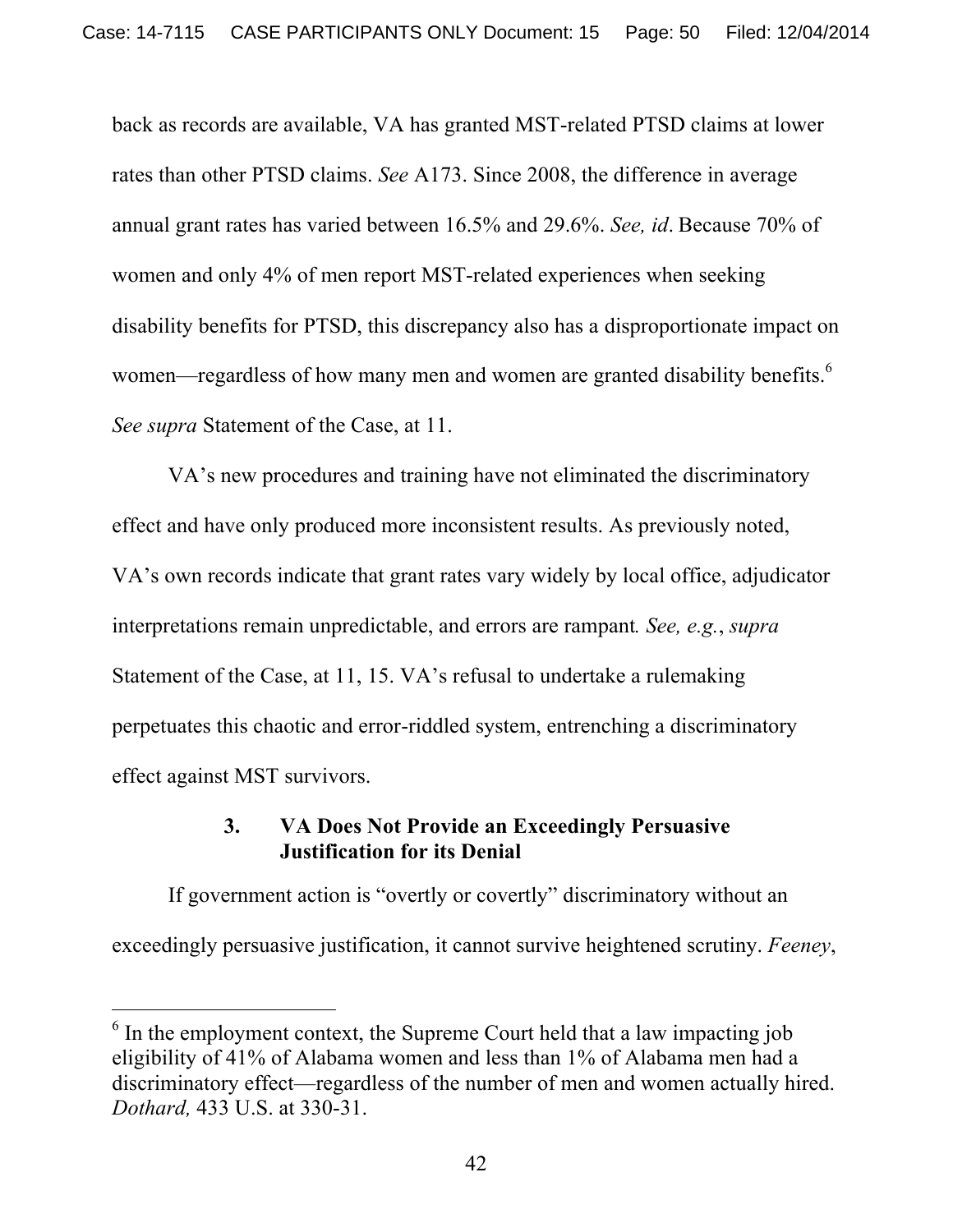442 U.S. at 273. To be exceedingly persuasive, VA must show that the action "serves important governmental objectives and that the discriminatory means employed are substantially related to the achievement of those objectives.'" *Virginia*, 518 U.S. at 524. "The justification must be genuine, not hypothesized or invented *post hoc* in response to litigation." *Id*. at 533.

In denying the Petition for Rulemaking, VA does not advance a single "important governmental objective," *id.* at 524, served by the current regulation governing MST-related PTSD claims, A4-7. Nor does VA explain how its discriminatory MST regulations "substantially relate[] to the achievement of those objectives." *Id*. Rather, VA argues that the new practices and additional training on the current rules have improved grant rates for MST-related claims. *See* A6. Moreover, VA's argument does not address the MST regulation's discriminatory departure, which applies different standards to claims predominately filed by women from those predominately filed by men. Any new argument in response to litigation would imply the argument is not "genuine." VA's refusal to undertake a rulemaking cannot survive "skeptical scrutiny." *Virginia*, 518 U.S. at 531.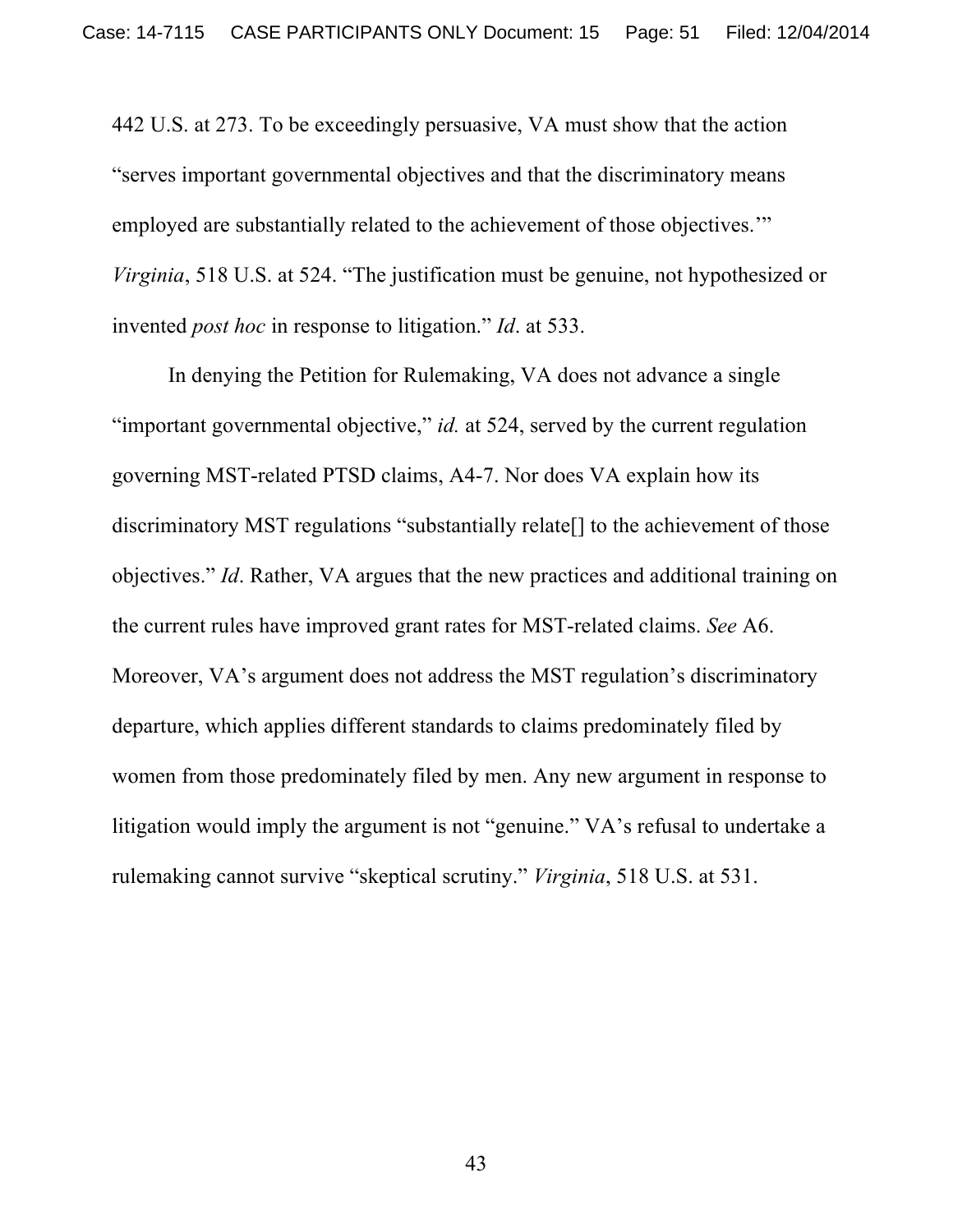### **B. VA's Denial Also Fails Rational Basis Review**

Imposing a higher evidentiary burden on MST survivors bears no rational relationship to any legitimate state interest. Accordingly, VA's denial is irrational and cannot survive rationality review.

Equal protection requires government action to have a rational basis, even if the action involves no suspect class or fundamental right. *City of Cleburne, Tex. v. Cleburne Living Ctr*., 473 U.S. 432, 440 (1985) (explaining that statutory or regulatory classifications must be "rationally related to a legitimate state interest"). Classifications that are overly broad or narrow, or unmoored from reality make it difficult to identify a rational relationship between the classification and the state interest. *Romer v. Evans*, 517 U.S. 620, 632-33 (1996). And "[d]iscriminations of an unusual character especially suggest careful consideration to determine whether they are obnoxious to the constitutional provision." *Id.* at 633.

"A law declaring that in general it shall be more difficult for one group of citizens than for all others to seek aid from the government is itself a denial of equal protection of the laws in the most literal sense." *Id*. VA distributes its benefits unequally, granting fewer benefits to MST survivors and making it more difficult for this class of veterans to seek disability compensation from VA.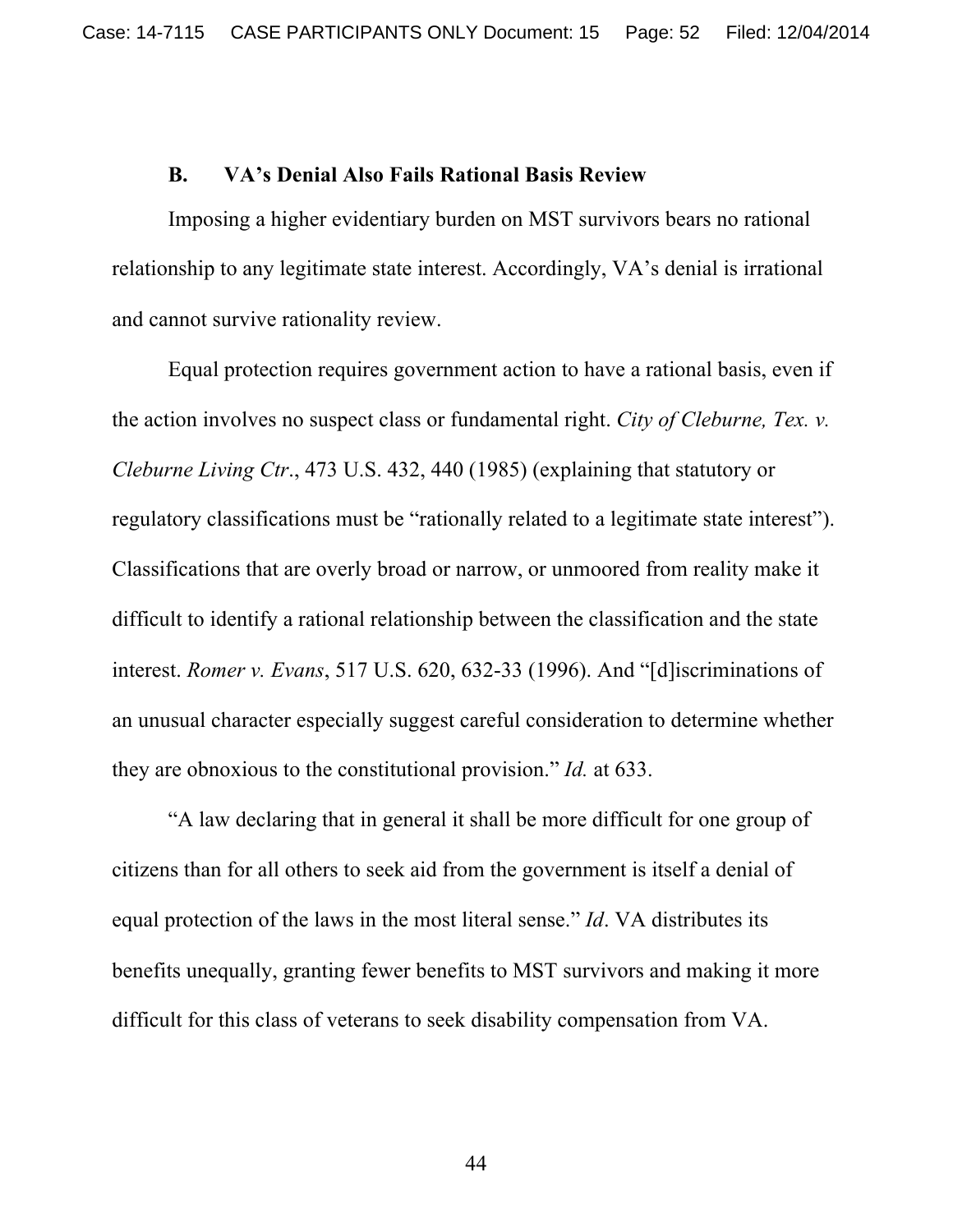### **1. VA's Denial is Not Rationally Related to a Legitimate Government Objective**

The Supreme Court has explained that "even in the ordinary equal protection case calling for the most deferential of standards, we insist on knowing the relation between the classification adopted and the object to be attained." *Romer*, 517 U.S. at 632. VA, however, does not appear to have any objective, much less a legitimate one, for its denial of the Petition for Rulemaking.

VA fails to present a single objective served by maintaining its current regulation. *See supra* Statement of the Case, at 14-20. In fact, few objectives could possibly be served by treating one veteran suffering from PTSD differently from another veteran suffering from PTSD. But if past actions denying benefits to a distinct class of citizens serve as any guide, then VA's only plausible objectives are to preserve resources or prevent fraud. *See, e.g.*, *U.S. Dep't of Agric. v. Moreno,* 413 U.S. 528 (1973) (holding that the government's supposed interest in preventing food stamp fraud did not survive rational basis review). In the instant case, recognizing the difficulties inherent to claims of common or hard-todocument forms of PTSD only to relegate one specific form of PTSD to a second tier of claims does not serve either objective, even if legitimate.

Without more, however, resource preservation alone is not even a legitimate objective. *See, e.g.*, *Mem'l Hosp. v. Maricopa Cnty*., 415 U.S. 250, 263 (1974) (rejecting arguments that limiting complementary medical care to residents who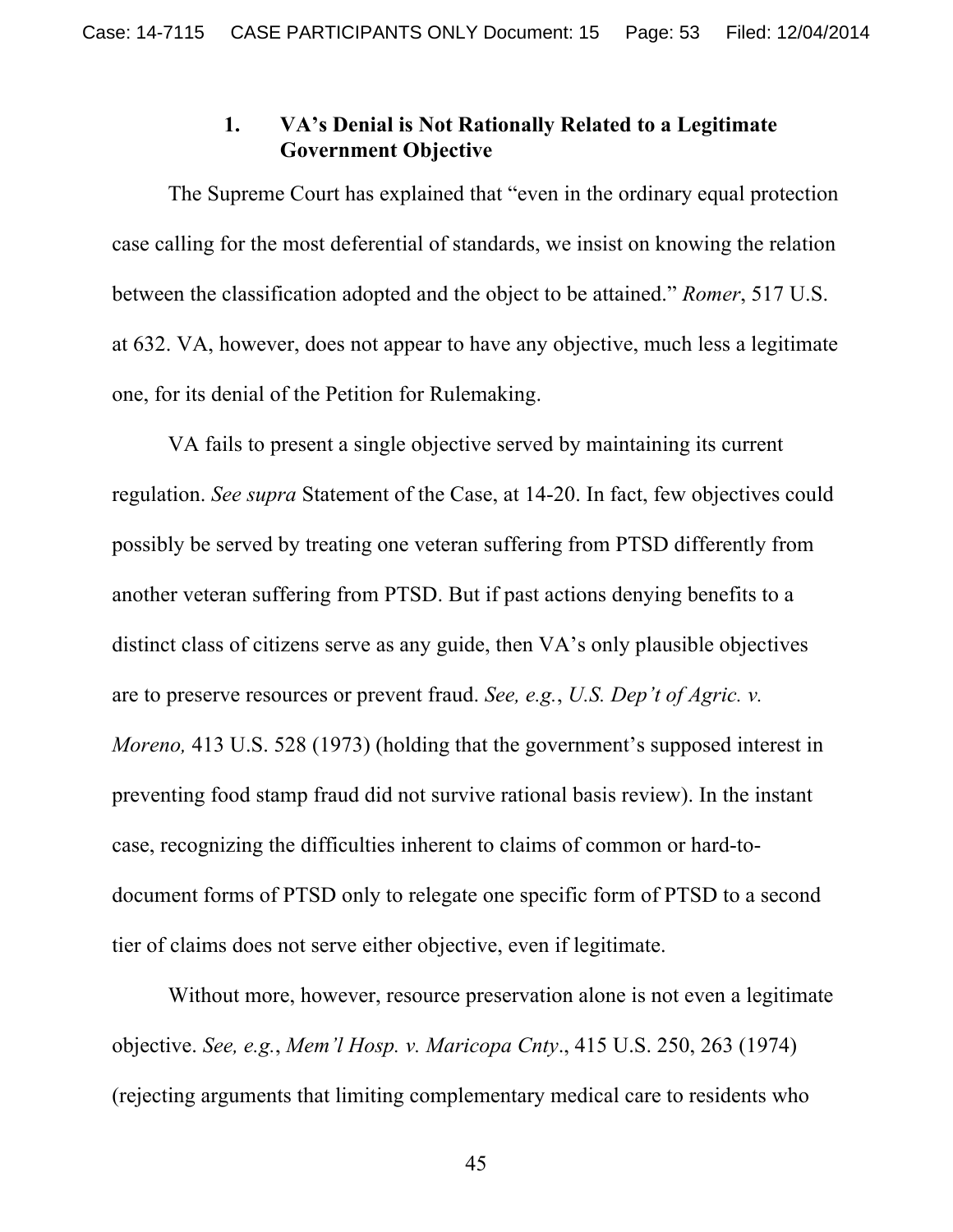had lived in the county at least one year helped the county save money or prevent fraud). Preferring to spend less money on one class of veterans suffering from service-connected PTSD in order to spend more on another is the exact sort of unequal treatment the Fifth Amendment proscribes. "[A] concern for the preservation of resources standing alone can hardly justify the classification used in allocating those resources." *Plyler v. Doe*, 457 U.S. 202, 227 (1982).

Even if formulated differently, any argument about saving money is not likely to be grounded in the facts. In fiscal year 2013, VA granted 3,091 out of 6,270 MST-related claims. A6. Over 3.7 million veterans currently receive disability benefits from VA. *See* National Center for Veterans Analysis and Statistics, *Service-Connected Disabled Veterans by Disability Rating Group: FY1986-FY2013*, DEP'T OF VETERANS AFFAIRS (2014). Thus, adoption of a regulatory presumption for MST-related PTSD comparable to that for other forms of PTSD would not have mathematically increased the number of total beneficiaries by even one-tenth of one percent. In fact, adopting an evidentiary accommodation for MST survivors would likely increase the efficiency of the adjudication process and thereby preserve financial resources—as VA, itself, has contended when justifying other recent evidentiary presumptions. *See, e.g.*, Stressor Determinations for Posttraumatic Stress Disorder, 74 Fed. Reg. 42,617, 42,618 (proposed Aug. 24, 2009) (codified at 38 C.F.R. § 3.304(f)(3)) ("The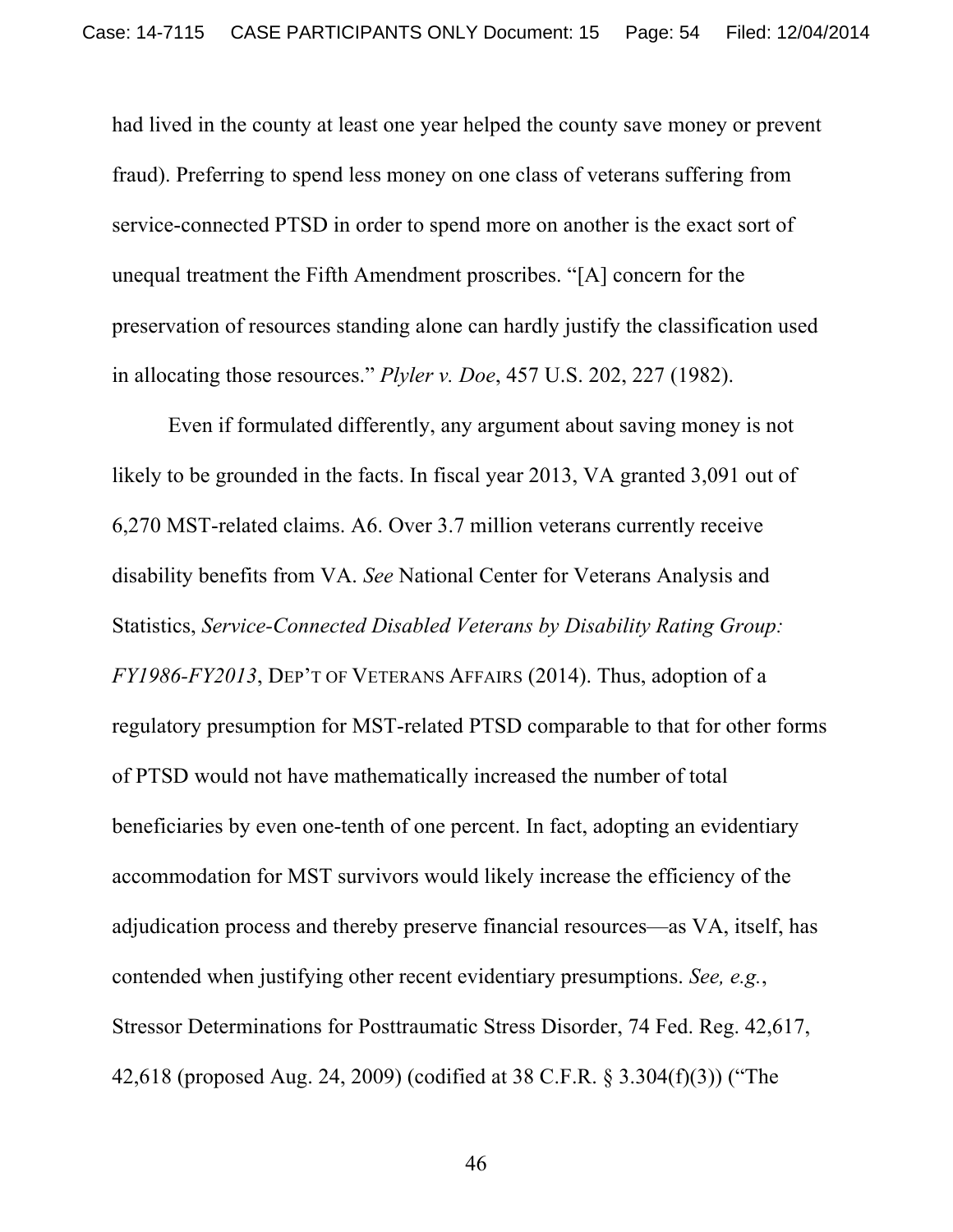proposed [presumption] would benefit all veterans . . . . Improved timeliness, consistent decision-making, and equitable resolution of PTSD claims are the intended results of the revised regulation.").

Conversely, denying benefits to veterans suffering from MST-related PTSD might even increase the costs to VA, as MST survivors will likely need to draw on other VA resources to secure medical treatment, housing, or employment. VA's perceived economic gain thus "may well be illusory." *Mem'l Hosp*., 415 U.S. at 265. This is especially likely given that standardizing the evidentiary burden across PTSD-related claims would likely streamline the claims review process, saving VA administrative costs. *See* A352-55.

Similarly, VA's purpose in imposing a higher burden on MST survivors cannot be rationally related to an interest in preventing fraud. First and foremost, fraudulent claims are not likely to be a problem. MST survivors face high costs to making fraudulent claims, such as professional fall-out, social alienation, and the likelihood of re-traumatization. *See* A355-56.

Second, VA has adopted multiple evidentiary presumptions for PTSDrelated claims in 38 C.F.R.  $\S$  3.304(f)(1)-(f)(4), despite concern over potentially fraudulent claims for combat- or fear-related PTSD. *Veterans Disability Benefits Claims Modernization Act of 2008: Hearing Before the Subcomm. on Disability Assistance and Memorial Affairs*, 110th Cong. (2008) (statements of Raymond C.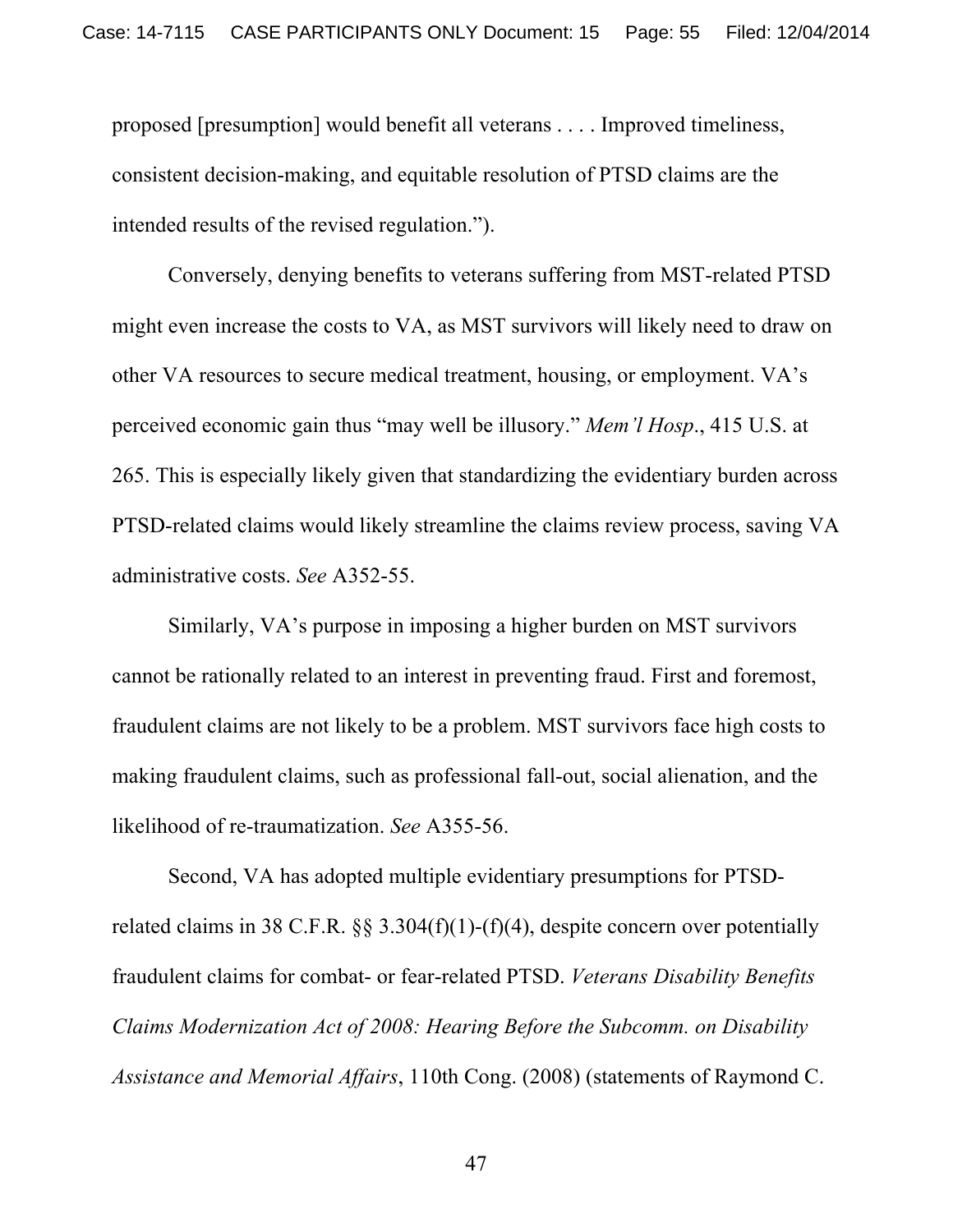Kelley, Nat'l Legislative Dir., Am. Veterans, and Kerry Baker, Assoc. Nat'l Legislative Dir., Disabled Am. Veterans). For other presumptions, VA has explained that it has sufficient safeguards in place to detect and deter fraud. *See, e.g.*, 75 Fed. Reg. at 39,845 (stating that VA "believe[s] the likelihood of fraud to be minimal" for fear-related PTSD claims). An accommodation for MST-related PTSD would be subject to the same safeguards.

Finally, DoD has conceded that false reporting of rape, sexual assault, and sexual harassment is nothing more than a "[c]ommonly accepted myth[]." A356. According to DoD, "estimates for false reports range from 2 to 8 percent, similar to other felonies." *Id.* There is no reason to believe that fraudulent claims would be submitted to VA at a higher rate than to DoD. To that end, VA's classification cannot be rational if it is meant to address a problem that does not exist. Nor is it rational to require corroborating evidence for MST-related PTSD claims, when VA does not ask that of other hard-to-prove PTSD claims.

## **2. VA's Denial Reflects Barefaced Discrimination Against MST Survivors**

With no legitimate reason to effectively impose a higher evidentiary burden on MST survivors,<sup>7</sup> VA's denial of the rulemaking petition cannot be explained by

!!!!!!!!!!!!!!!!!!!!!!!!!!!!!!!!!!!!!!!! !!!!!!!

 $<sup>7</sup>$  The current regulation imposes this high burden on all personal assaults, which it</sup> defines to include MST. However, since MST is far harder to prove than other common types of "personal assault," *see* A321-22, the personal assault evidentiary standards disproportionately impact veterans claiming MST-related PTSD benefits.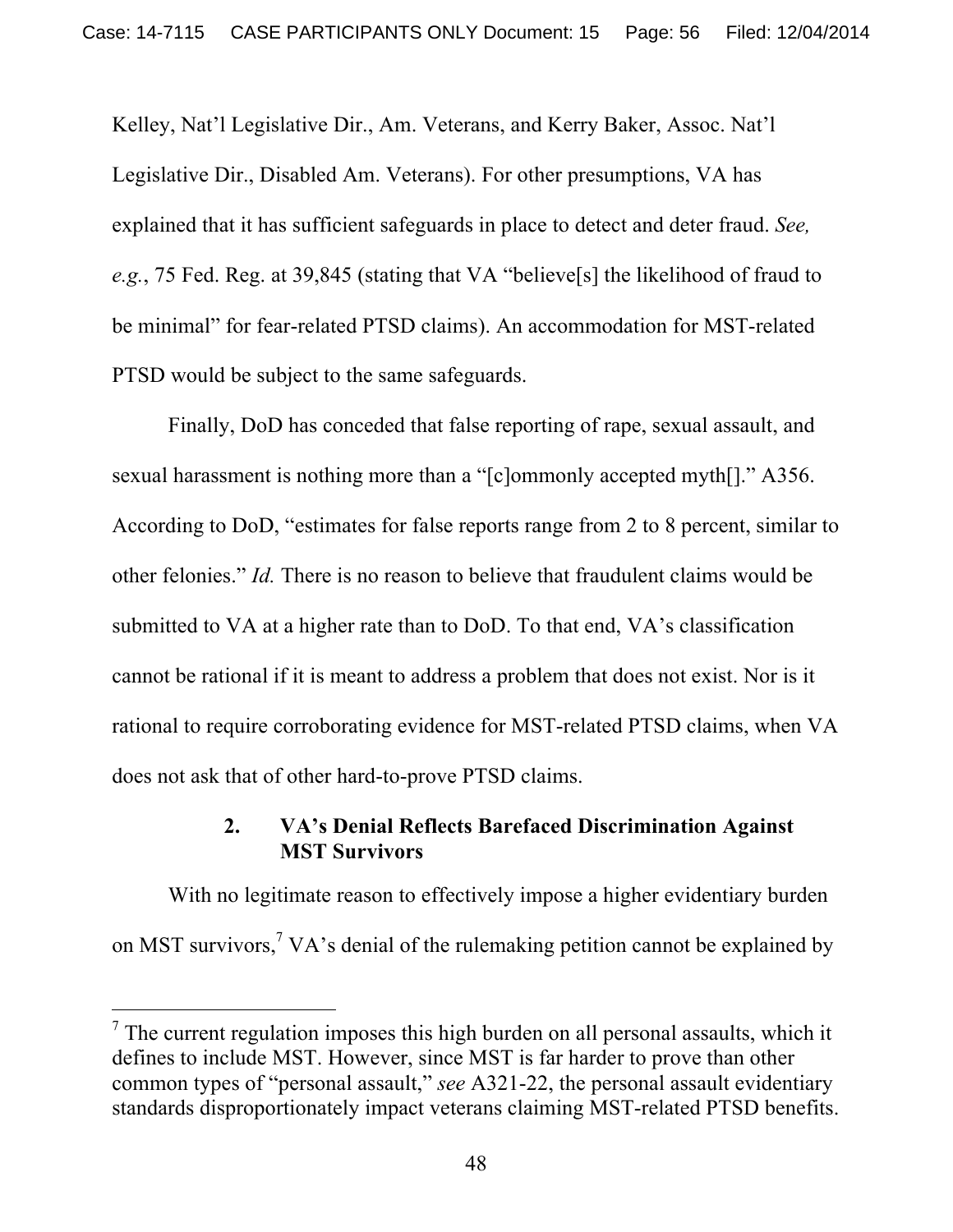anything other than an intent to discriminate against MST survivors. That intent becomes all the more evident in light of the considerations relevant to rational basis review: "What class is harmed by the legislation, and has it been subjected to a 'tradition of disfavor' . . . ? What is the public purpose that is being served by the law? What is the characteristic of the disadvantaged class that justifies the disparate treatment?" *City of Cleburne,* 473 U.S. at 453 (Stevens, J., concurring). The answers to these questions demonstrate VA's intention to discriminate.

First, VA's denial harms a distinct and vulnerable class of veterans who suffer from PTSD related to military sexual trauma. Second, in both civilian and non-civilian life, survivors of sexual assault have long been subjected to a "tradition of disfavor." *Id*. In the civilian context, police, prosecutors, and even medical personnel have a history of questioning a survivor's credibility, blaming survivors for their assault, and devaluing the assault of survivors with certain types of past sexual experience. *See* Sarah Ben-David & Ofra Schneider, *Rape Perceptions, Gender Role Attitudes, and Victim-Perpetrator Acquaintance*, 53 SEX ROLES 385 (2005).

In the VA context, the evidence indicates that these same biases are pervasive. In particular, claims adjudicators often dismiss viable MST-related claims as non-credible, despite evidence to the contrary. *See* A328-36.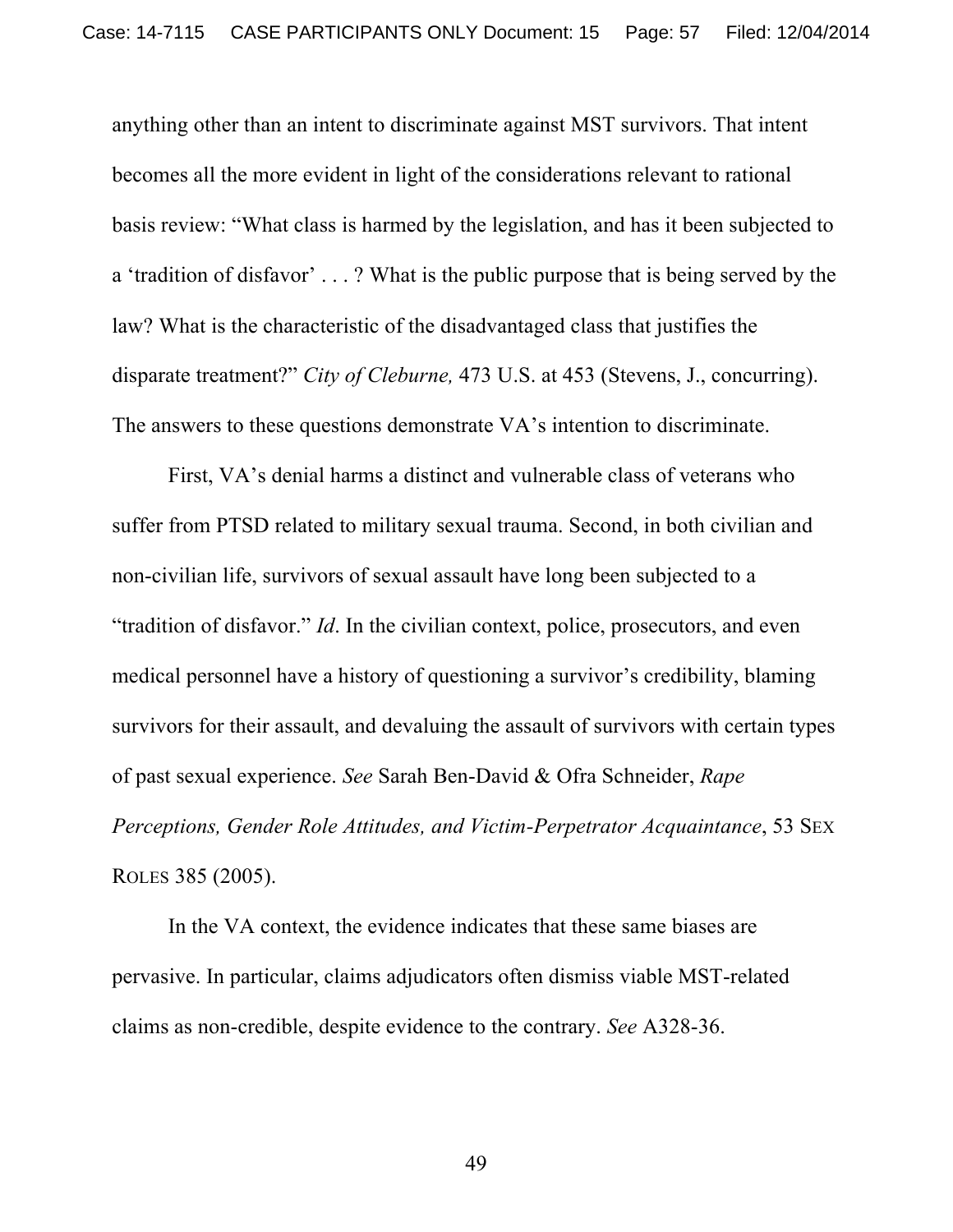Adjudicators frequently expect MST survivors to react to their assault in specific ways, discrediting them if they do not respond as expected. *Id.*

Nothing justifies this disparate treatment of veterans who suffered MST. Treating a distinct class of veterans differently on the basis that they have survived sexual assault is necessarily irrational. It does not serve any legitimate objective, but instead "treats the same conduct differently based solely on the participants." *Lawrence v. Texas*, 539 U.S. 558, 581 (2003) (O'Connor, J., concurring). The result is the perpetuation of a "classification of persons undertaken for its own sake, something the Equal Protection Clause does not permit." *Romer*, 517 U.S. at 635.

#### **CONCLUSION**

For the foregoing reasons, Petitioners respectfully request that the Court hold VA's denial unlawful and reverse the agency's decision. In the alternative, Petitioners request that the Court vacate and remand the decision to VA to provide reasoned explanation or to institute a new rulemaking.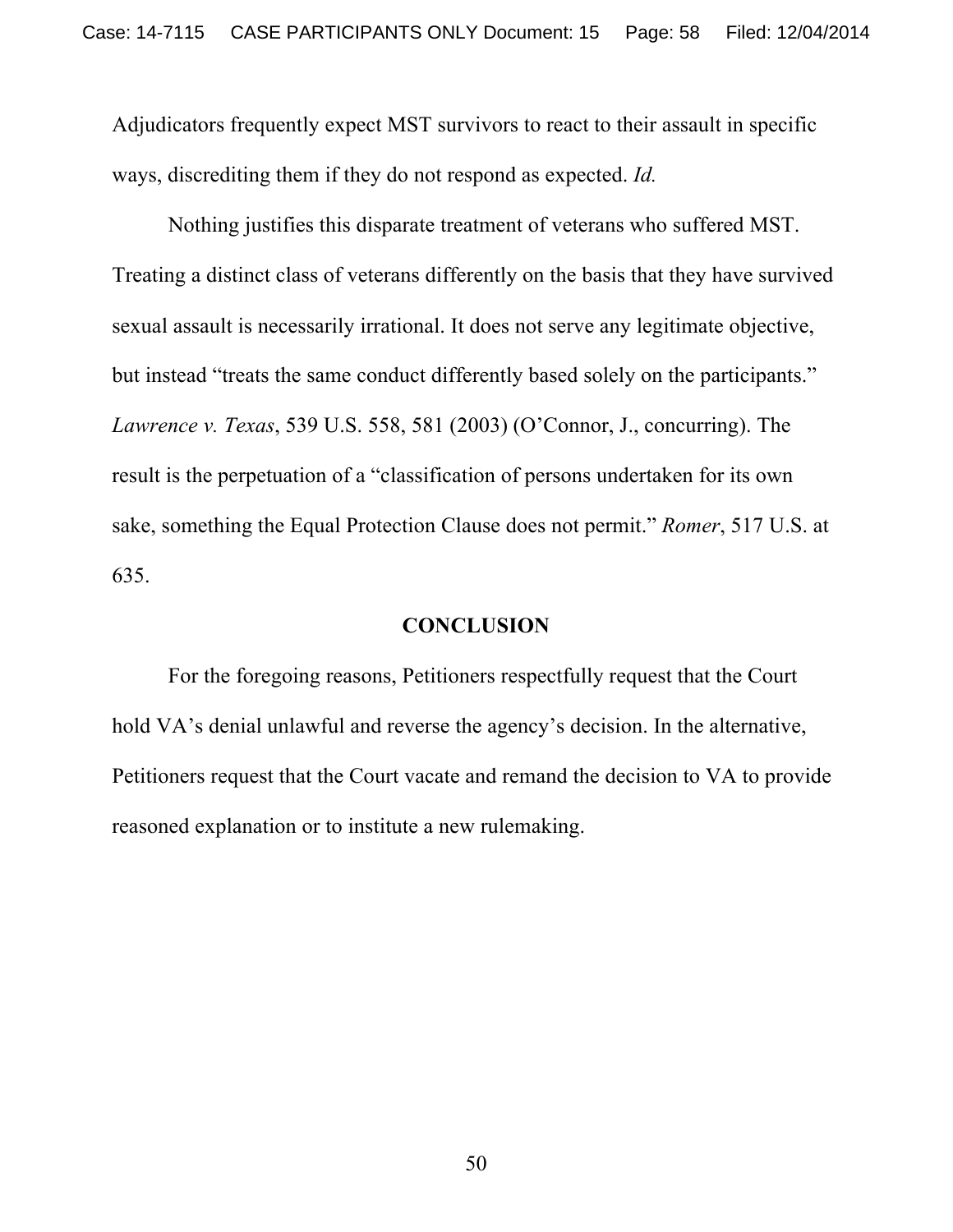December 4, 2014 Respectfully submitted,

/s/ Michael J. Wishnie Daniela Nogueira, Law Student Intern Daniella Rohr, Law Student Intern Joya Sonnenfeldt, Law Student Intern Linda Zang, Law Student Intern Margaret Middleton, Supervising Attorney Michael J. Wishnie, Supervising Attorney Veterans Legal Services Clinic Jerome N. Frank Legal Services Org. P.O. Box 209090 New Haven, CT 06520-9090 (203) 432-4800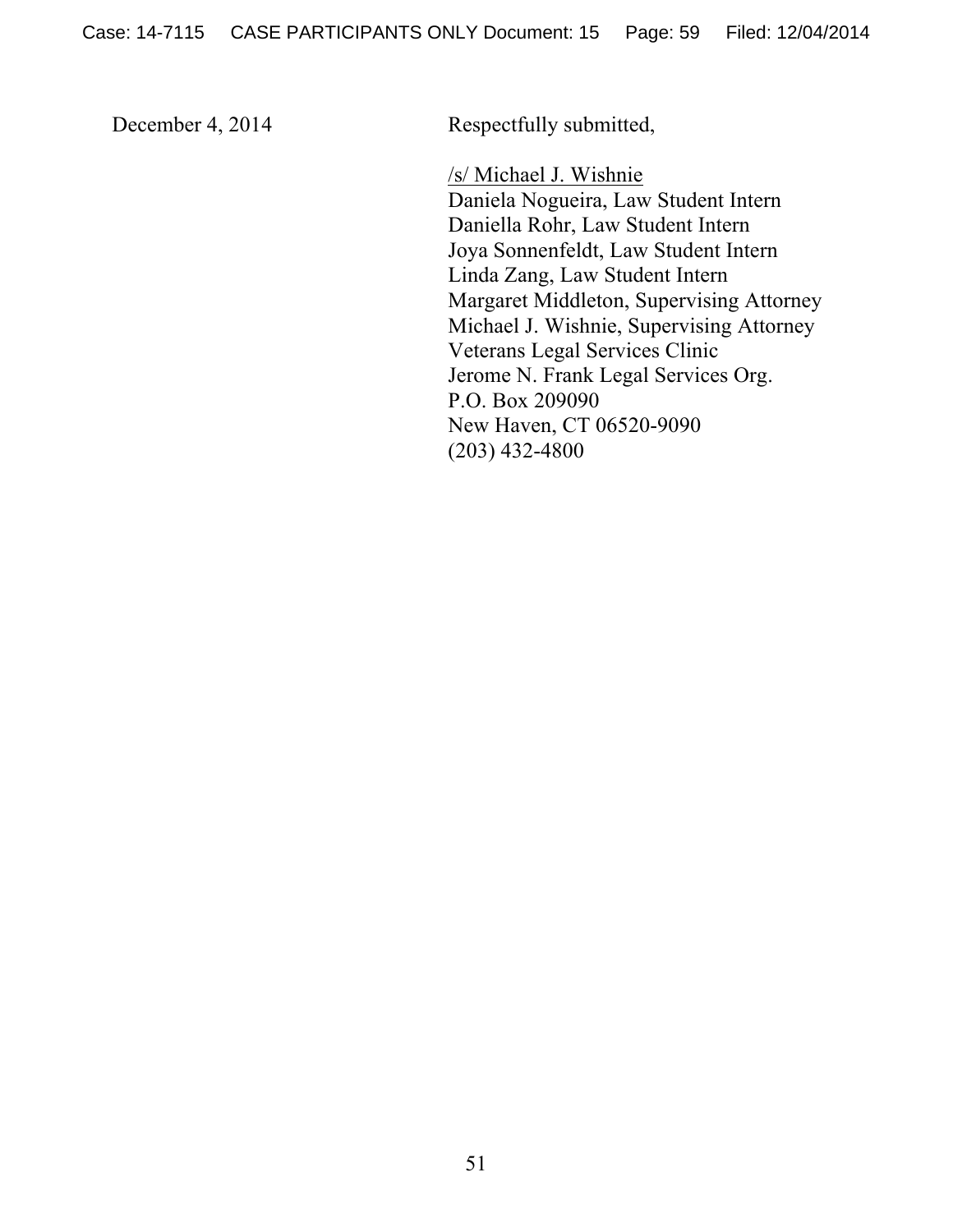## **CERTIFICATE OF COMPLIANCE**

1. This brief complies with the type-volume limitation of Federal Rule of Appellate Procedure 32(a)(7)(B) or Federal Rule of Appellate Procedure 28.1(e).  $\Box$  The brief contains 11,088 words, excluding the parts of the brief exempted

by Federal Rule of Appellate Procedure 32(a)(7)(B)(iii).

2. This brief complies with the typeface requirements of Federal Rule of Appellate Procedure 32(a)(5) or Federal Rule of Appellate Procedure 28.1(e) and the type style requirements of Federal Rule of Appellate Procedure 32(a)(6).

 $\Box$  The brief has been prepared in a proportionally spaced typeface using Microsoft Word in 14-point Times New Roman.

> /s/ Michael J. Wishnie Michael J. Wishnie

*Counsel for Petitioners*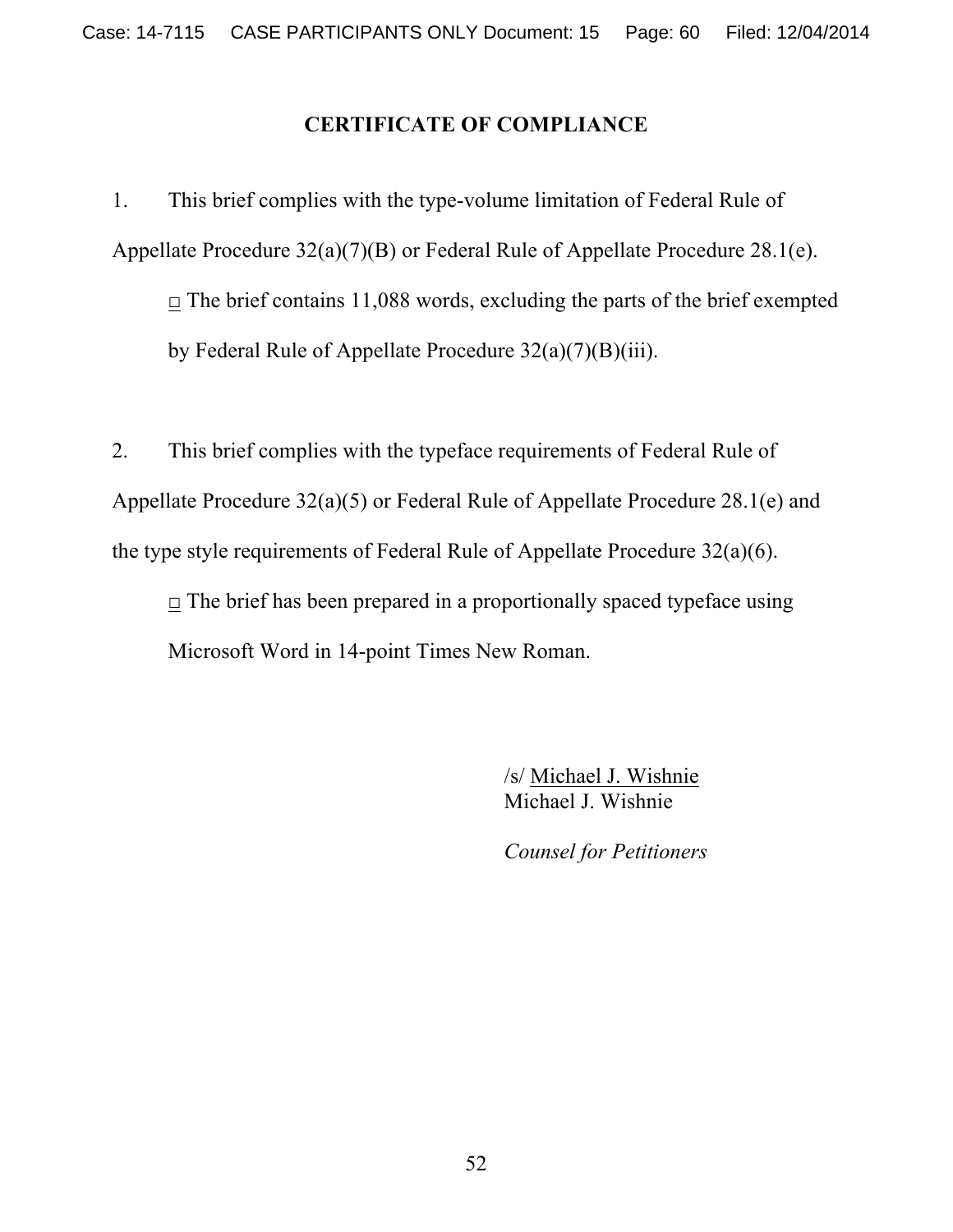## **ADDENDUM**

Department of Veterans Affairs Office of the General Counsel, Letter Decision Denying Petition for Rulemaking (July 14, 2014)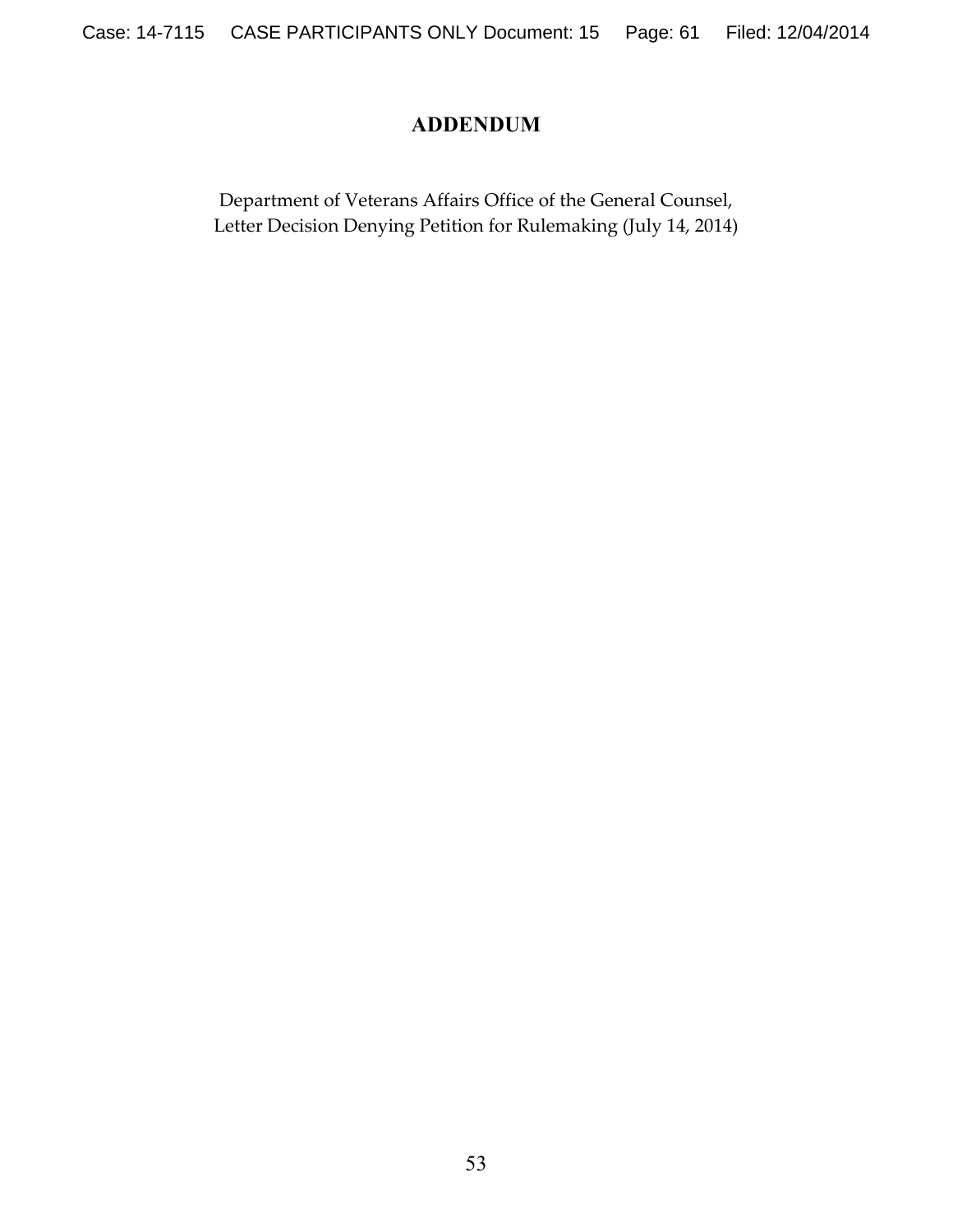Case: 14-7115 CASE PARTICIPANTS ONLY Document: 15 Page: 62 Filed: 12/04/2014



**U.S. Department** of Veterans Affairs

**Office of the General Counsel** Washington DC 20420

**JUL 14 2014** 

022

In Reply Refer To:

Ms. Abigail Graber The Jerome N. Frank Legal Services Organization **Yale Law School** UIF. P.O. Box 209090 05 New Haven, CT 06520

Dear Ms. Graber:

This is in response to your petition for rulemaking. You request that the Department of Veterans Affairs (VA) promulgate a regulation governing claims for compensation for mental health disabilities incurred or aggravated as a result of military sexual trauma (MST). Your proposal would eliminate the requirement for corroborating evidence that a claimed MST occurred if a stressor claimed by a Veteran is related to the Veteran's reported experience of such trauma and a psychiatrist or psychologist confirms that the claimed stressor is adequate to support a diagnosis of a mental health condition and that the Veteran's symptoms are related to the claimed stressor. You filed this request on behalf of Service Women's Action Network and Vietnam Veterans of America. The Acting Secretary of Veterans Affairs has asked that I inform you that VA declines to promulgate a regulation as requested in your petition.

With regard to your assertion that it is often difficult to produce evidence to establish occurrence of a personal assault, VA has acknowledged the sensitive nature of MST stressors and the reluctance on the part of Servicemembers to report such events during military service. The Department therefore promulgated a regulation governing adjudication of MST claims, which VA believes addresses the difficulty of producing evidence to prove or MST claims, which VA believes dual essess are almostly or processes connection for posttraumatic stress disorder (PTSD) under 38 C.F.R. § 3.304(f), the record must contain medical evidence diagnosing PTSD and establishing a link between a Veteran's current symptoms and an in-service stressor and credible supporting evidence that the claimed insymptoms and an in-service success and creative expressions of 23.304(f)(3)(currently codified at 38 C.F.R. § 3.304(f)(5)), concerning the proof necessary to establish occurrence of a stressor in claims for service connection for PTSD resulting from personal assault, including MST. 67 Fed. Reg. 10,330 (Mar. 7, 2002). The regulation states that "evidence from sources other than a veteran's service records may corroborate the veteran's account of the stressor incident." This includes records from law enforcement, authorities and rape crisis centers, pregnancy tests, statements from family members, roommates, and fellow Servicemembers, and evidence of behavioral changes. Section 3.304(f)(5) requires notification to the Veteran of the types of evidence that may establish the stressor, and provides that "VA may submit any evidence that it receives to an appropriate medical or mental health professional for an opinion as to whether it indicates that a personal assault occurred." In addition, under section 3.304(f)(5), a medical opinion based on a post-service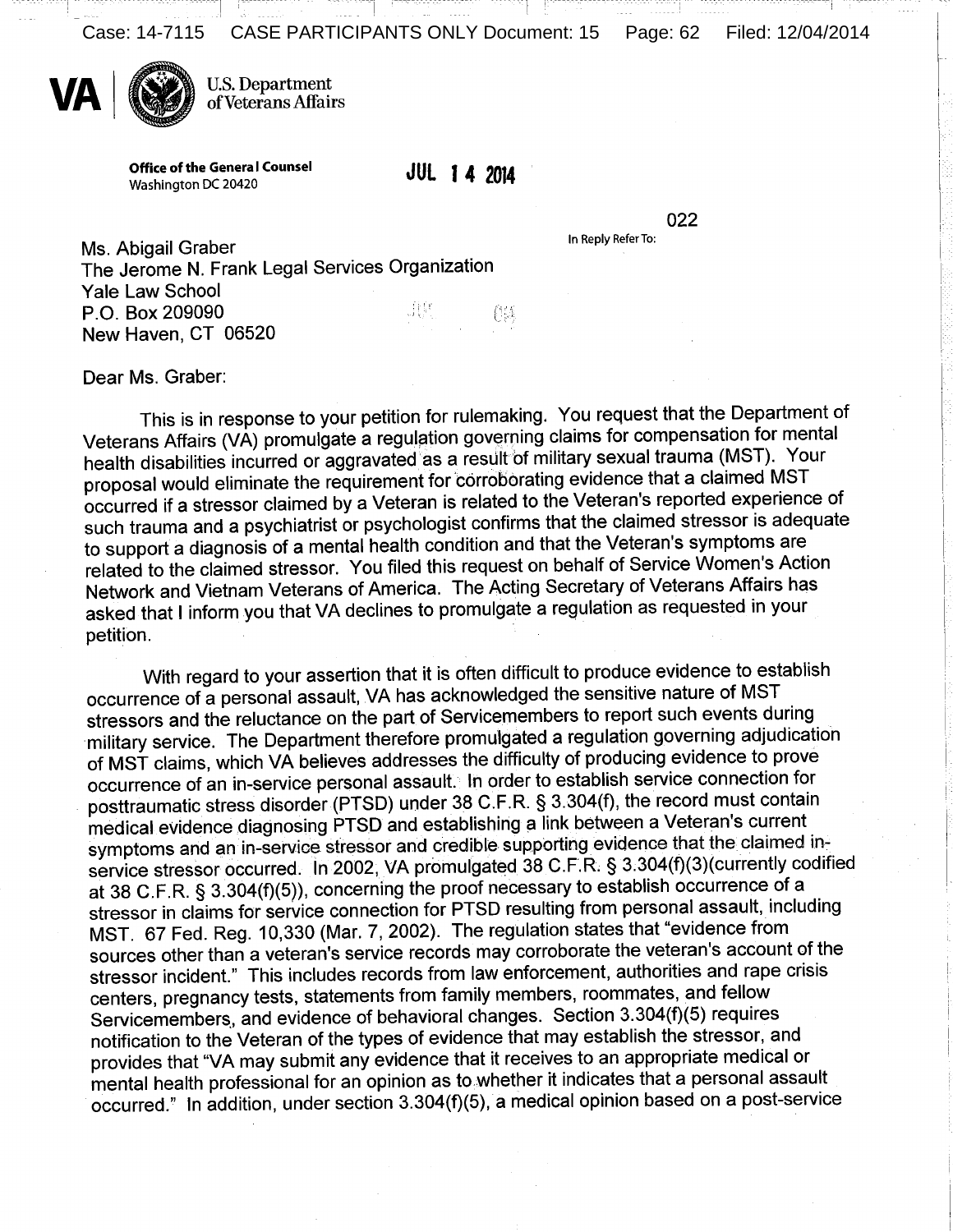Case: 14-7115 CASE PARTICIPANTS ONLY Document: 15 Page: 63 Filed: 12/04/2014

 $2.$ 

Ms. Abigail Graber

#### 좀 좀.

examination of a Veteran may serve as evidence supporting occurrence of an in-service assault.

You state that the list of potential sources of corroborating evidence in VA's regulation You state that the list of potential sources of corrobotating cylactics in the regard<br>is deficient because not all victims of assault will respond in the same manner and thus not all is deficient because not all victims of assault will respond in the came manner and contained<br>victims will, for example, display decreased work performance. However, VA's regulation victims will, for example, display decreased work performance. However, the regimental<br>does not require the same form of corroborating evidence for all claimants, but lists a variety does not require the same form of corroborating evidence for all claims from family.<br>The sources that may provide such corroborating evidence, to include evidence of decreased of sources that may provide such conobotating evidence, to measure change in a maily members,<br>work performance, evidence of behavioral changes, or statements from family members, work performance, evidence or performational changes, or statements near failing the<br>roommates, fellow Servicemembers, or clergy. Further, the regulation makes clear that this roommates, fellow Servicemembers, or clergy. Turner, the regulation makes of an analysis field. assault occurred.

We note as well that, as a result of a recent court decision in  $AZ$  v. Shinseki and  $AY$  v. We note as well that, as a result of a recent court decision in the vision and consider the Shinseki, 731 F.3d 1303 (Fed. Cir. 2013), the absence of a service record of a sexual assault Shinseki, 731 F.3d 1303 (Fed. Cir. 2015), the absence of a service receive of a service<br>or a failure to report the assault to military authorities cannot be considered by VA as evidence that the sexual assault did not occur.

You assert that "VA adjudicators often misapply the current evidentiary standard" in You assert that "VA adjudicators often misapply the current evidence."<br>adjudicating MST claims. Specifically, you state that adjudicators often fail to acknowledge adjudicating MST claims. Specifically, you state that adjudicators offer rail to account the<br>the sufficiency of the very types of evidence that section 3.304(f)(5) indicates may constitute the sufficiency of the very types or evidence that section 3.504(1)(5) indicated that year that set<br>sufficient evidence that an assault occurred. You state that this may result from conscious or sufficient evidence that an assault occurred. Tou state that this may result held convenience.<br>unconscious bias toward claims of personal assault. VA is committed to serving our Nation's unconscious bias toward claims or personal assault. VA is committed to corring the Veterans by accurately adjudicating claims based on MST in a fair, consistent, and thoughtful<br>Veterans by accurately adjudicating claims ba Veterans by accurately adjudicating claims based on MST in a fail, concludedly, allowing<br>manner, and VA is very mindful of the uniquely sensitive nature of these claims. In response manner, and VA is very minutul of the uniquely sensitive haller of these stamps.<br>to concerns similar to those expressed in your petition, VA has over the past several years to concerns similar to those expressed in your perman, with sometime part<br>undertaken a number of measures to ensure that Department employees develop and undertaken a number of measures to ensure that bepartment employees are the unique<br>adjudicate MST claims consistent with VA's regulation and with sensitivity to the unique digital educate with claims concluded that the circumstances presented by each individual claim.

In 2011, the Veterans Benefits Administration (VBA) directed regional offices (ROs) to In 2011, the Veterans Beneits Administration (VBA) directed regional experience.<br>In assist in designate adjudicators with experience and skills processing complex claims to assist in designate adjudicators with experience and skills processing complex stamps to accept the<br>development of MST claims and adjudication of the claims. This was done to enable skilled development of MS1 claims and adjudication of the claims. This that active the unique<br>and sensitive adjudicators to develop the expertise and familiarity to address the unique and sensitive adjudicators to develop the experience and familiarity to develope and<br>issues presented in these claims. In addition, VBA developed additional guidance and<br>the same of the Training Letter 11-05 (Dec. 2, 2011) issues presented in these claims. In addition, VBA developed dealitional generators, including a VBA Training Letter 11-05 (Dec. 2, 2011)) and<br>training for these adjudicators, including a VBA Training Letter 11-05 (Dec. 2, training for these adjudicators, including a vBA Training Ection 11 co (Bost 2, 2007),<br>training sessions, which included a 1.5 hour nationwide Microsoft Live Meeting broadcast on training sessions, which included a 1.5 hour handliwide microsoft End moderning<br>MST claims adjudication, and a separate 4-hour instructor-led training session on MST MST claims adjudication, and a separate 4-nour instructor-lea training exercic evidence that<br>provided at VA regional offices. These trainings discussed the varied types of evidence that provided at VA regional offices. These trainings discussed the various species compared and<br>may support an MST claim and the procedures for developing the claims in a thorough and may support an MST claim and the procedures for developing the blamb in a more of the sensitive manner. Finally, the Veterans Health Administration, in collaboration with VBA, sensitive manner. Finally, the Veterans Health Administration, in conductionally finally provided a 1.5 hour information session regarding how to conduct medical examinations of Diovided a 1.5 hour information second of MST.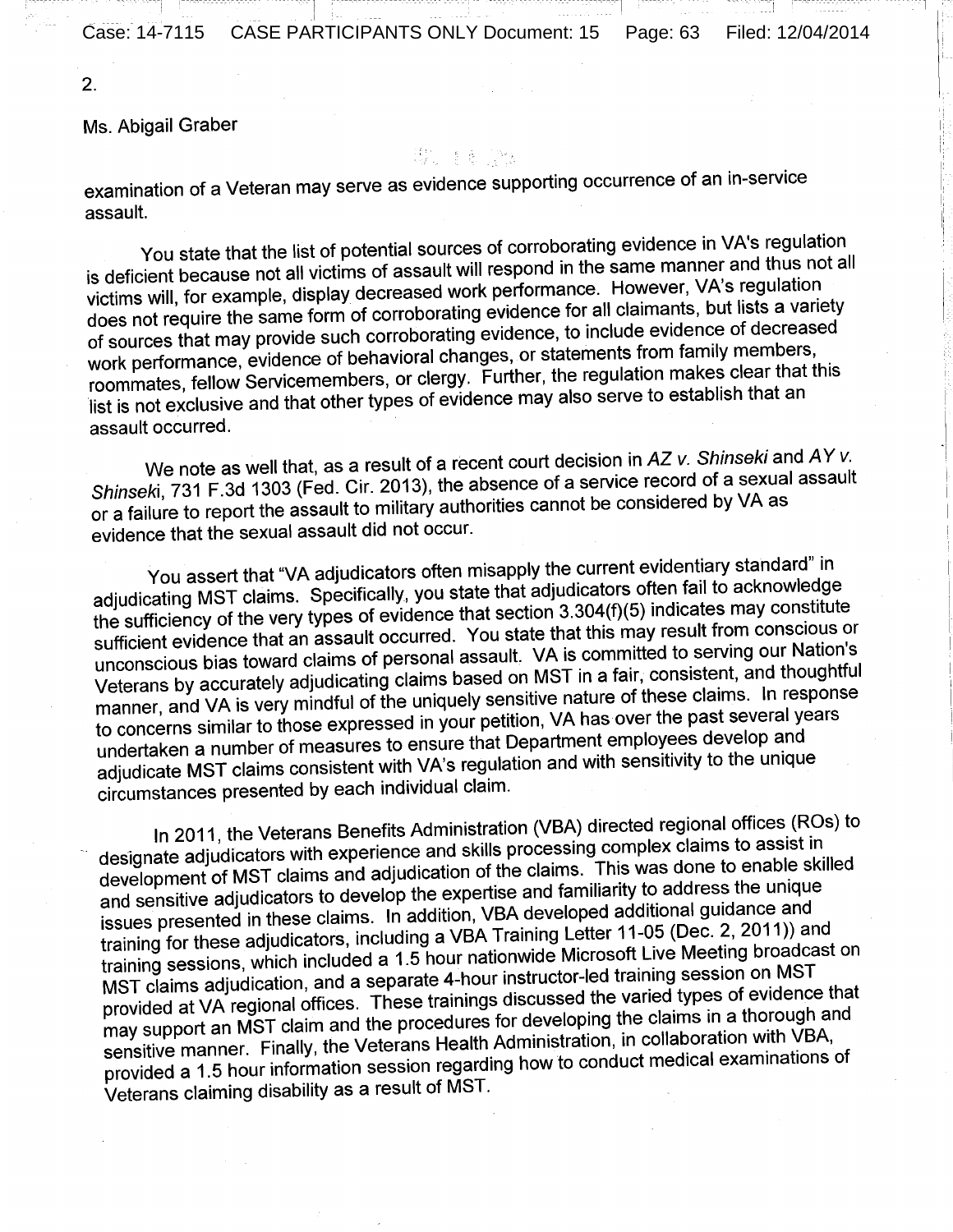Case: 14-7115 CASE PARTICIPANTS ONLY Document: 15 Page: 64 Filed: 12/04/2014

 $3.$ 

#### Ms. Abigail Graber

As a result of this training, VA's grant rate for PTSD claims based on MST rose from a As a result of this training, VA's grant rate for FTOD claims based on the FR hebruary<br>rate of 38 percent prior to this training initiative to a rate of 52 percent at the end of February rate of 38 percent prior to this training initiative to a rate of 52 persons at the small PTSD<br>2013, which was roughly comparable to the 59-percent grant rate at that time for all PTSD<br>2013, which was roughly comparable t 2013, which was roughly comparable to the 59-percent grant rate at that three responses.<br>claims. Legislative Hearing on H.R. 569, H.R. 570, H.R. 602, H.R. 671, H.R. 679, H.R. 733, claims. Legislative Hearing on H.R. 569, H.R. 570, H.R. 602, H.R. 611, H.R. 676, H.R. 676, H.<br>H.R. 894 and H.R. 1405 Before the Subcomm. On Disability Assistance and Memorial Affairs<br>Affaire 113<sup>th</sup> Cong. (Apr. 16, 2013) ( H.R. 894 and H.R. 1405 Before the Subcomm. On Disability Assistance and Momental Payer.<br>of the H. Comm. On Veterans' Affairs, 113<sup>th</sup> Cong. (Apr. 16, 2013) (statement of David R.<br>Fitterians Continues 11.8. Depth of Veteran of the H. Comm. On Veterans' Affairs, 113 Cong. (Apr. 10, 2010) (Succession.)<br>McLenachen, Director, Pension and Fiduciary Service, U.S. Dep't of Veterans Affairs), McLenachen, Director, Pension and Fluuciary Service, 0.5. Dept of vectoral examples,<br>available at http://veterans.house.gov/witness-testimony/david-r-mclenachen. During fiscal<br>available at http://veterans.house.gov/witness available at http://veterans.house.gov/witness-testimony/david-influencement is also<br>year (FY) 2013, VA granted service connection for 3,091 out of 6270 PTSD claims based on<br>the average grant year (FY) 2013, VA granted service connection for 3,091 out of 3278 F 188 Station and<br>MST, resulting in an average grant rate of 49 percent. During FY 2013, the average grant<br>This bigher grant rate for all claims is likely MST, resulting in an average grant rate or 49 percent. During 1.1 2010, the average grant<br>rate for all PTSD claims was 55 percent. This higher grant rate for all claims is likely due to rate for all PTSD claims was 55 percent. This higher grant rate for all examples the numerous combat-related PTSD claims that VA has received. Regarding gender the numerous combat-related PTSD claims that VA has received. Regarding generally<br>variations, the grant rate for male Veterans claiming PTSD based on MST rose to within 7 variations, the grant rate for male veterally claiming in the backular with the continues to monitor<br>points of the grant rate for female Veterans filing the same claims. VA continues to monitor MST and overall PTSD grant rates closely.

Furthermore, in April 2013, VA sent letters to Veterans whose claims were denied Furthermore, in April 2013, VA sent letters to veterally whose staff with the two servers between September 2010 and April 2013, inviting them to contact VA if they would like their<br>between September 2010 and April 2013, i between September 2010 and April 2013, inviting them to contact with they treated<br>PTSD claims reviewed to determine entitlement to service connection. Veterans whose PTSD claims reviewed to determine entitierment to service component. There are<br>claims were denied prior to September 2010 could also resubmit their claims but were not<br>claims were denied prior to September 2010. VA div claims were denied prior to September 2010 could also resubitive them claims but there is<br>provided a letter notifying them of the opportunity because prior to September 2010, VA did<br>provided a letter notifying the shaped a provided a letter notifying them of the opportunity because prior to september 2011-05 was<br>not systematically track claims based on MST. An addendum to Training Letter 11-05 was not systematically track claims based on MST. An addentition raining Ection 11 october.<br>published on June 17, 2013, outlining procedures that ROs must take to complete a special published on June 17, 2015, butting procedured on MST.

Your letter also states that "combat veterans must prove only that they served in<br>PECD frequently occur" and "do not have Your letter also states that "compat veterally must prove only that they contrined<br>general conditions in which stressors causing PTSD frequently occur" and "do not have to general conditions in which stressors causing ribble declinity cool. This is a misstatement of the law.<br>present any threshold evidence of the specific stressor." This is a misstatement of the law. present any threshold evidence or the specific stressor. This is a measurement any threshold evidence or the specific stressor. This is a measurement," i.e.,<br>Rather, a Veteran must establish that he or she "engaged in comb Rather, a Veteran must establish that he or she engaged in comparements of a military foe<br>"personally participated in events constituting an actual fight or encounter with a military foe "personally participated in events constituting an actual hymerical choice that will be personally participated in events constituting an actual hymerical constablish or hostile unit or instrumentality," before the Veteran or hostile unit or instrumentality," before the veteral is testimony along that year...............<br>occurrence of the in-service stressor under 38 C.F.R. § 304(f)(2). Moran v. Peake, 525 F.3d<br>occurrence of the in-service s occurrence of the in-service stressor under 36 C.F.R. § 304(1)(2). Moran Williams, 2007).<br>1157, 1159 (Fed. Cir. 2008); Stone v. Nicholson, 480 F.3d 1111, 1113 (Fed. Cir. 2007).

Finally, you advocate for a rule for MST claims similar to 38 C.F.R. § 3.304(f)(3), which Finally, you advocate for a rule for MST claims similar to 36 C.I. IN: y 0.00-(1, 0), there<br>eliminates the requirement for corroborating that the claimed in-service stressor occurred if a<br>selected to the Veteran's fear of eliminates the requirement for corroborating that the claimed in Scribs Street.<br>Stressor claimed by a Veteran is related to the Veteran's fear of hostile military or terrorist stressor claimed by a Veteran is related to the veteral is real of hostic minimal, with whom VA activity and a VA psychiatrist or psychologist, or a psychiatrist or psychologist with whom VA activity and a VA psychiatrist or psychologist, or a psychiatrist or psychological manner.<br>has contracted, confirms that the claimed stressor is adequate to support a diagnosis of has contracted, confirms that the claimed stressor is adequate to support a diagnosis has contracted, confirms that the claimed stressor, provided that the PTSD and that the Veteran's symptoms are related to the claimed st PTSD and that the Veteran's symptoms are related to the claimed stressor, previously<br>claimed stressor is consistent with the places, types, and circumstances of the Veteran's<br>claimed stressor is consistent with the places claimed stressor is consistent with the places, types, and circumstances of the vecessity<br>service. Under 38 U.S.C. § 1154(a), VA must consider the places, types, and circumstances service. Under 38 U.S.C. § 1154(a), VA must consider the places, spee, and sense or injury in<br>of a Veteran's service when deciding whether the Veteran incurred a disease or injury in of a Veteran's service when deciding whether the Veteran incurred a discussed of highly in-<br>service. VA promulgated section 3.304(f)(3) based on an Institute of Medicine finding that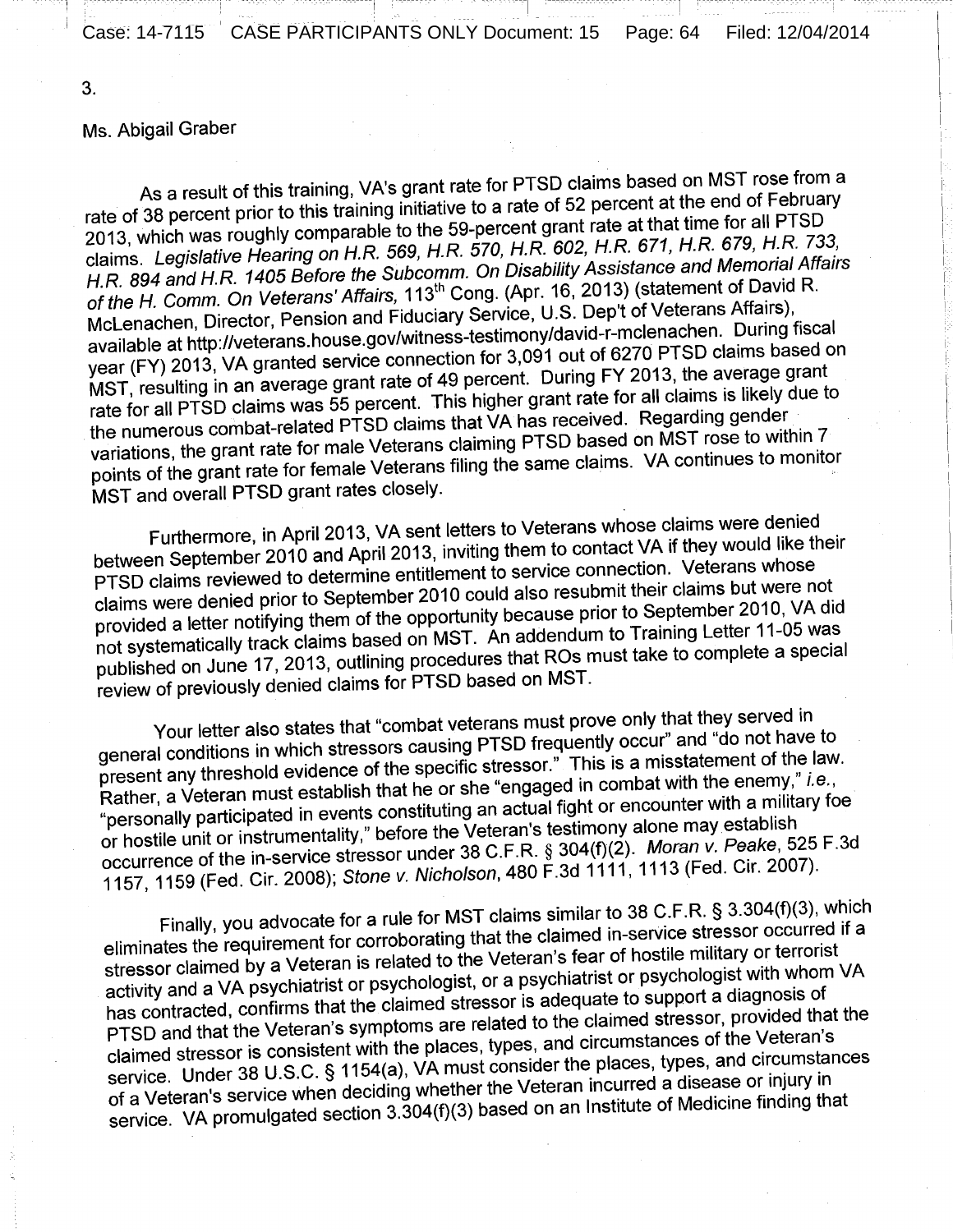4.

#### Ms. Abigail Graber

military personnel deployed to war zone, even if they do not experience direct combat, experience other potent stressors as a result of the circumstances of their service. VA<br>experience other potent stressors as a result of the circumstances of their service. VA experience other potent stressors as a result of the original metal-<br>concluded that a reduced evidentiary burden is justified where the circumstances of a concluded that a request evidentiary builders is justified where the cheminimal related to fear<br>Veteran's service are likely to have placed the Veteran in a stressful situation related to fear Veteran's service are likely to have placed the veteral in a substantially related to<br>of hostile military or terrorist activity. However, sexual assault is not indisputably associated<br>metapooe of service. VA has therefore of hostile military or terrorist activity. However, sexual assume is not man-particulary of<br>with particular places, types, and circumstances of service. VA has therefore promulgated 38 with particular places, types, and circumstances of service. Within a first the procurrence of an<br>C.F.R. § 3.304(f)(5) to address the difficulty of producing evidence to prove occurrence of an C.F.R. § 3.304(1)(5) to address the difficulty of producing strashed by Program VA has<br>in-service personal assault. VA believes this regulation, and the training program VA has in-service personal assault. VA believes this regulation, and the training programs based on MST.<br>established, provide for the accurate, fair, and sensitive adjudication of claims based on MST.

For these reasons, VA denies your petition for rulemaking. I hope this information is helpful to you.

Sincerely,

erndy <u>amm</u> Tammy L. Kennedy

Acting General Counsel